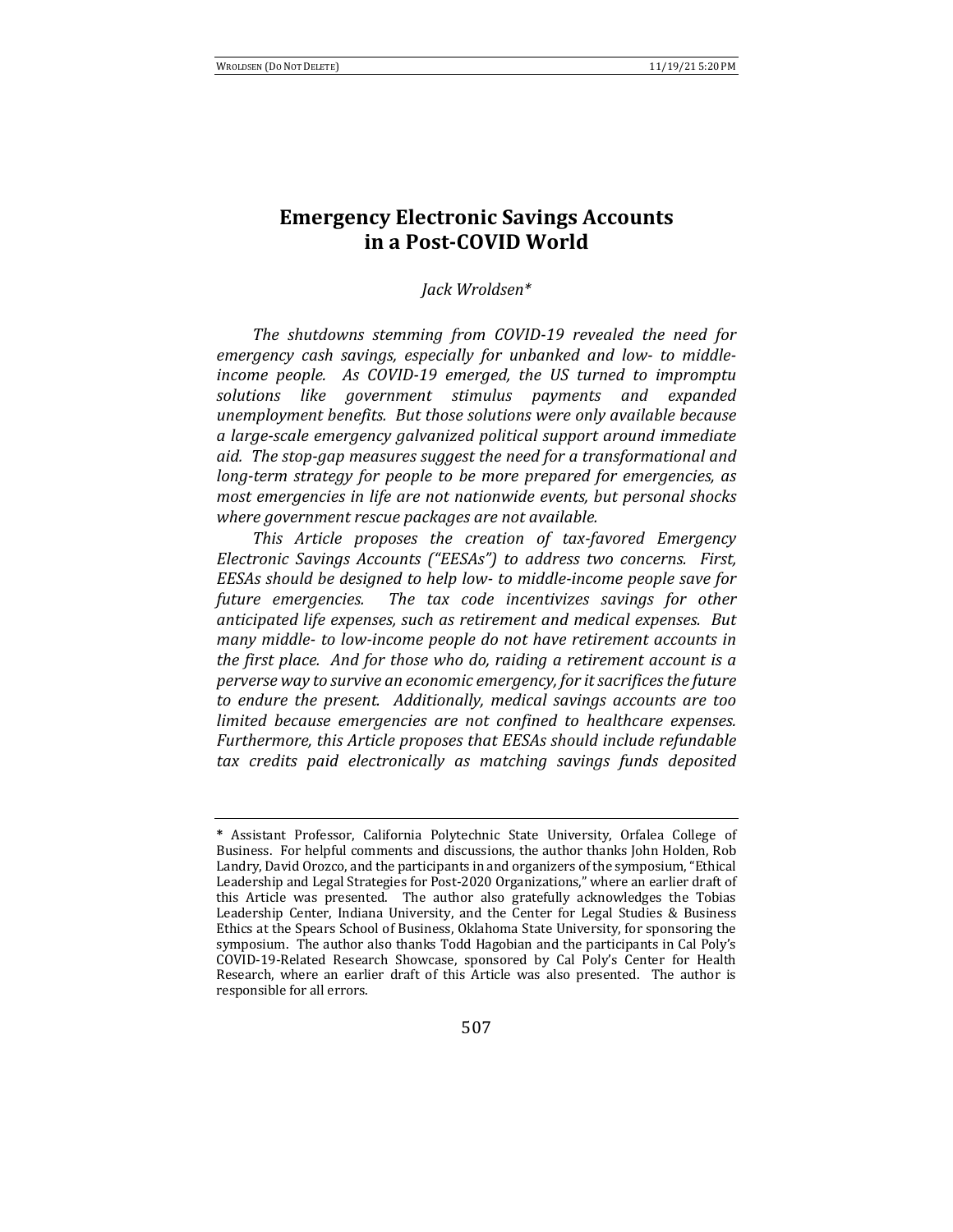directly into EESAs, like employers' matching investments deposited directly into employees'  $401(k)$  accounts.

Addressing an additional concern, EESAs should be designed to help *unbanked people establish online bank accounts. By not having a bank* account, unbanked people lose out on lower-cost and more-efficient *financial products and, instead, often resort to payday lenders that charge exorbitant interest rates. Capitalizing on innovations in scalable financial technologies that make free online accounts with no minimum balance* requirements (such as PayPal and Venmo) easier to access than ever *before, EESAs should usher unbanked people into free or low-cost online* banking relationships. An added benefit of establishing electronic *EESAs is* that they can serve as a bridge to, or integrate seamlessly into, the future *development of a central bank digital currency ("CBDC").* 

| 1. Retirement Accounts: IRAs and 401(k)s  525         |
|-------------------------------------------------------|
|                                                       |
|                                                       |
|                                                       |
| IV. EMERGENCY ELECTRONIC SAVINGS ACCOUNTS: EESAS  535 |
|                                                       |
|                                                       |
|                                                       |
|                                                       |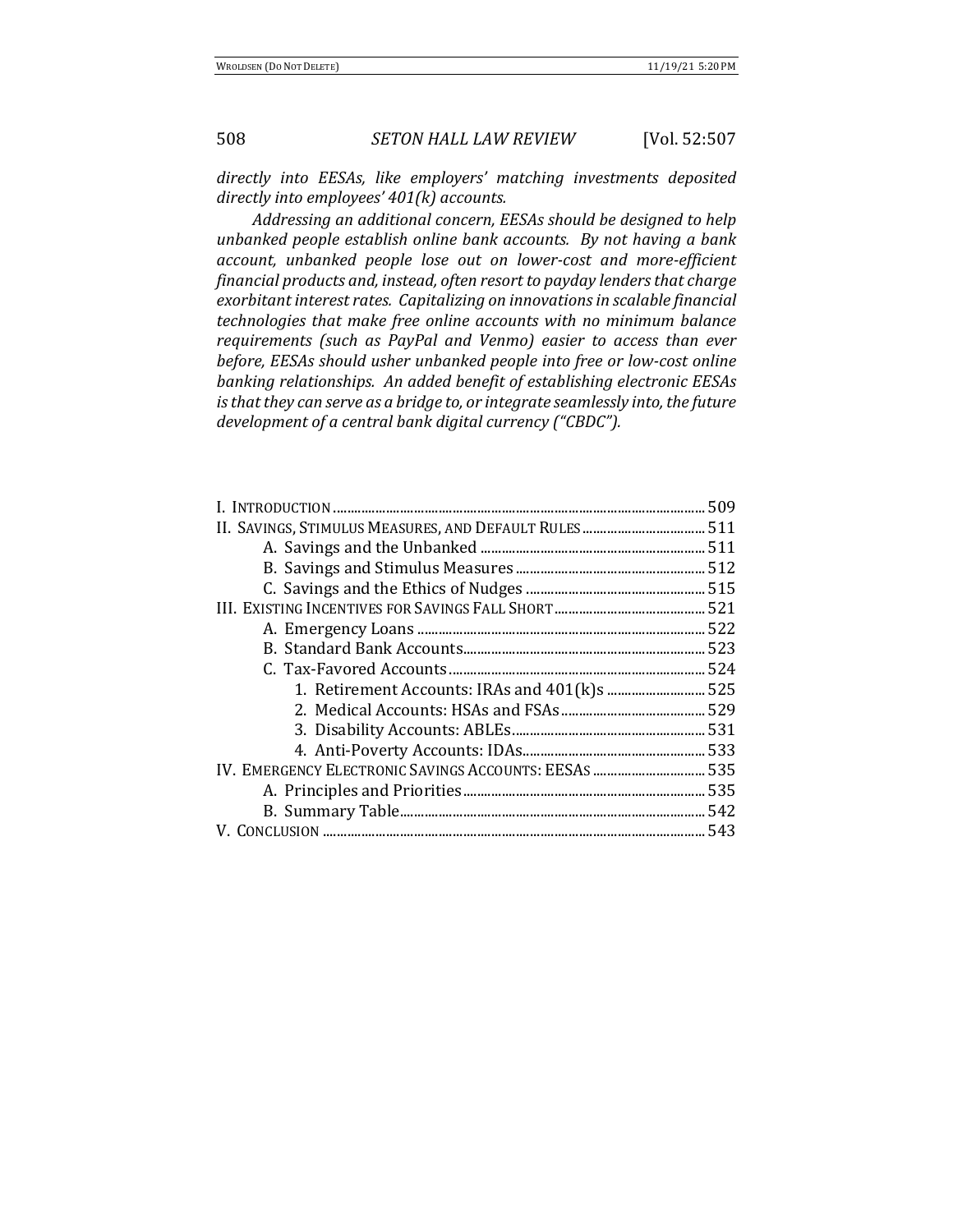#### I. INTRODUCTION

The federal government pays lip service to the simple, timehonored maxim of wise stewardship in preparing for personal financial emergencies: "Save for a rainy day."<sup>1</sup> But lip service is insufficient for three primary reasons. First, it is insufficient in the purest pragmatic sense that it is not working. The majority of Americans have little to no personal savings available to endure financial emergencies: in one recent survey, 61 percent of people could not afford a \$1,000 emergency expense,<sup>2</sup> and the unexpected economic shock of COVID-19 laid bare on a nationwide scale many Americans' paucity of emergency savings, leaving many without enough money even for the basic necessity of buying food.<sup>3</sup> Furthermore, approximately 5.4 percent of Americans, or 7.1 million households, remained unbanked in 2019, prior to the pandemic, $4$  meaning they did not have a bank account at all, making it even more difficult to save money for emergencies (or for any other purpose).5

The other two reasons why lip service is insufficient arise because federal tax policy does grant tax incentives to other types of designated savings accounts (such as retirement savings through  $401(k)$  accounts and Individual Retirement Accounts ("IRAs")). These incentives have two perverse effects on emergency savings. First, in comparison to retirement savings, emergency savings are disadvantaged from a tax perspective because emergency savings are subject to double taxation and retirement savings are not, making it more expensive to save money

<sup>&</sup>lt;sup>1</sup> The phrase can be traced to at least the mid-1500s. See Save Something for a Rainy *Day*, GRAMMARIST, https://grammarist.com/idiom/save-something-for-a-rainy-day/ (last visited Apr. 26, 2021) (tracing the phrase to an Italian play, *La Spiritata*, adapted into English as *The Bugbears*: "Wold he haue me kepe nothing against a rayne day?").

<sup>&</sup>lt;sup>2</sup> Lorie Konish, *Just 39% of Americans Could Pay for a \$1,000 Emergency Expense*, CNBC (Jan. 11, 2021, 9:00 AM), https://www.cnbc.com/2021/01/11/just-39percentof-americans-could-pay-for-a-1000-emergency-expense.html.

<sup>&</sup>lt;sup>3</sup> Sharon Cohen, *Millions of Hungry Americans Turn to Food Banks for First Time*, ASSOCIATED PRESS (Dec. 7, 2020), https://apnews.com/article/race-and-ethnicityhunger-coronavirus-pandemic-4c7f1705c6d8ef5bac241e6cc8e331bb (noting that, as a result of the COVID-19 shutdowns, "unemployment skyrocketed to 14.7 percent, a rate not seen in almost a century," causing many Americans to lack money even for food, unlike anything "[t]hose fighting hunger [had ever seen] in America, even during the Great Recession of 2007-2009").

<sup>&</sup>lt;sup>4</sup> FED. DEPOSIT INS. CORP., 2019 FDIC Survey, How America Banks: Households Use of *Banking and Financial Services* 1 (2019) [hereinafter *2019 FDIC Survey*], https:// www.fdic.gov/analysis/household-survey/2019report.pdf (noting that 5.4 percent of U.S. households were unbanked in 2019, which was "the lowest since the survey began in 2009").

<sup>&</sup>lt;sup>5</sup> *See* discussion of savings and the unbanked *infra* Section II.A.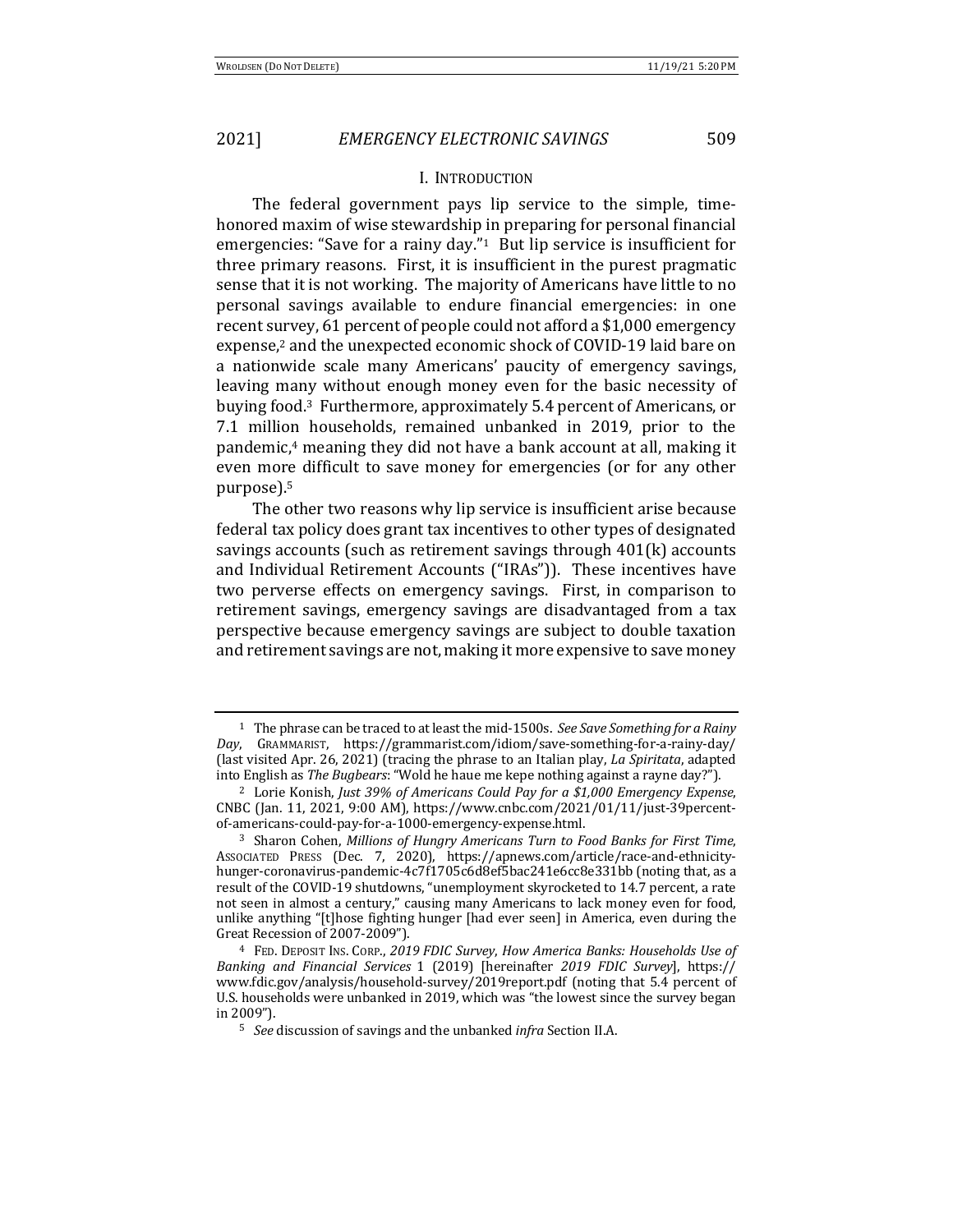for emergencies than for retirement.<sup>6</sup> Second, although tax laws have led to a ready-made system for employers to offer  $401(k)s$  and individuals to establish IRAs, there is no designated or default pathway for emergency savings, either for companies to offer to employees or for individuals to establish for themselves.<sup>7</sup> And as research on choice architecture and default rules has shown in the context of retirement accounts, creating automated pathways for saving does tend to increase savings rates. $8$  The net result, then, is a government recommendation that—in word but not in deed—encourages people to save money for emergencies, yet fails to create a pathway for emergency savings and double taxes those who forge their own path.

This Article proposes a tangible solution: Congress should create tax-favored Emergency Electronic Savings Accounts ("EESAs") in pursuit of the twin goals of (1) incentivizing low- to middle-income Americans to better prepare for financial emergencies by saving money in advance and (2) helping to bring unbanked people into modern electronic banking relationships with mainstream financial institutions. The latter goal is achievable like never before for two primary reasons. First, free electronic accounts with no minimum balance requirements are more widely available than ever before. Second, COVID-19 prompted the federal government to construct and embrace, also like never before, a system of distributing direct electronic payments to Americans—a system that can be leveraged to aid the unbanked in adopting electronic bank accounts.

The goal of incentivizing emergency savings is also achievable. Federal tax policy already encourages and incentivizes tax-advantaged savings through designated accounts for multiple foreseeable life events—such as retirement, medical care, and higher education.<sup>9</sup> Sadly, personal emergencies are also foreseeable insofar as they tend to strike everyone indiscriminately at some point or at multiple points in life; no one is immune, even if the timing of emergencies is unpredictable. Accordingly, EESAs are appropriate tools for federal tax policy to deploy on behalf of non-wealthy Americans in anticipation of emergency expenses, just as federal tax policy already helps people prepare for the anticipated costs of higher education, medical care, and retirement.

This Article proceeds in four parts. After this Introduction, Part II surveys the current state of savings and the prevalence of being

<sup>&</sup>lt;sup>6</sup> Edward J. McCaffery, A New Understanding of Tax, 103 MICH. L. REV. 807, 810, 900 (2005). See also discussion of tax treatment of savings *infra* Sections III.B, III.C.

<sup>7</sup> *See infra* Section III.C.

<sup>&</sup>lt;sup>8</sup> *See infra* Section III.C.

<sup>&</sup>lt;sup>9</sup> *See infra* Section III.C.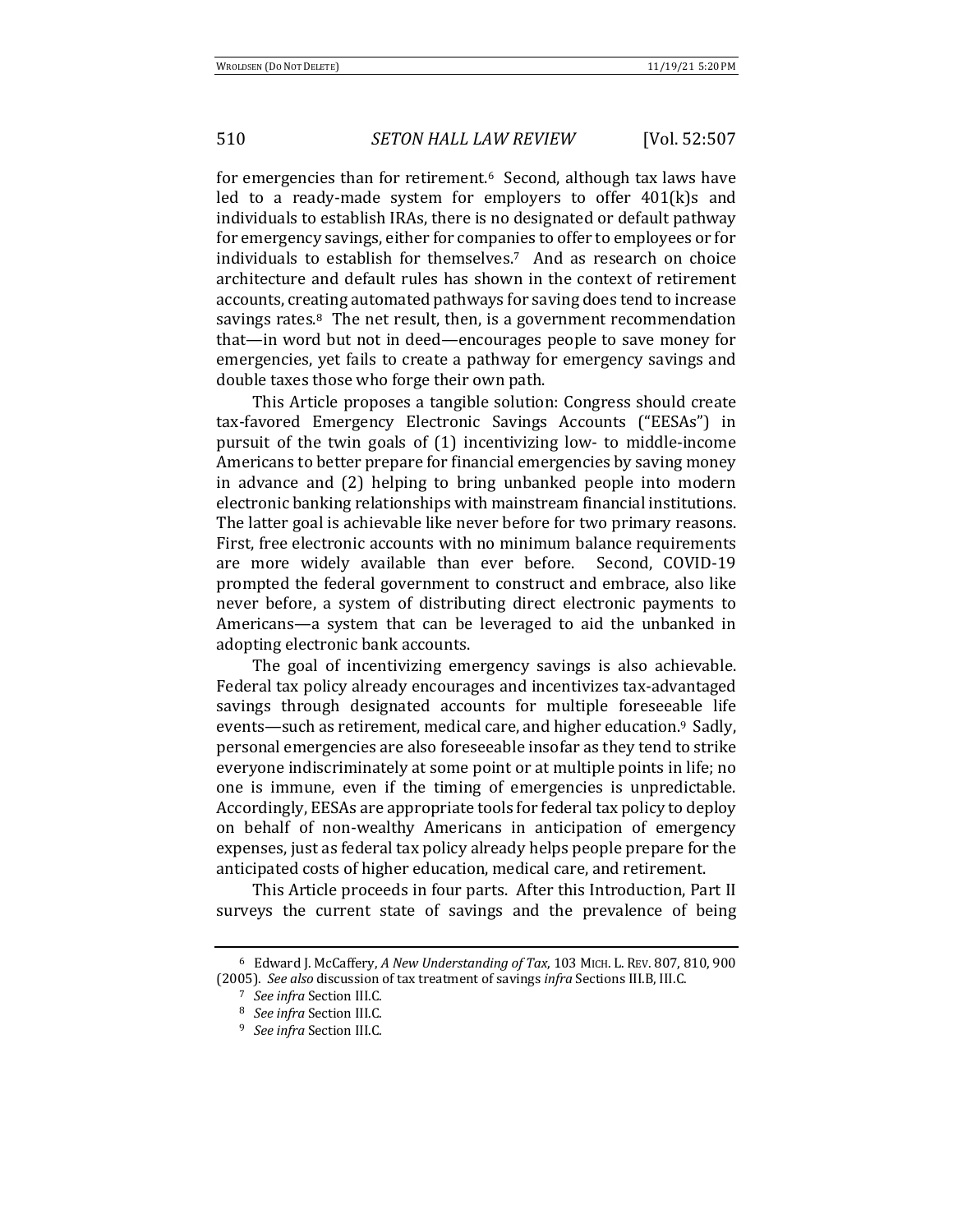unbanked in the United States, as well as the legislative response to the COVID-19 emergency, insofar as that response relates to savings. Part II also considers the appropriateness of using choice architecture and default rules to help people increase their savings. Part III sketches the panoply of existing government incentives for savings and explains why they fail to address the need for emergency savings. Part IV then proposes EESAs as a means to help bring unbanked people into mainstream financial relationships and incentivize tax-favored, readilyavailable, electronic emergency savings for middle- to low-income Americans. Part V concludes with a call to action to create EESAs as a lesson learned from the COVID-19 global emergency.

#### II. SAVINGS, STIMULUS MEASURES, AND DEFAULT RULES

This Section II.A highlights Americans' lack of savings, particularly for unbanked and middle- to low-income people. Section II.B summarizes the extensive Congressional stimulus packages enacted in the wake of COVID-19 and their dramatic (yet temporary) effect on savings rates. Section II.C explores the ethics of using choice architecture and default rules (or "nudges") to encourage people to save money.

#### A. *Savings and the Unbanked*

It is well documented that Americans tend not to save. The Federal Reserve's annual *Report on the Economic Well-Being of U.S. Households* showed that in 2013, 50 percent of U.S. households would not have been able to cover a \$400 expense from their savings.<sup>10</sup> By 2019, that figure improved to 37 percent of U.S. households that would not be able to cover a \$400 expense.<sup>11</sup> But in a different 2019 survey, 45 percent of respondents said they had \$0 saved, and 24 percent had less than \$1,000 saved, for a total of 69 percent of respondents who would have been unable to afford a \$1,000 emergency expense.<sup>12</sup> Naturally, as the size of the emergency expense grows, fewer people are able to afford it, from 37 percent not covering a \$400 expense, to 69 percent not covering a

<sup>10</sup> BD. OF GOVERNORS OF THE FED. RSRV. SYS., REPORT ON THE ECONOMIC WELL-BEING OF U.S. HOUSEHOLDS IN 2019, FEATURING SUPPLEMENTAL DATA FROM APRIL 2020, at 21 (2020), https://www.federalreserve.gov/publications/files/2019-report-economic-well-being-us-households-202005.pdf.

<sup>11</sup> *Id.*

<sup>&</sup>lt;sup>12</sup> Cameron Huddleston, *Survey:* 69% of Americans Have Less Than \$1,000 in Savings, GOBANKINGRATES (Dec. 16, 2019), https://www.gobankingrates.com/saving-money/ savings-advice/americans-have-less-than-1000-in-savings/.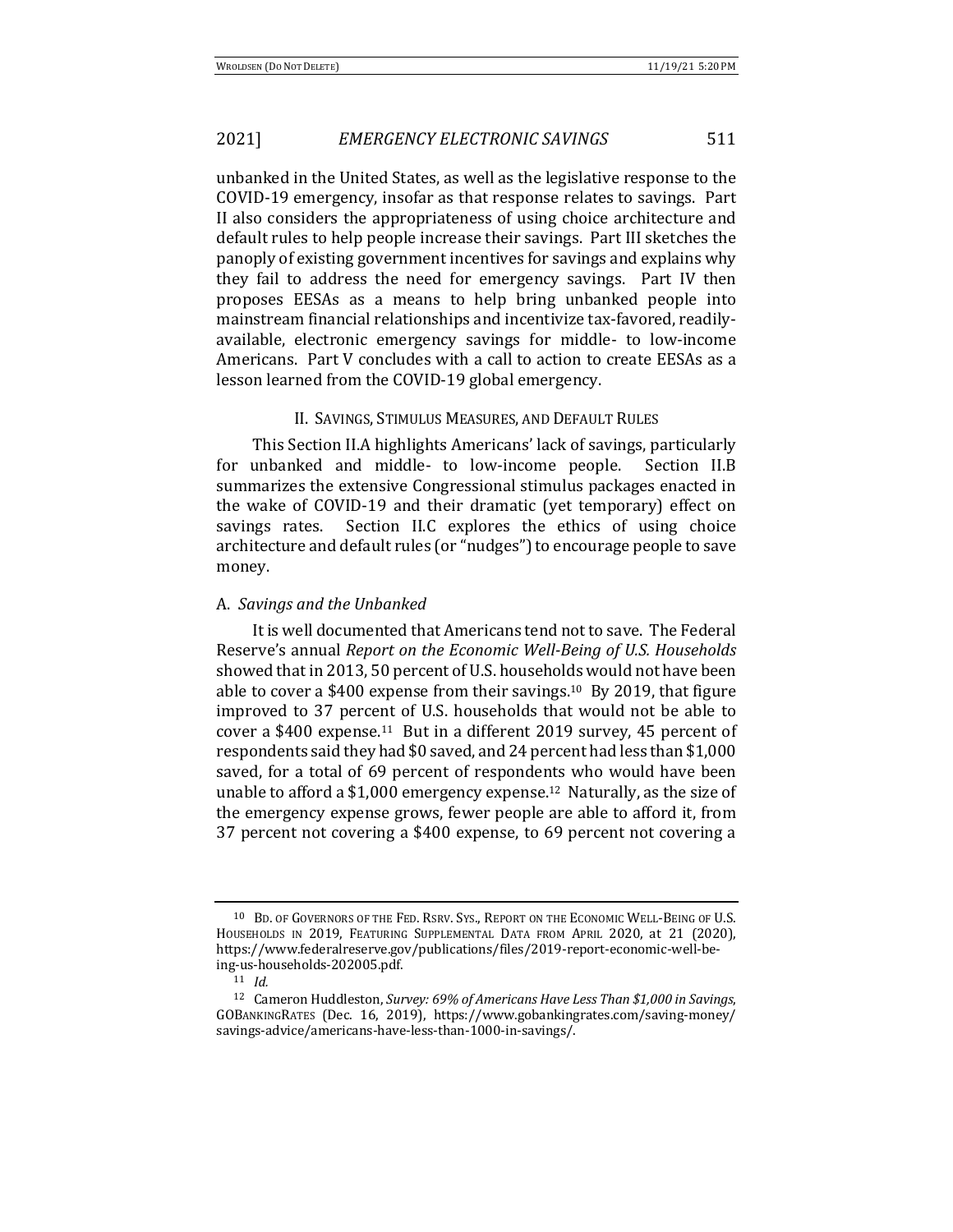\$1,000 expense; nevertheless, studies have shown that low-income people can and do save money.<sup>13</sup>

But low savings rates are only part of the problem. Prior to the pandemic, a significant (but declining) percentage of Americans did not have a bank account at all: from 7.6 percent in 2009, to 8.2 percent in 2011, to 7.0 percent in 2015, to 5.4 percent in 2019.<sup>14</sup> It is possible, of course, for unbanked individuals to save money without a bank account, but those with a bank account are significantly more likely to do so.<sup>15</sup> Furthermore, not utilizing mainstream financial services causes the unbanked to pay significantly more for basic financial services, which mainstream banks often provide for free.<sup>16</sup> For example, a low-income person might pay \$400 per year, just to cash paychecks, where mainstream banks offer free direct deposit, which eliminates not only the fees for cashing checks but also the inconvenience, time, and risk of loss of cashing physical checks in the first place.<sup>17</sup>

#### B. *Savings and Stimulus Measures*

COVID-19 created a financial emergency for many Americans and prompted Congress to respond with numerous emergency measures, as summarized below. Notwithstanding the flurry of legislative activity and trillions of dollars in stimulus funds provided in various forms, though, Congress has yet to create a definitive path for Americans to establish long-term emergency savings accounts to prepare for future emergencies.

Savings are not only vital for surviving personal financial emergencies, but more broadly, savings are like "rocket fuel" for the economy.<sup>18</sup> In the absence of savings, when the COVID-19 financial

<sup>13</sup> Michael S. Barr, *Banking the Poor*, 21 YALE J. ON REGUL. 121, 137–38 (2004) (describing evidence of low-income people saving money, even though "[o]bviously, the ability to save is a function of income").

<sup>14</sup> *2019 FDIC Survey*, *supra* note 4, at 1.

<sup>&</sup>lt;sup>15</sup> Barr, *supra* note 13, at 137 ("In a survey of New York and Los Angeles low-income neighborhoods, 78% of the banked held some form of savings, broadly defined, while only 30% of the unbanked had savings.").

<sup>&</sup>lt;sup>16</sup> *See* discussion of payday lending practices *infra* Section III.A.

<sup>&</sup>lt;sup>17</sup> Christopher Choe, *Bringing in the Unbanked Off the Fringe: The Bank of San Francisco Model and the Need for Public and Private Partnership*, 8 SEATTLE J. FOR Soc. JUST. 365, 366 (2009).

<sup>&</sup>lt;sup>18</sup> Pippa Stevens, Palihapitiya Says Money in Savings Will Be 'Rocket Fuel' for Assets Like Housing and Stocks, CNBC (Jan. 7, 2021, 1:05 PM), https://www.cnbc.com/ 2021/01/07/palihapitiya-says-money-in-savings-will-be-rocket-fuel-for-assets-like-

housing-and-stocks.html?recirc=taboolainternal; Misyrlena Egkolfopoulou & Julia Fanzeres, *Americans' Saved-Up Stimulus Checks Could Bring Economic Boost*, BLOOMBERG (Feb. 11, 2021), https://www.bloomberg.com/news/articles/2021-02-11/stimulus-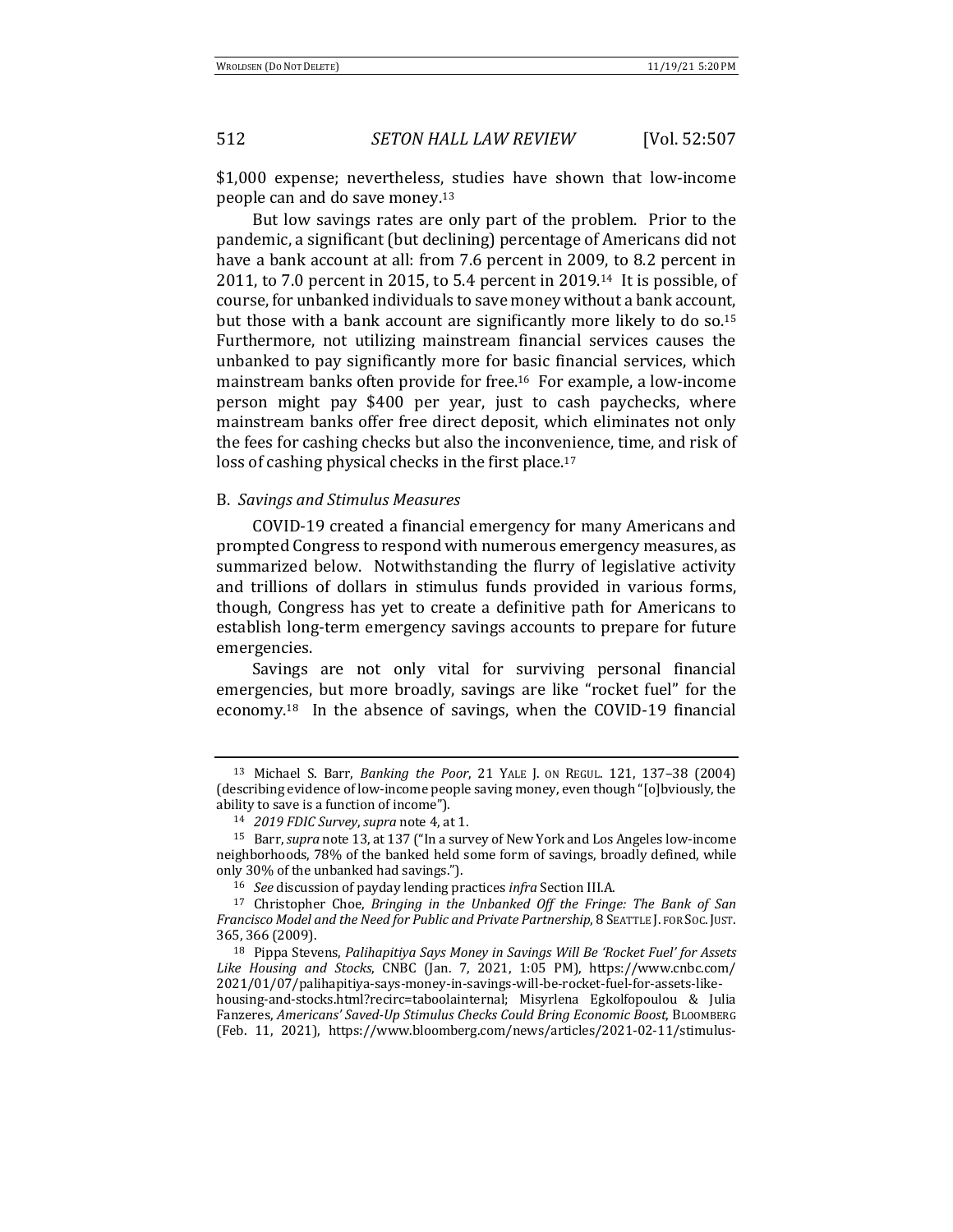emergency arose, the response was to simulate the effect of savings by providing immediate cash infusions directly to U.S. households. This approach—reminiscent of the idea of dropping money to people from a helicopter<sup>19</sup>—provides immediate assistance to those in need while simultaneously encouraging spending. And consumer spending, representing approximately 70 percent of U.S. GDP, $20$  is the lubricant that allows the U.S. economy to keep moving, with people continuing to consume goods and services and companies correspondingly continuing to hire workers and pay salaries to provide those goods and services.21

This approach of immediate aid has been the government's recipe for responding to the COVID-19 emergency.<sup>22</sup> Never has so much cash been infused into the U.S. economy in such a short time, with COVID spending, on an inflation-adjusted basis, surpassing both U.S. military spending on World War II and the total budget of the federal government from as recently as  $2019<sup>23</sup>$  From stimulus payments deposited directly into taxpayers' bank accounts (or mailed, where necessary), to increased unemployment benefits, to expanded child tax credit payments, to medical and education funding,<sup>24</sup> to subsidies for

<sup>20</sup> Kimberly Amadeo, *Personal Consumption Expenditures, Statistics, and Why It's Important*, BALANCE (Nov. 21, 2020), https://www.thebalance.com/personalconsumption-expenditures-3306107.

checks-americans-plan-to-save-not-spend-covid-relief-money (noting that people plan to save, not spend, their stimulus checks).

<sup>&</sup>lt;sup>19</sup> Ben S. Bernanke, Governor, Fed. Rsrv. Bd., Remarks Before the National Economists Club, Deflation: Making Sure 'It' Doesn't Happen Here (Nov. 21, 2002), https://www.federalreserve.gov/boarddocs/Speeches/2002/20021121/default.htm# fn18 (referencing "Milton Friedman's famous 'helicopter drop' of money").

<sup>&</sup>lt;sup>21</sup> Kimberly Amadeo, *Consumer Spending and Its Impact on the Economy*, BALANCE (Sept. 27, 2020), https://www.thebalance.com/consumer-spending-definition-and-determinants-3305917.

<sup>&</sup>lt;sup>22</sup> Nicholas Wu & Javier Zarracina, *All of the COVID-19 Stimulus Bills, Visualized*, USA TODAY (Mar. 11, 2021), https://www.usatoday.com/in-depth/news/2021/03/11/ covid-19-stimulus-how-much-do-coronavirus-relief-bills-cost/4602942001/.

<sup>&</sup>lt;sup>23</sup> Calvin Woodward, *Warp-Speed Spending and Other Surreal Stats of COVID Times*, ASSOCIATED PRESS (Mar. 13, 2021), https://apnews.com/article/us-news-pandemicsworld-war-ii-coronavirus-pandemic-economy-ca4d27105a7a897a737421eda8464c78 (noting that COVID stimulus funds, at approximately \$6 trillion, exceed U.S. military expenditures in World War II by approximately \$1 trillion and exceed the entire budget of the U.S. government just two years ago, which was approximately \$4.4 trillion).

<sup>24</sup> *COVID-19 Economic Relief*, U.S. DEP'T OF TREASURY, https://home.treasury.gov/ policy-issues/coronavirus (last visited Aug. 30, 2021); *Assistance for American Families & Workers*, U.S.DEP'T OF TREASURY, https://home.treasury.gov/policy-issues/coronavirus /assistance-for-American-families-and-workers (last visited Sept. 23, 2021); *Federal Stimulus Funds for Education*, NAT'L CONF. OF STATE LEGISLATURES, https://www.ncsl.org/ ncsl-in-dc/standing-committees/education/federal-stimulus-funds-for-education.aspx (last visited Sept. 23, 2021).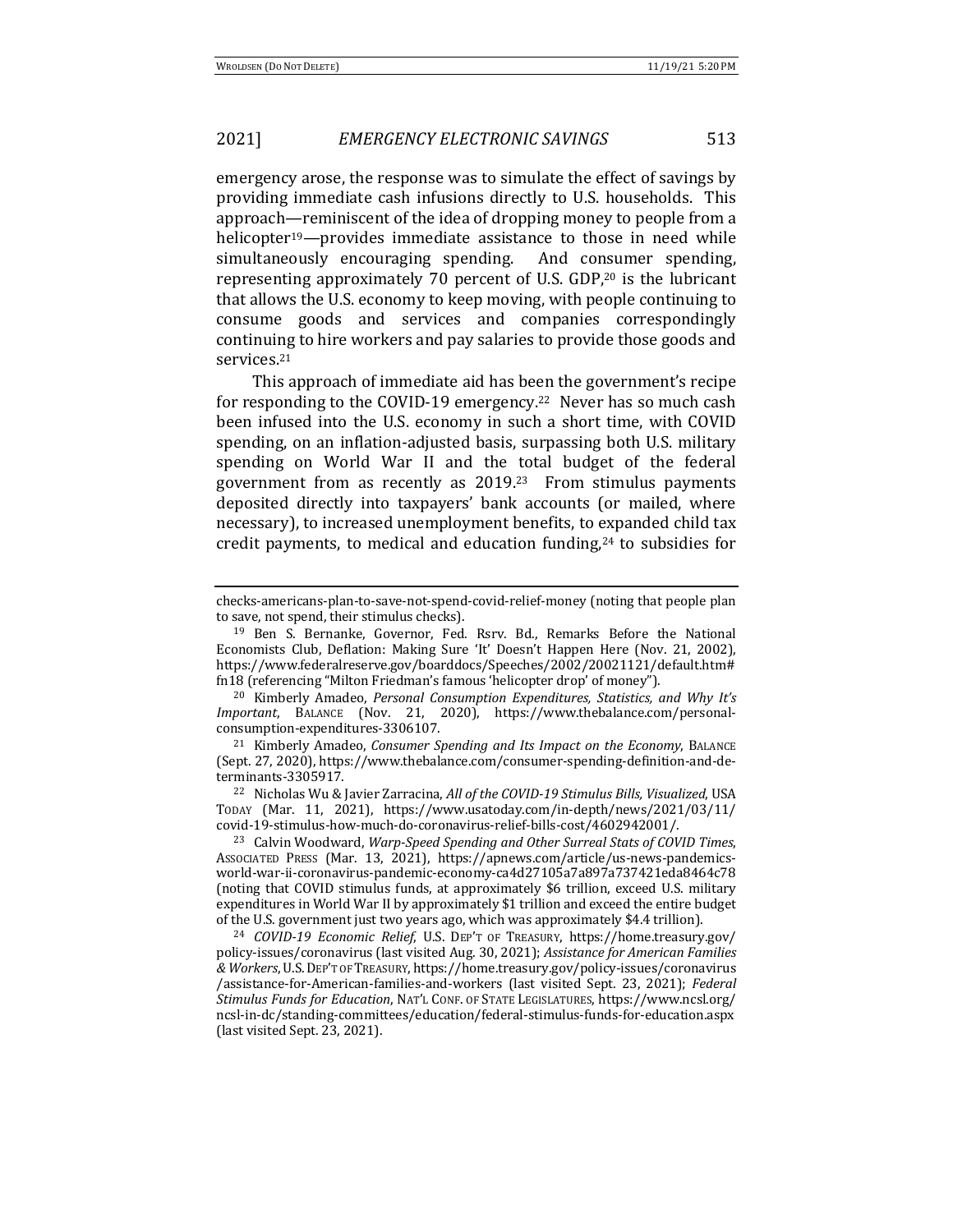low-income people's access to broadband,<sup>25</sup> the federal government sent cash to people like never before to avoid the deeper recession that could have resulted from the sudden shutdown in national and international economic activity.<sup>26</sup>

But amid all the emergency stimulus, no provision for increasing emergency savings in the future has been made. There were a handful of pre-pandemic savings bills introduced in Congress, but they did not make it out of committee review for a vote.<sup>27</sup> It is short sighted to engage only in stimulus programs designed to provide immediate cash, even when this infusion of cash, coupled with the uncertainty introduced by the pandemic, has led to a short-term spike in the aggregate U.S. savings rate.28

The spike in increased savings has been skewed heavily towards wealthy people boosting their savings.<sup>29</sup> After the pandemic, only in March and April of 2020 did the bottom 40 percent of earners increase

 $27$  For instance, three Congressional bills related to savings were introduced in April 2019, nearly one year before the COVID-19 pandemic. See Refund to Rainy Day Savings Act, S. 1018, 116th Cong. (2019) (proposing to allow taxpayers to defer 20 percent of a tax refund into a government-run fund invested in Treasury bills, for a six-month period); Strengthening Financial Security Through Short-Term Savings Accounts Act of 2019, S. 1019, 116th Cong. (2019) (proposing to allow employers to offer short-term savings accounts, with balances capped at \$10,000, either as stand-alone accounts or as part of a retirement account); Saving for the Future Act, S. 1053, 116th Cong. (2019) (proposing to mandate that employers with over ten employees provide a definedbenefit pension plan to all employees and contribute a certain amount (e.g.,  $$0.50$  per hour worked) for each employee).

<sup>28</sup> A. Lee Smith, *Why Are Americans Saving So Much of Their Income?*, FED. RSRV. BANK OF KAN. CITY ECON. BULL., Dec. 4, 2020, at 1, 1 https://www.kansascityfed.org/documents/ 6727/EconomicBulletin\_WhyAmericansSavingSoMuchIncome\_2020.pdf (noting a record high savings rate of 33.7 percent of personal disposable income in April 2020 and 13.6 percent in October 2020, which was "higher than its peak in any recent recession and nearly twice its pre-recession level"); Federal Reserve Bank of St. Louis, *Personal Saving Rate*, ECON.RSCH., https://fred.stlouisfed.org/series/PSAVERT (showing historical data since the 1960s on the personal savings rate in the United States); Ann Saphir, *U.S. Households Ended 2020 with Record* \$130.2 Trillion in Wealth, REUTERS (Mar. 11, 2021), https://www.reuters.com/article/us-usa-fed-wealth/u-s-householdsended-2020-with-record-130-2-trillion-in-wealth-fed-says-idUSKBN2B32H5 (noting that "savings deposits rose  $\dots$  to a record \$14.1 trillion" by the end of 2020).

<sup>29</sup> Denitsa Tsekova, *Stimulus Checks: Personal Income, Savings, and Spending Surged after Round Two of Direct Payments*, YAHOO! MONEY (Feb. 26, 2021), https:// money.yahoo.com/stimulus-checks-personal-income-savings-and-spending-surged-160728266.html (breaking down savings rates by income level and noting that "[h]ighincome households largely have driven the high savings rate during the pandemic, even though some low-income families may have some in savings").

<sup>&</sup>lt;sup>25</sup> Brian Fung, *FCC Approves* \$50 Monthly Internet Subsidies for Low-Income *Households During Pandemic*, CNN (Feb. 26, 2021), https://www.cnn.com/2021/02/ 26/tech/fcc-internet-subsidies-pandemic/index.html.

<sup>&</sup>lt;sup>26</sup> James Politi, *Powell Says Too Little Stimulus Is Worse than Too Much*, FIN. TIMES (Oct. 6, 2020), https://www.ft.com/content/1ccf18fb-7760-4d4f-a5dc-2b91ef1a56f2.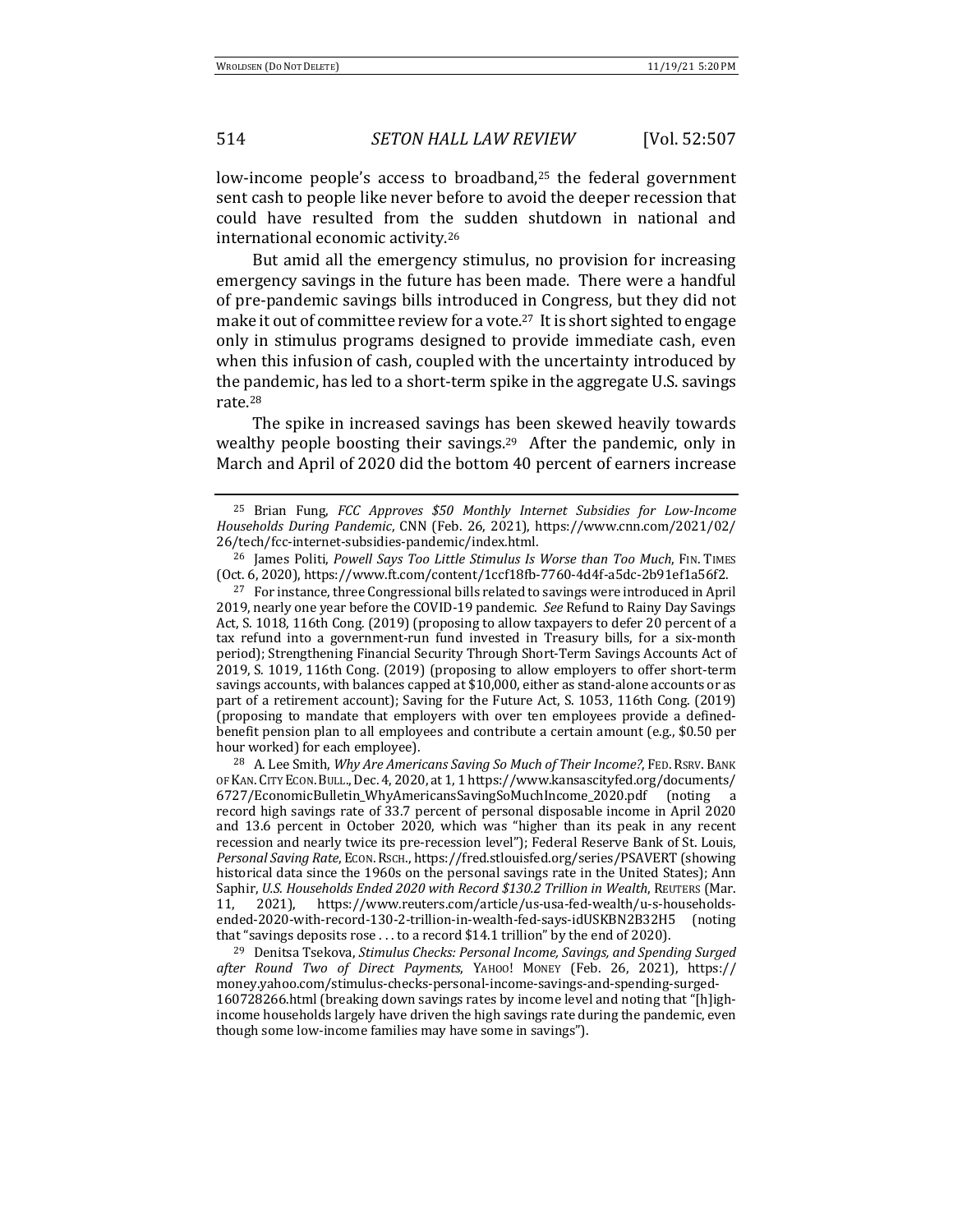their share of cumulative personal savings.<sup>30</sup> From May through December 2020, in contrast, low- to middle-income people depleted their savings more rapidly than higher earners.<sup>31</sup> It makes sense, of course, that higher-earners would save more, for the straightforward reason that they can cover their basic living expenses more easily and still have money left over to save. But it's also important to note that stimulus payments were designed precisely to stimulate consumer spending, not increase savings, so the fact that middle- to low-income earners did not increase their savings can also be viewed as a byproduct of the form of stimulus payments that Congress approved.

For example, emphasizing that stimulus payments are not meant to be saved, a then-potential presidential candidate, Mark Cuban, suggested that future stimulus payments be issued in the form of debit cards whose value would decline and expire rapidly (a "use-it-or-loseit" stimulus payment).<sup>32</sup> This approach would push recipients to spend stimulus funds quickly and make it difficult or impossible to save the stimulus funds. For low-income households, though, that goal was largely achieved without explicitly structuring the stimulus payments in a use-it-or-lose-it manner. Accordingly, given that Congress approved massive stimulus bills but has yet to address emergency savings in any direct or lasting way, Part IV outlines a longer-term solution with its targeted proposal of a tax-favored, individually-owned, and easilyaccessible emergency electronic savings account to help sustain low- to middle-income people during personal emergencies, when government stimulus funds are not forthcoming.

### C. *Savings and the Ethics of Nudges*

There are four distinct paths to consider when contemplating the design of an emergency savings program. The first is whether emergency savings should be left entirely to people's initiative and decision-making, without any "nudges"<sup>33</sup> or government incentives (i.e., the status quo, as discussed in Part III). The second is whether the

<sup>30</sup> *Id.*

<sup>&</sup>lt;sup>31</sup> *Id.*; Jonnelle Marte, *Low-Income U.S. Households Are Spending Savings Quicker than High Earners*, REUTERS (Dec. 15, 2020), https://www.reuters.com/article/us-usa-economy-savings/low-income-u-s-households-are-spending-savings-quicker-than-highearners-study-idUSKBN28Q0IX (discussing a JPMorgan Chase study that shows savings rates declining more rapidly for low-income households than high-income households from May to October 2020).

<sup>&</sup>lt;sup>32</sup> Julia La Roche, *Mark Cuban Proposes 'Use It or Lose It' Debit Card as Coronavirus Stimulus*, YAHOO! FIN. (May 28, 2020), https://finance.yahoo.com/news/mark-cubanproposes-use-it-or-lose-it-debit-card-as-coronavirus-stimulus-135928871.html.

<sup>&</sup>lt;sup>33</sup> *See* discussion of default rules and nudges *infra* Section II.C.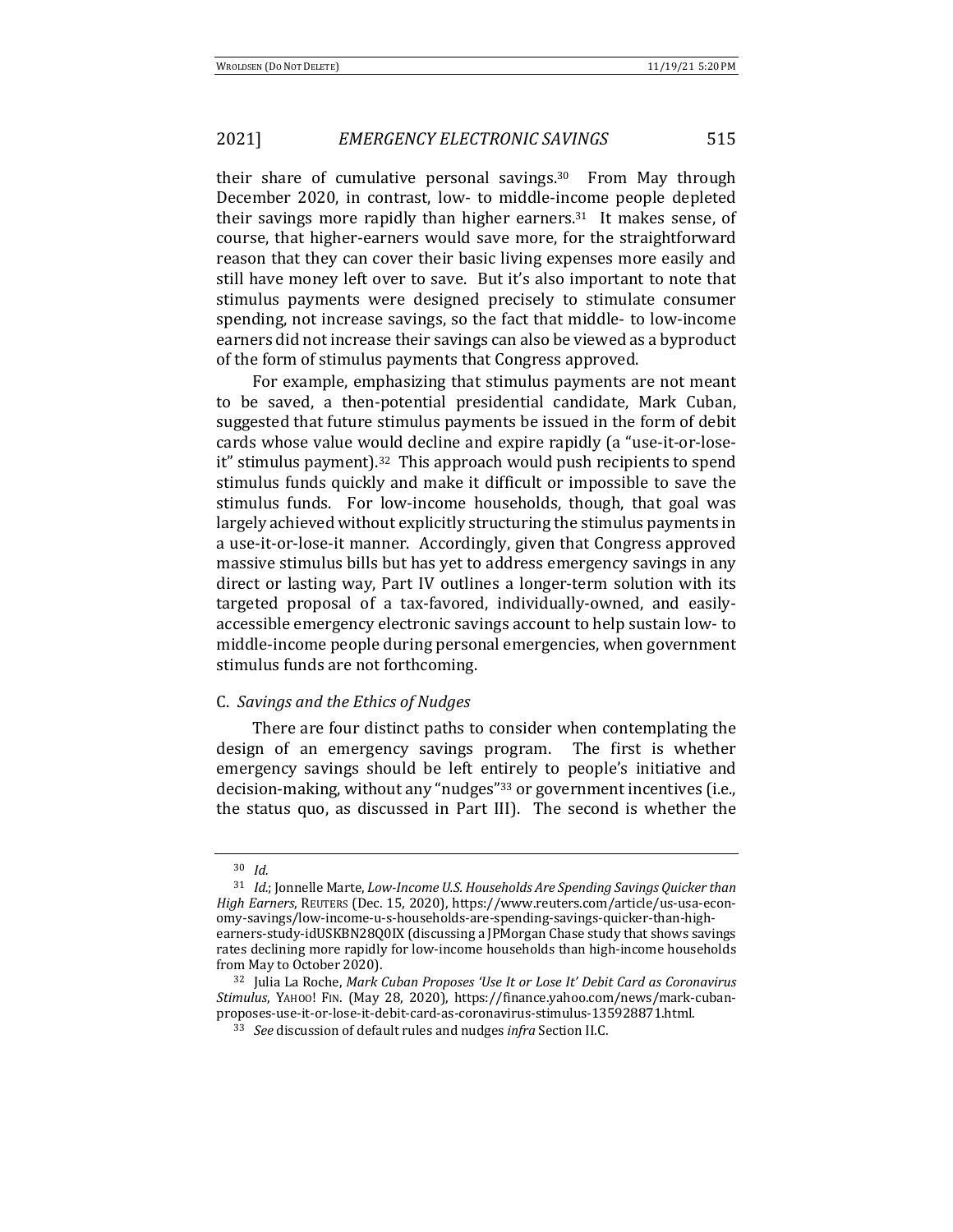federal government should require people to contribute to an emergency savings account, such as through a mandatory deduction from every employee's paycheck (i.e., similar to required contributions to social security). The third is the opt-out path where employees are enrolled in a savings plan by default and must opt out if they choose not to participate (like California's "auto-save" program<sup>34</sup> or the British NEST program).<sup>35</sup> The fourth path is the opt-in path, where the federal government creates the infrastructure to facilitate emergency savings and designs default rules and incentives to encourage emergency savings, but only for those who choose to participate (i.e., like existing incentives for retirement savings). This Article advocates for the fourth path; therefore, this Section II.C explores the ethics of using choice architecture and nudges to implement an emergency savings program.

The concept of nudges originated in the early  $2000s^{36}$  and quickly gained popularity as a public policy tool used around the world. $37$  In short, "[n]udges are interventions that steer people in particular directions but that also allow them to go their own way."<sup>38</sup> An example is a default rule, which can be designed either to require a person to opt in to participate in a program, or to opt out to avoid participating in the program.<sup>39</sup> Either way, the person retains freedom of choice to participate or not participate. One of the key insights of nudging, derived from behavioral science, $40$  is that altering the default rule is a

<sup>35</sup> Alessandra Malito, *UK Companies Are Required to Enroll Workers in Retirement* Plans—And Its Helping Them Save More, MARKETWATCH (Sept. 15, 2019), https:// www.marketwatch.com/story/uk-companies-are-required-to-enroll-workers-in-retirement-plans-and-its-helping-them-save-more-2019-09-06.

<sup>36</sup> RICHARD H. THALER & CASS R. SUNSTEIN, NUDGE: IMPROVING DECISIONS ABOUT HEALTH, WEALTH, AND HAPPINESS 3-6 (2008); Cass R. Sunstein & Richard H. Thaler, *Libertarian Paternalism Is Not an Oxymoron,* 70 U. CHI. L. REV. 1159, 1191 (2003).

<sup>&</sup>lt;sup>34</sup> Angela Antonelli, *Nine Ways California's New Retirement Plan Changes the Retirement Savings Landscape*, MARKETWATCH (Aug. 18, 2019), https://www.marketwatch.com/story/9-ways-californias-new-retirement-plan-changes-the-retirement-savings-landscape-2019-08-16. *Compare* Richard H. Thaler, *State IRA Plans Are Ready, If Congress Doesn't Interfere, N.Y. TIMES (Mar. 3, 2017), https://www.ny*times.com/2017/03/03/upshot/state-ira-plans-are-ready-if-congress-doesnt-interfere.html (arguing in favor of default, opt-out retirement plans), *with* Andrew G. Biggs, *How Hard Should We Push the Poor to Save for Retirement?,* J. RETIREMENT (Spring 2019) (arguing against default, opt-out retirement plans for low-income workers).

<sup>&</sup>lt;sup>37</sup> Todd Haugh, *Nudging Corporate Compliance*, 54 Am. Bus. L.J. 683, 683-84, 689  $(2017)$  (discussing the use of nudges internationally and noting that "[o]ne of the most fascinating things about nudging  $\ldots$  is how quickly it has taken hold in government and business").

<sup>&</sup>lt;sup>38</sup> Cass R. Sunstein, *The Ethics of Nudging*, 32 YALE J. ON REGUL. 413, 417 (2015).

<sup>39</sup> *Id.* at 418.

<sup>&</sup>lt;sup>40</sup> Haugh, *supra* note 37, at 694-99 (discussing "the behavioral science behind nudging").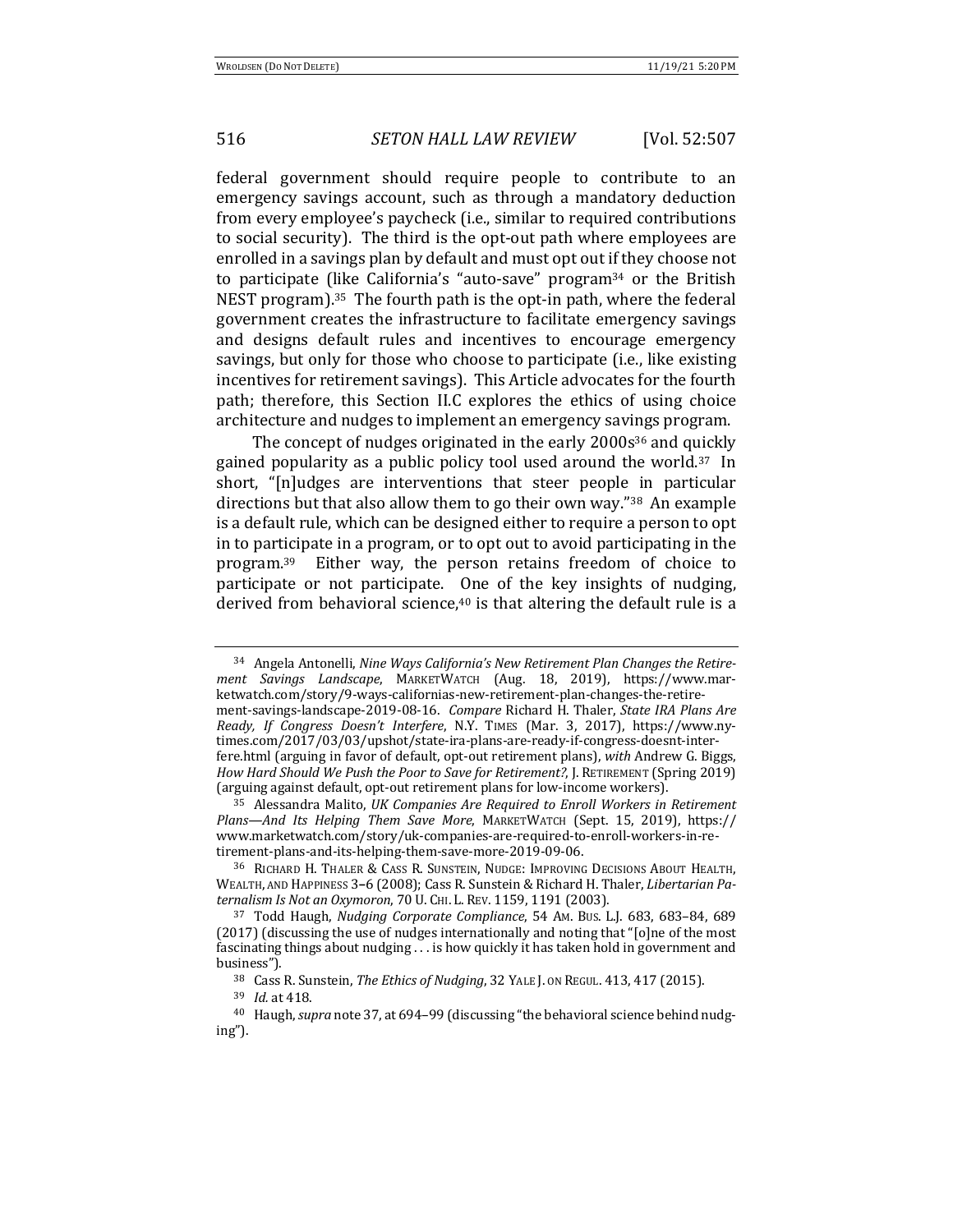way to "steer people in particular directions" and overcome behavioral biases that prevent people from making optimal decisions.<sup>41</sup>

Nudges preserve choice; they are not mandates.<sup>42</sup> But nudges do intentionally impact the context for an individual's choice and seek to encourage, or "steer," people to make optimal decisions.<sup>43</sup> Importantly, the individual should define what constitutes an optimal decision, not the program designer. $44$  Nonetheless, the potential for abuse and manipulation is clear because the program designer is intentionally influencing the context of an individual's choice.<sup>45</sup>

But it is also clear that nudges are inevitable, whether they are consciously used to influence a person's decision or simply arise through happenstance.<sup>46</sup> In other words, choice does not occur in a vacuum. The context for a choice can be set in one way or another, but it must be set in some way.<sup>47</sup> And if nudges and choice architecture are inevitable, the ethical use of them is an important consideration for any emergency savings proposal. Nudges began as a tool for government policy but are also becoming increasingly commonplace in private business, in areas such as compliance.<sup>48</sup> This Article's EESA proposal includes both a government component and a private business component.49

The foundational ethical argument for emergency savings accounts is simply that hypocrisy is not a virtue. As a matter of consistency, the government should not encourage people to create an emergency savings account and then fail to provide a path to do so.<sup>50</sup> Furthermore, the government already provides multiple incentives for retirement

<sup>41</sup> Sunstein, *supra* note 38, at 416-17.

<sup>&</sup>lt;sup>42</sup> *Id.* at 423 (noting that "the most serious harms [from government] tend to come from mandates and bans (from genuine coercion), and not from nudges, which maintain freedom of choice").

<sup>43</sup> *Id.* at 417.

<sup>&</sup>lt;sup>44</sup> *Id.* at 429-33 (describing the "as judged by themselves" standard and noting that "it must be acknowledged that the standard raises normative, conceptual, and empirical challenges").

<sup>&</sup>lt;sup>45</sup> Heidi M. Hurd, *Fudging Nudging: Why 'Libertarian Paternalism' Is the Contradiction It Claims It's Not*, 14 GEO. J.L. & PUB. POL'Y 703, 731 (2016) (casting doubt on the idea that "choice architecture that is chosen for us is of no different moral significance than choice architecture that is the product of natural happenstance and social contingencies"). See also Sunstein, *supra* note 38, at 442-48 (evaluating "the problem of manipulation, which is a possible objection to various nudges").

<sup>46</sup> Sunstein, *supra* note 38, at 420-22.

<sup>47</sup> *Id.*

<sup>&</sup>lt;sup>48</sup> Haugh, *supra* note 37, at 683, 710-15 (providing "a typology of private nudges being used within companies").

<sup>&</sup>lt;sup>49</sup> *See infra* Part IV.

<sup>50</sup> *See infra* Part III.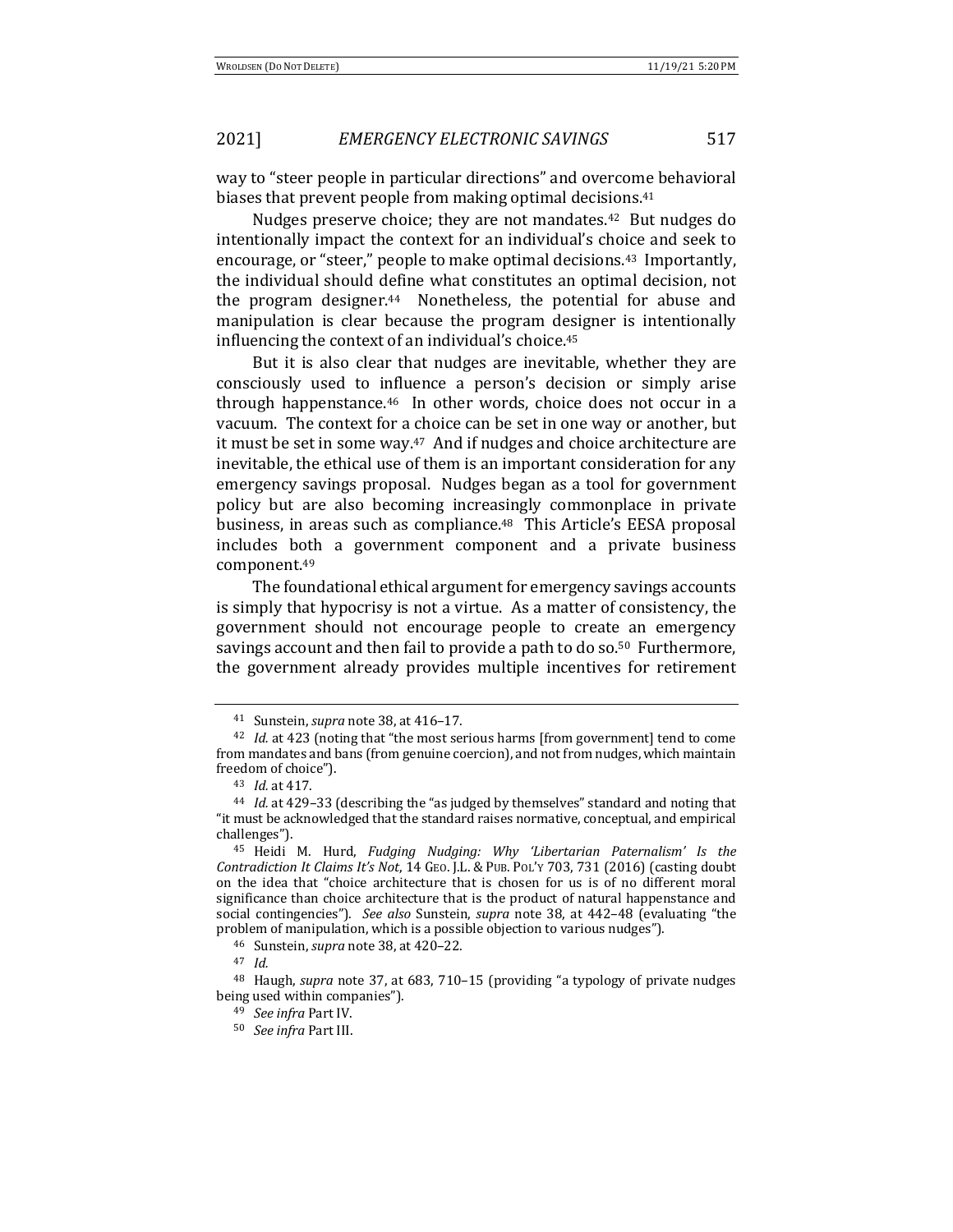savings and multiple programs in which retirement savers may participate.<sup>51</sup> But no incentives or programs exist for emergency savings. In addition, higher income people are more able to save for retirement, while middle- to low-income people are more in need of emergency savings accounts; therefore, beyond eliminating hypocrisy, tailoring incentives for emergency savings to middle- and low-income people is an appropriately targeted approach.

But recognizing that emergency savings accounts should exist is different from determining an ethical manner in which to deploy them. If having emergency savings is beneficial, then should people be forced, encouraged, or even lightly nudged into putting aside a portion of their income into an emergency savings account? For example, people are forced into participating in other government savings programs, such as social security. But even if people are not forced to participate in emergency savings accounts, then the question still remains: should people be free to opt in to an emergency savings account if they want to save for emergency expenses, or should they have to opt out of an emergency savings account if they prefer not to participate?

The latter question is particularly important for emergency savings accounts because, in the context of retirement savings, it is well known that when the default rule is to enroll all employees automatically in a tax-advantaged retirement savings plan, savings rates increase compared to when the default rule requires employees to opt in to the savings plan.<sup>52</sup> Furthermore, studies show that the presence of a default pathway is even more impactful for low-income savers.<sup>53</sup> Specifically, in situations where sub-optimal default rules are in place, there is a " tendency of poorer people to stay with even detrimental defaults  $\dots$ ."<sup>54</sup> In other words, lower-income savers are less likely than higher-income savers to opt out of sub-optimal default arrangements. The current default arrangement for emergency savings is to not provide an emergency savings account. It is no surprise, then, that most middleand low-income people lack emergency savings, for that is exactly what

<sup>51</sup> *See infra* Section III.C.1.

<sup>52</sup> Sunstein & Thaler, *supra* note 36, at 1159-60.

<sup>53</sup> Jessica L. Roberts, *Nudge-Proof: Distributive Justice and the Ethics of Nudging*, 116 MICH. L. REV. 1045, 1056 (2018) (noting that "lower-income employees are slower to opt out of unfavorable defaults than higher-income employees" and citing studies from CASS R. SUNSTEIN, THE ETHICS OF INFLUENCE: GOVERNMENT IN THE AGE OF BEHAVIORAL SCIENCE 174-75 (2016), where Sunstein indicates that "[s]imilar findings have been made elsewhere, with growing evidence that those who are less educated, and less sophisticated, are more likely to stick with the default").

<sup>54</sup> Roberts, *supra* note 53, at 1056.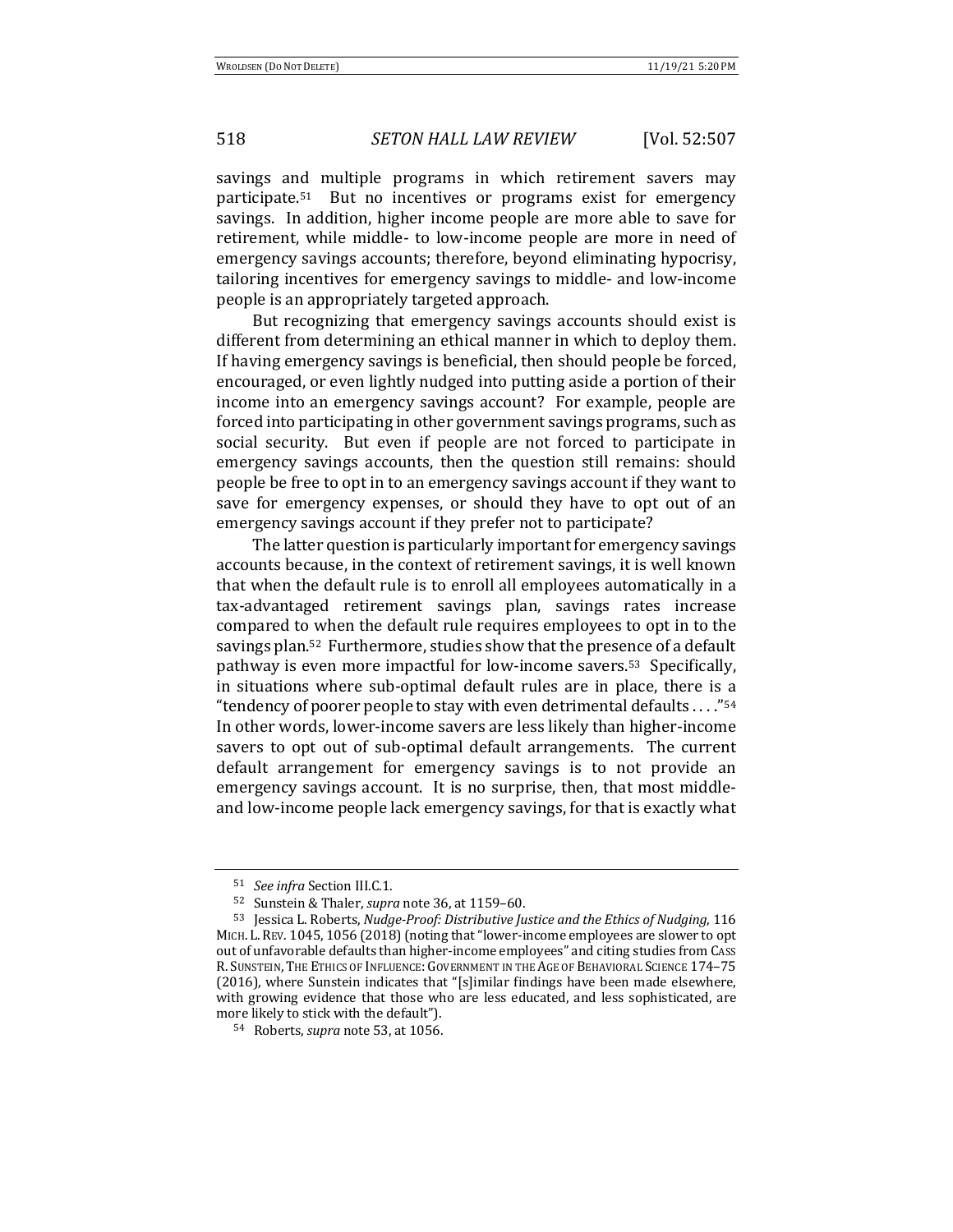the default rule is set up to accomplish, and people (especially middleand low-income people) tend to stick with default selections.

In considering the question of default rules for emergency savings accounts, this Article applies Sunstein's ethical framework of four criteria for evaluating default rules, plus Roberts' fifth criterion, before raising Hurd's criticism of whether nudging is an appropriate framework at all. Sunstein's framework is intended to encourage policymakers to use default rules (or other nudges) in an ethical manner by evaluating them in terms of four principles:  $(1)$  welfare,  $(2)$ autonomy,  $(3)$  dignity, and  $(4)$  self-government."<sup>55</sup> Also, to the extent not already implicitly included in the prior four principles, Roberts proposed distributive justice as an explicit fifth principle.<sup>56</sup>

By these criteria, this Article's EESA proposal is likely to be viewed favorably. First: welfare. EESAs are explicitly designed to help people's financial condition in times of emergency. Second: autonomy. As explained in Part IV, EESAs are independently owned and freely chosen, not government-owned or mandatory. Third: dignity. EESAs recognize the inherent worth of all people, regardless of income level, because EESAs are targeted to both help those most in need of emergency savings and draw the unbanked into mainstream banking relationships, as explained in Part IV. Fourth: self-government. To the extent selfgovernment applies to EESAs, the accounts are designed to help people depend on their own resources (i.e., govern themselves) in times of emergency. Fifth: distributive justice. The EESA proposal recognizes that tax incentives currently flow to retirement accounts, which lowincome people are less likely to own, but EESAs are explicitly intended to benefit middle- to low-income people, such as through income phaseouts and refundable tax credits paid as matching EESA funds, as explained in Part IV. Thus, EESAs are aligned with distributing resources and financial incentives in a way that benefits low-income people.

The five-criteria framework, therefore, suggests that a default rule whereby people are automatically enrolled in EESAs may be appropriate. But the ethical inquiry is not complete. There are at least three important reasons to resist a default rule that would require people to opt out of EESA participation. First, as noted above, low-

<sup>55</sup> *Id.* at 1053.

<sup>&</sup>lt;sup>56</sup> *Id.* at 1065. Roberts acknowledges that distributive justice can also be thought of as implicit in the consideration of Sunstein's four principles. *Id.* at 1053 (framing Sunstein's four principles succinctly as suggesting that "governments should give their citizens good lives, protect their citizens' freedom to choose, show respect for their citizens, and let their citizens govern themselves").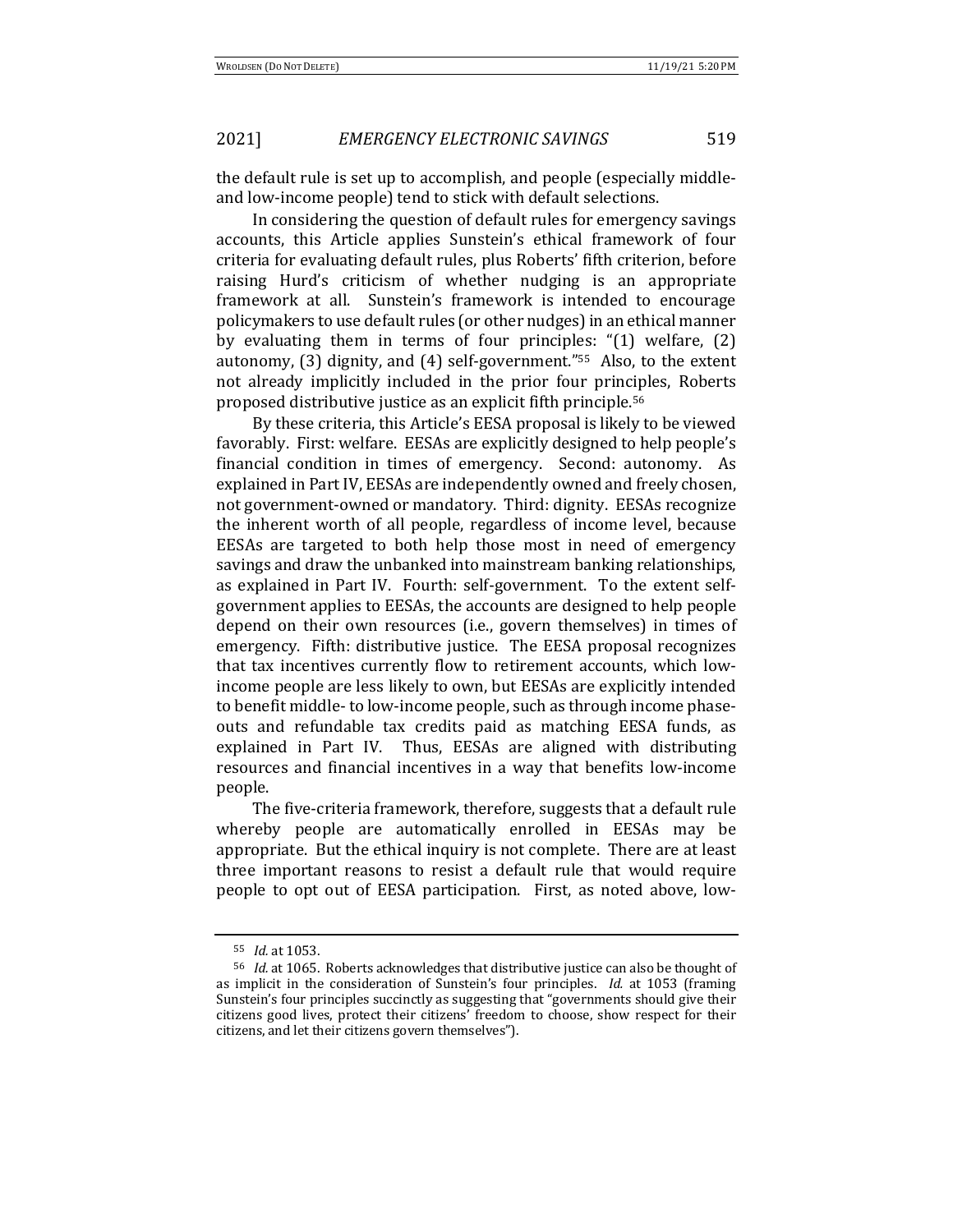income people are less likely to opt out of detrimental default arrangements, meaning that the default rule for EESAs is likely to be particularly influential, or sticky, precisely because EESAs serve low- to middle-income people. Second, and related to the prior point, for lowincome people living paycheck-to-paycheck with little to no money left over, it could be arrogant and paternalistic to presume to remove (i.e., save) a portion of a person's meager income with the justification that saving the money for a future emergency is better. It may not be better when the sacrifice of current income is too severe. Coupled with the stickiness of default selections for low-income people, these first two reasons weigh heavily in favor of an opt-in (not opt-out) rule for EESAs. These two initial reasons also set the stage for Hurd's more fundamental objection to default rules: freedom of choice is an ethical value in and of itself.<sup>57</sup> In other words, whether a person should or should not participate in an EESA is a choice best left to the individual, *even if* the individual makes a sub-optimal choice.

On balance, then, this Article advocates leaving the default rule decision to each implementer of an EESA, not prescribing a one-size-fitsall requirement. As described in Part IV, on a case-by-case basis, an employer could be justified in creating a program to automatically enroll employees in an EESA—perhaps along with matching contributions from the employer—and then providing employees with clear and accessible opt-out rights. This Article's EESA proposal does not foreclose that possibility for employers that are so inclined, but this Article seeks to position EESAs primarily as accounts to be opted in to, not opted out of.

The most pressing concern, of course, is that currently there is not even an emergency savings account to opt in to, or opt out of, in the first place. Creating EESAs as an automated, tax-favored, accessible, and flexible account for emergency savings is the ethical first step to take. The opt in or opt out decision should not be government mandated and should be left to each employer's particular circumstance and discretion.

<sup>&</sup>lt;sup>57</sup> Hurd, *supra* note 45, at 730 (arguing that "a life lived autonomously, even if less happily, is of a value that cannot be compared to, or trumped by, a happier life that is crafted by another").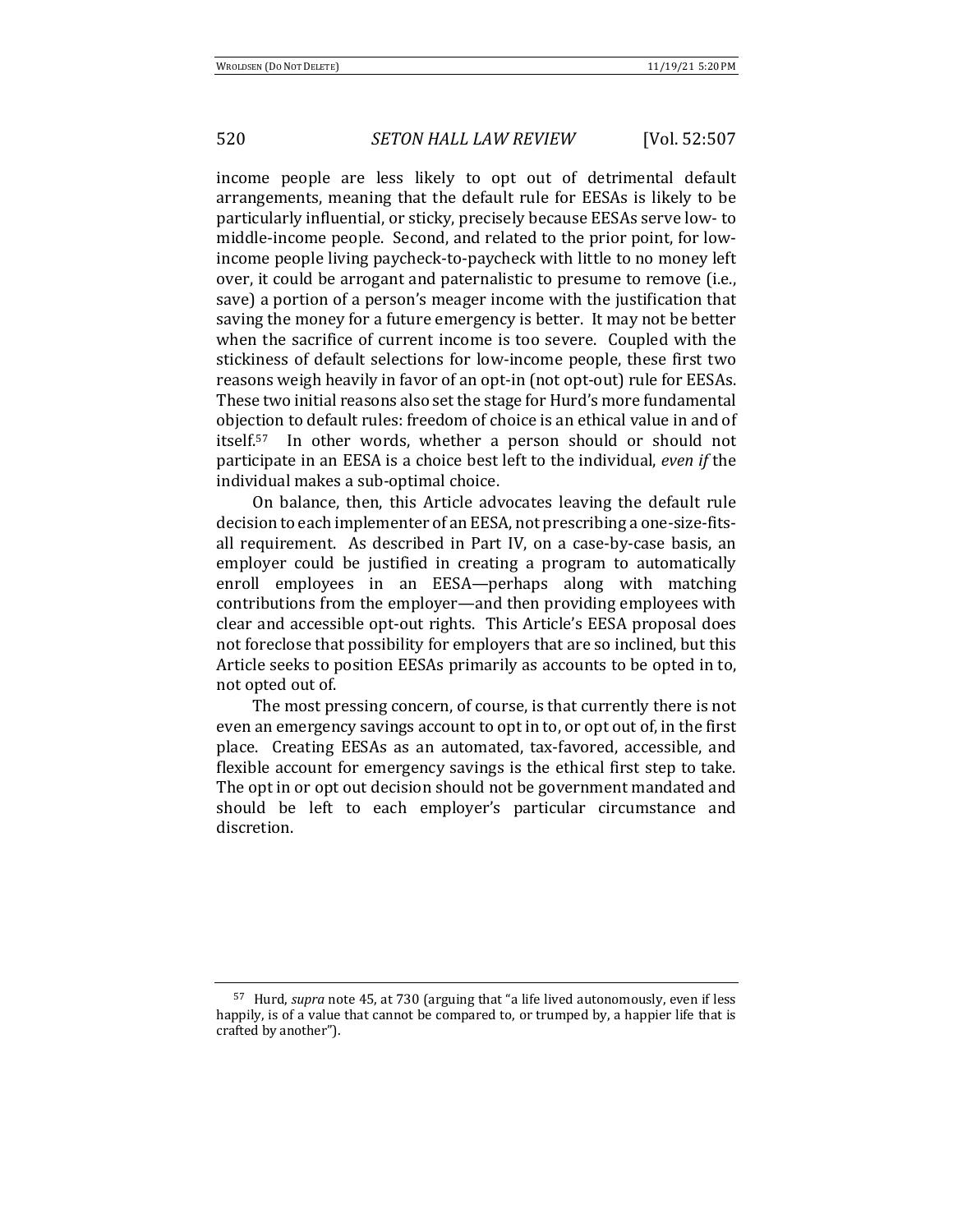### **III. EXISTING INCENTIVES FOR SAVINGS FALL SHORT**

The Consumer Financial Protection Bureau ("CFPB") provides *An Essential Guide to Building an Emergency Fund* to encourage individuals to establish an emergency savings account.<sup>58</sup> And the Essential Guide delivers effectively on its promise, containing well-intentioned and accurate recommendations and justifications for building up emergency savings. For instance, would-be savers are told that "[a]n emergency fund is a cash reserve that's specifically set aside for unplanned expenses or financial emergencies," such as "car repairs, home repairs, medical bills, or a loss of income."<sup>59</sup> The Essential Guide recognizes that "putting any money aside can feel difficult," especially "[i]f you're living paycheck to paycheck," and it therefore urges people to take small steps towards their savings goals because "even a small amount can provide some financial security."<sup>60</sup>

But after describing the virtues of emergency savings, it is incongruous, if not hypocritical, that the Essential Guide cannot then lead people to an account designed for emergency savings. The fault does not lie with the CFPB, for such an account does not exist. As Section III.A explains, instead of leading people to a designated emergency savings account, the Essential Guide notes that people without emergency savings often must resort to taking out high interest rate loans or carrying credit card balances. $61$  To avoid those costly and potentially predatory options,<sup>62</sup> the Essential Guide exhorts people to use a standard checking or savings account for emergency savings. $63$ Unfortunately, as Section III.B explores, standard bank accounts are inadequate vehicles for emergency savings. Finally, beyond standard bank accounts, the Essential Guide suggests a variety of tax-advantaged savings accounts designed for purposes other than emergency savings, but which can double as vehicles for emergency savings, such as accounts for retirement or medical expenses. Certain tax-favored

<sup>&</sup>lt;sup>58</sup> An Essential Guide to Building an Emergency Fund, CONSUMER FIN. PROTECTION BUREAU [hereinafter CFPB, *Essential Guide*], https://www.consumerfinance.gov/startsmall-save-up/start-saving/an-essential-guide-to-building-an-emergency-fund/ (last visited Apr. 26, 2021).

<sup>59</sup> *Id.*

<sup>60</sup> *Id.*

<sup>61</sup> *Id.*

<sup>&</sup>lt;sup>62</sup> Robert W. Emerson, *Franchisees in a Fringe Banking World: Striking the Balance Between Entrepreneurial Autonomy and Consumer Protection,* 46 AKRON L. REV. 1, 16, 23 (2013) (discussing regulatory efforts "to curb what some see as a predatory practice, or a structural problem," but also recognizing that "there are aspects of fringe lending services that are appealing [to consumers], regardless of the high fees that may be charged").

<sup>63</sup> CFPB, *Essential Guide*, *supra* note 58.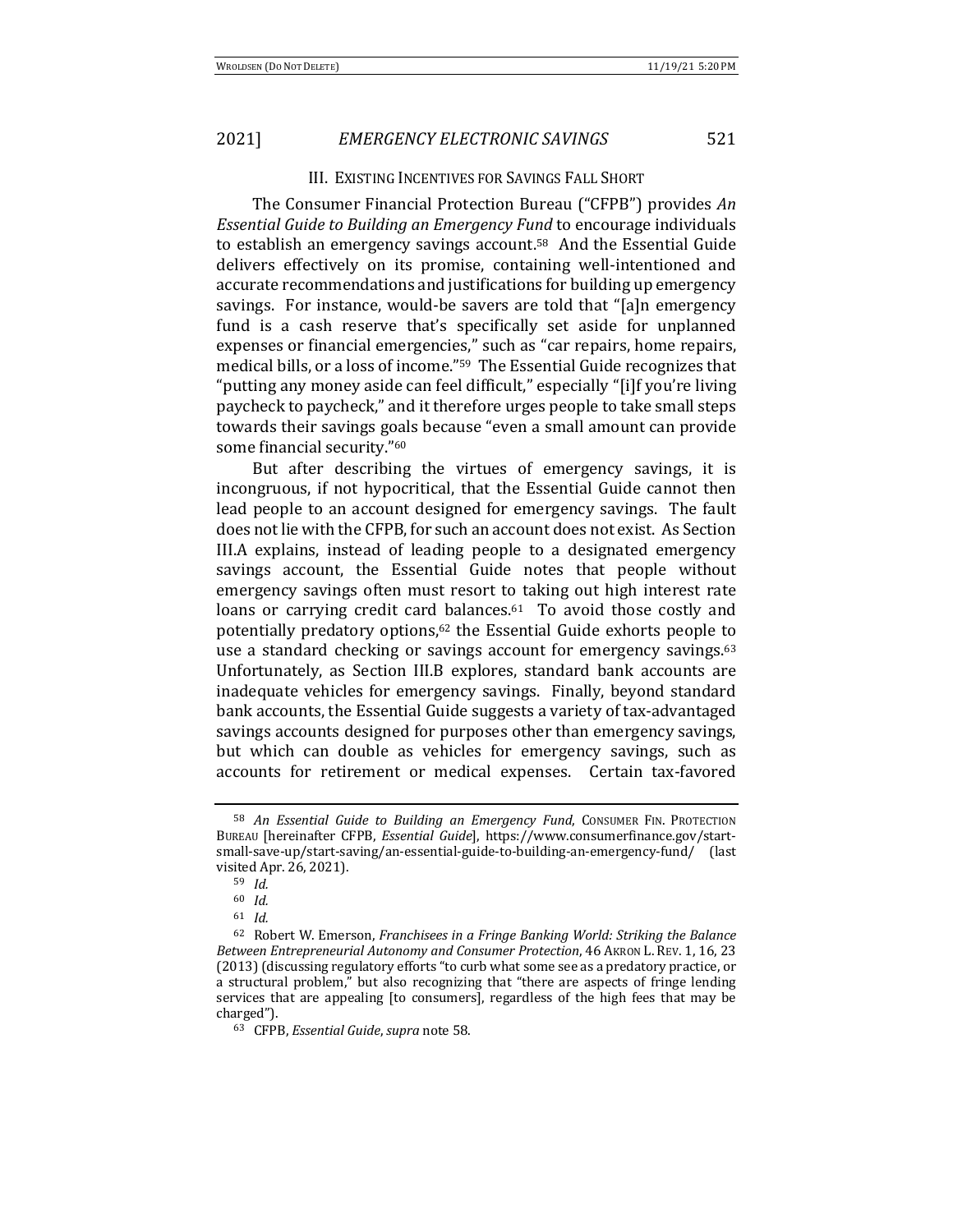accounts, and their deficiencies for emergency savings, are described in Section III.C.

### A. *Emergency Loans*

The Essential Guide describes, accurately but euphemistically, two frequent consequences of not having an emergency savings account. One of the consequences is described in this Section III.A; the second is explored in Section III.C. First, the Essential Guide states that "[w]ithout savings, a financial shock—even minor—could" cause people to "rely on credit cards or loans, which can lead to debt that's generally harder to pay off."<sup>64</sup> True enough, but that's a bland, euphemistic description of how primarily low-income people can be driven into notoriously high interest rate loans, such as small payday advances (generally in amounts of approximately \$300) at an annual percentage rate ("APR") of around 400 percent, larger installment loans (in the range of \$500 to \$2,000) from an APR of 100 percent to 300 percent, or credit card balances with a comparatively low (but still onerous) average APR of approximately 17 percent.65

Short-term, high interest rate loans exist, of course, because they fill an economic niche, and from a purely economic standpoint, such loans can be beneficial.<sup>66</sup> People taking out such loans may have no other lending options, so taking out a short-term, high-interest rate loan can be worthwhile when the alternative is no money at all. $67$  For instance, if an employee cannot afford a necessary emergency car repair but needs the car to remain employed, then paying high interest on a short-term loan to fix the car may be a necessary investment.<sup>68</sup> But it's not an ideal investment; saving money in advance of an emergency is possible and far more preferable, even for low-income people who by definition lack significant investable funds.<sup>69</sup>

<sup>64</sup> *Id.*

<sup>&</sup>lt;sup>65</sup> Carlie Malone & Paige Marta Skiba, *Regulation and Recent Trends in High-Interest Credit Markets*, 16 ANN. REV. L.&SOC. SCI. 311, 312–13 (2020).

<sup>&</sup>lt;sup>66</sup> *Id.* at 314 (describing the "consumption-smoothing process" that can benefit borrowers, even at high interest rates).

<sup>&</sup>lt;sup>67</sup> *Id.* (recognizing that when borrowers take out a payday loan they "typically have already experienced months or years of financial hardship and likely have tapped out their credit cards and gone delinquent on all other debts . . . [such] that the use of a payday loan at that moment is a last resort . . . .").

 $68$  *Id.* (noting that "unexpected car repairs may mean paying \$60 in interest/fees to borrow \$300 for mechanic work but also allowing a worker to keep their job").

<sup>&</sup>lt;sup>69</sup> *See* Barr, *supra* note 13, at 137–38 (noting evidence of low-income people saving money).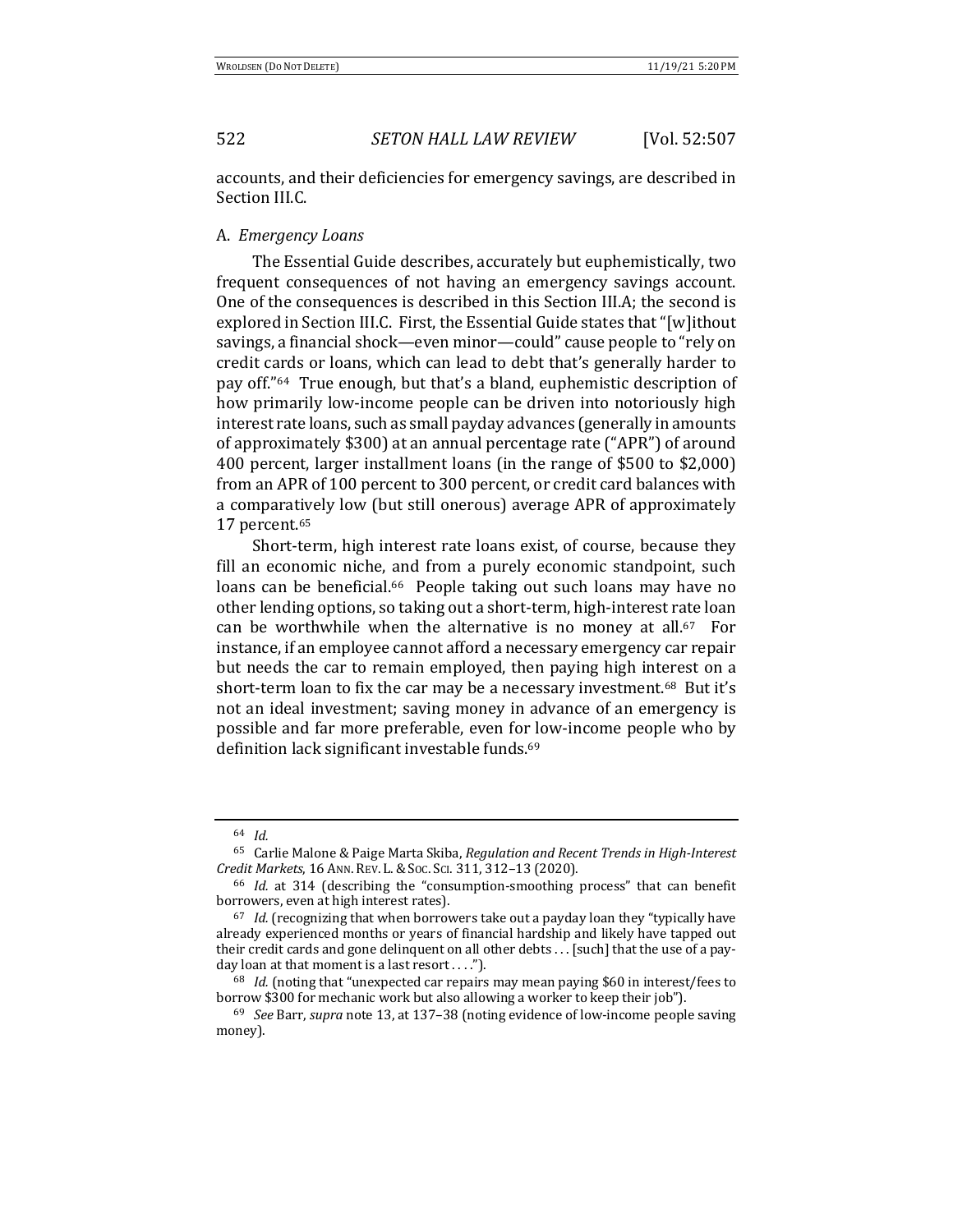#### B. *Standard Bank Accounts*

One of the simplest alternatives to high interest rate loans is to save money in a checking or savings account. But there are significant drawbacks to using standard bank accounts for emergency savings. Far from any tax incentives, the tax system creates economic *disincentives* to save in a standard bank account because, while everyone's wages are taxed, only savers face (1) two risks of losing the value of their savings, and  $(2)$  a second tax on any increase in their savings.<sup>70</sup>

As a simple example, if a saver and spender each earns \$100 subject to a 20 percent tax, then each one keeps \$80. The spender consumes a full \$80 worth of goods or services while the saver forgoes consumption and saves the \$80. The saver's \$80 immediately begins facing the first risk—that of losing value at a rate equal to inflation—thus lowering the future purchasing power of the saver's \$80 at the rate of inflation. The spender, in contrast, maximizes the full purchasing power of the \$80 immediately and avoids any risk of loss due to inflation.

To counteract the effect of inflation, the saver invests the \$80, hoping to achieve a rate of return equal to or greater than the rate of inflation. But in seeking to match or beat inflation, the saver encounters a second risk that the spender avoids: the saver's \$80 investment could decline in value and even become worthless through a bad investment. More optimistically, the saver's \$80 could rise in value through interest, dividends, or appreciation, and become, say, \$90, which would be a 12.5 percent gain. But in this more optimistic scenario, the saver's gain is then taxed, so out of the \$10 gain, the saver keeps \$8, which is a 10 percent after-tax gain (using the same 20 percent tax rate that was applied to the wages initially). Of course, inflation reduces the purchasing power of the 10 percent gain, so if inflation were equal to 4 percent, the saver's gain would be reduced to 6 percent.

Yet again, then, the Essential Guide proves to be accurate but euphemistic. Yes, "putting any money aside can feel difficult," especially "[i]f you're living paycheck to paycheck," $71$  but it's more than difficult. Adding in the dual risks of losing value to inflation or through bad investments and the taxation of any gains, saving money can seem downright foolish, especially in times of high inflation or low (or even negative) interest rates.<sup>72</sup> In view of these downsides, tax policy

<sup>&</sup>lt;sup>70</sup> McCaffery, *supra* note 6, at 810-11 (tracing the "'double taxation' of savings" argument to John Stuart Mill in the mid-1800s).

<sup>71</sup> CFPB, *Essential Guide*, *supra* note 58.

<sup>72</sup> Indeed, one of the world's wealthiest people (Elon Musk) advocates not saving cash, but instead investing in crypto currency, because "[w]hen fiat currency has negative real interest, only a fool wouldn't look elsewhere." Theo Golden, *Elon Musk*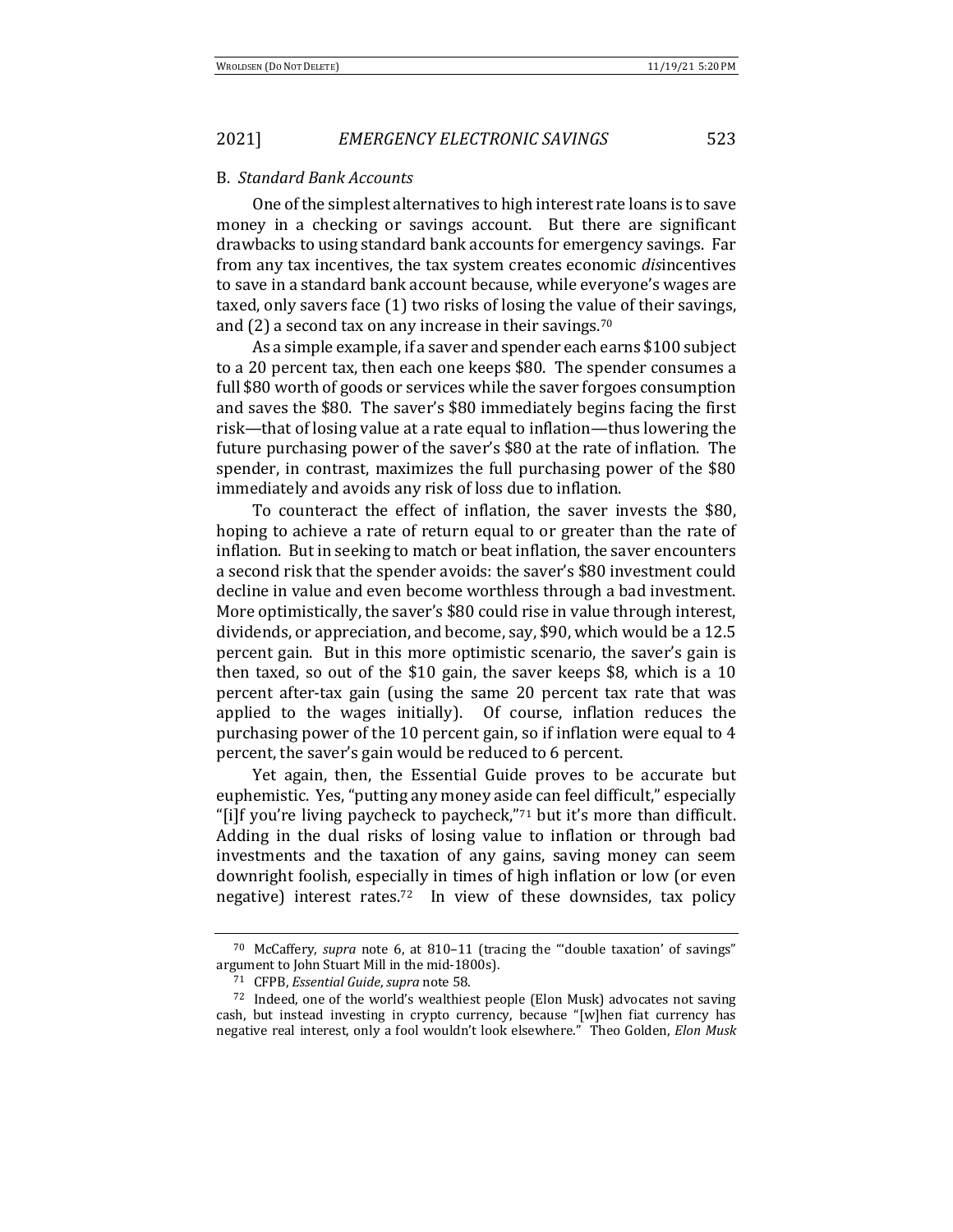provides various incentives to savers to remove double taxation on savings in certain types of accounts, as discussed below in Section III.C. Checking and savings accounts, however, enjoy no such special treatment and are thus undesirable methods for saving money. The Essential Guide is right to encourage emergency savings, but tax policy should follow suit and pave the way for emergency savings instead of erecting the additional barrier of double taxation on savings held in standard bank accounts.<sup>73</sup>

#### C. *Tax-Favored Accounts*

Recognizing the unfairness of a double tax on savers, tax policy does pave the way for certain types of tax-advantaged savings, as discussed below. Unfortunately, in relation to these other types of savings, the Essential Guide mentions an additional negative consequence of lacking an emergency savings account: without emergency savings, "[people] may also pull from other savings, like retirement funds, to cover [emergency] costs."<sup>74</sup> That may be a less egregious euphemism than glossing over the risks and disproportionate impact of high interest rate loans; nonetheless, robbing one's retirement funds due to inadequate reserves for present-day emergencies is a serious consequence in its own right. In fact, as financial advisers warn, "[t]apping into your retirement plan in case of emergency should be your last resort." $75$  But the last resort is precisely where tax policy leaves many people when dealing with emergency expenses.

The sections below describe certain tax-advantaged paths for savings that tax policy does encourage and facilitate, such as savings for retirement, medical, and disability expenses, in addition to one type of account designed for people living in or close to poverty. The discussion below also explains why these paths are insufficient for emergency savings. These existing paths for tax-favored savings for particular purposes do, however, provide a roadmap for the emergency electronic savings proposal set forth in Part IV.

*Admits* that Bitcoin and Ethereum 'Seem High' in Exchange with 'Gold Bug' Peter Schiff, MKTS. INSIDER (Feb. 20, 2021, 6:15 AM), https://markets.businessinsider.com/ currencies/news/elon-musk-admits-on-twitter-that-bitcoin-and-ethereum-seem-high-2021-2-1030103846.

<sup>73</sup> McCaffery, *supra* note 6 at 900 (recognizing that "[i]t is simply a difficult and scattershot affair to try to encourage and reward savings within a tax system ideally designed to double tax savings").

<sup>74</sup> CFPB, *Essential Guide*, *supra* note 58.

<sup>75</sup> Javier Simon, *IRA Hardship Withdrawal: How to Avoid Penalties*, SMARTASSET (Oct. 23, 2020), https://smartasset.com/retirement/ira-hardship-withdrawal.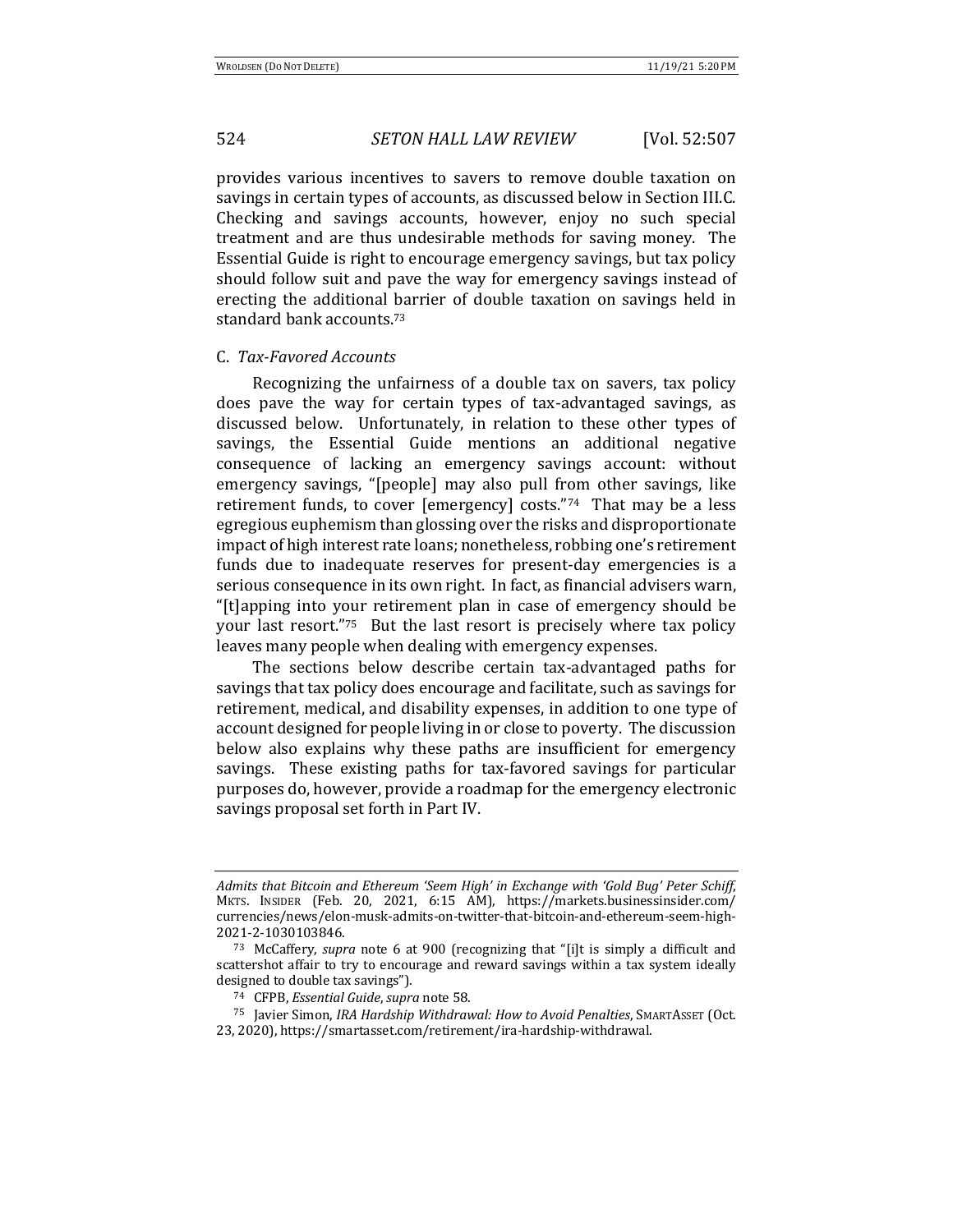## 1. Retirement Accounts: IRAs and 401(k)s

Tax policy provides significant tax incentives for retirement savings. Two of the most common vehicles for tax-favored retirement savings are outlined below: individual retirement accounts ("IRAs")76 and employer-sponsored  $401(k)$  plans.<sup>77</sup> These accounts are evaluated in terms of their deficiencies for emergency expenses and their suitability for low-income people.

IRAs and  $401(k)$ s offer two ways to avoid the double tax on savings: the saver may either avoid the initial tax on wage earnings or the second tax on capital appreciation.<sup>78</sup> IRAs and  $401(k)$ s were originally created to avoid the initial tax on wage earnings; thus, they have come to be known as "traditional" IRAs or  $401(k)s$ . Later, Roth IRAs and Roth  $401(k)$ s were designed to avoid the second tax on capital appreciation instead of the initial tax on wage earnings.<sup>79</sup> The traditional structure allows savers to reduce their taxable income by the amount contributed to the IRA, up to a maximum amount per year.<sup>80</sup> The current maximum for both traditional and Roth IRAs is \$6,000 (or, for those 50 years or over, \$7,000).<sup>81</sup> Gains on the traditional IRA investment are taxed when withdrawn; thus, contributions to a traditional IRA (or a traditional  $401(k)$  are "pre-tax" contributions, as the initial tax is waived but the second tax is collected when investment gains are realized. $82$  In contrast, Roth IRAs allow savers to pay the initial tax on their earnings and contribute "after-tax" money to the Roth IRA.83 After the contribution, the capital appreciation in the Roth IRA (or the Roth  $401(k)$ ) is not taxed, as the funds invested were taxed before being saved.84 

IRAs are open to middle- and low-income earners and exclude high-income earners; accordingly, the ability to contribute to IRAs phases out as income rises. For example, the amount of an individual's

<sup>&</sup>lt;sup>76</sup> *Traditional and Roth IRAs, INTERNAL REVENUE SERV. [hereinafter IRS, Traditional and Roth IRAs*], https://www.irs.gov/retirement-plans/traditional-and-roth-iras (last visited Apr. 26, 2021).

<sup>77 401(</sup>k) Plans, INTERNAL REVENUE SERV., https://www.irs.gov/retirement-plans/ 401k-plans (last visited Apr. 26, 2021).

<sup>78</sup> *See* McCaffery, *supra* note 6, at 861-62.

<sup>79</sup> *Id.*

<sup>80</sup> IRS, *Traditional and Roth IRAs*, *supra* note 76 (Answer to *How Much Can I Contribute?*). 

<sup>81</sup> *Id.*

<sup>82</sup> See IRS, Traditional and Roth IRAs, supra note 76 (Answer to Are My Withdrawals *and Distributions Taxable?*).

<sup>83</sup> *See id.*

<sup>84</sup> *See id.*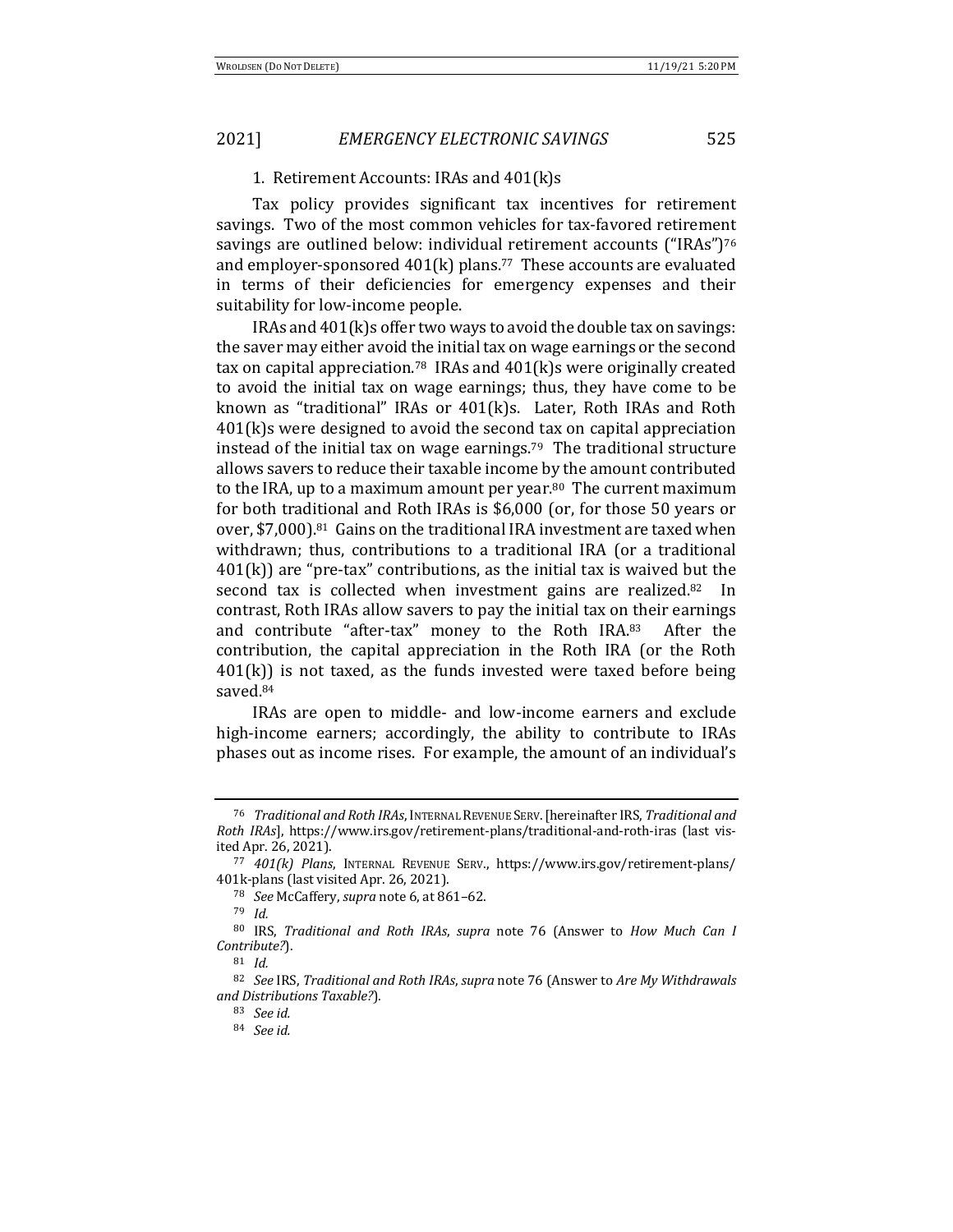tax-deductible contributions to a traditional IRA currently phases out progressively with income between \$66,000 and \$76,000, with no taxdeductible contributions allowed in any year where an individual's adjusted gross income exceeds  $$76,000$ .<sup>85</sup> For a Roth IRA, individual contributions phase out progressively with income between \$125,000 and \$140,000 and are prohibited entirely at incomes above the  $$140,000$  threshold.<sup>86</sup> For joint filers, the progressive phase-out for traditional IRAs applies to income between \$104,000 and \$124,000; for a Roth IRA, the phase out for joint filers applies to income between \$196,000 and \$206,000. 87

On the other end of the income spectrum, low-income earners are eligible for an enhanced tax incentive for contributions made to an IRA (or to a  $401(k)$  or to several other types of tax-favored accounts).<sup>88</sup> Through the "saver's credit," individuals with adjusted gross income below a certain amount (currently \$19,750 or less; \$39,500 or less for joint filers) receive a non-refundable tax credit equal to 50 percent of the first \$2,000 saved.<sup>89</sup> The credit phases out as income rises, such that individuals earning \$33,000 (or joint filers earning \$66,000) receive a tax credit of 10 percent (instead of 50 percent) of the amount contributed.<sup>90</sup> To illustrate, a 50 percent credit means that \$1,000 saved reduces a person's taxes by \$500, dollar-for-dollar; however, because the credit is nonrefundable, if the amount of the credit exceeds the person's tax liability, then the excess amount of the credit is lost.<sup>91</sup>

Whereas people whose annual income exceeds the IRA income thresholds are prohibited from making any IRA contributions at all during the year in which their income exceeds the thresholds, employersponsored  $401(k)$  plans (both traditional and Roth) are significantly more permissive for high earners. An individual may defer up to \$19,500 of salary into a 401(k) plan until the person earns more than

<sup>85</sup> Christy Bieber, *Traditional IRA Income Limits in 2020 and 2021*, MOTLEY FOOL (Jul.) 23, 2021, 4:35 PM), https://www.fool.com/retirement/plans/ira/income-limits/.

<sup>&</sup>lt;sup>86</sup> *Income Ranges for Determining IRA Eligibility Change for 2021*, INTERNAL REVENUE SERV. (Oct. 26, 2020), https://www.irs.gov/newsroom/income-ranges-for-determining -ira-eligibility-change-for-2021. 

<sup>87</sup> *Id.*

<sup>88</sup> *Retirement Savings Contributions Credit (Saver's Credit)*, INTERNAL REVENUE SERV., https://www.irs.gov/retirement-plans/plan-participant-employee/retirement-savings-contributions-savers-credit (last visited Apr. 26, 2021).

<sup>89</sup> *Id.*

<sup>90</sup> *Id.*

<sup>&</sup>lt;sup>91</sup> *Non-Refundable Tax Credit, CORP. FIN, INST., https://corporatefinanceinstitute.com* /resources/knowledge/finance/non-refundable-tax-credit/ (last visited Apr. 26, 2021).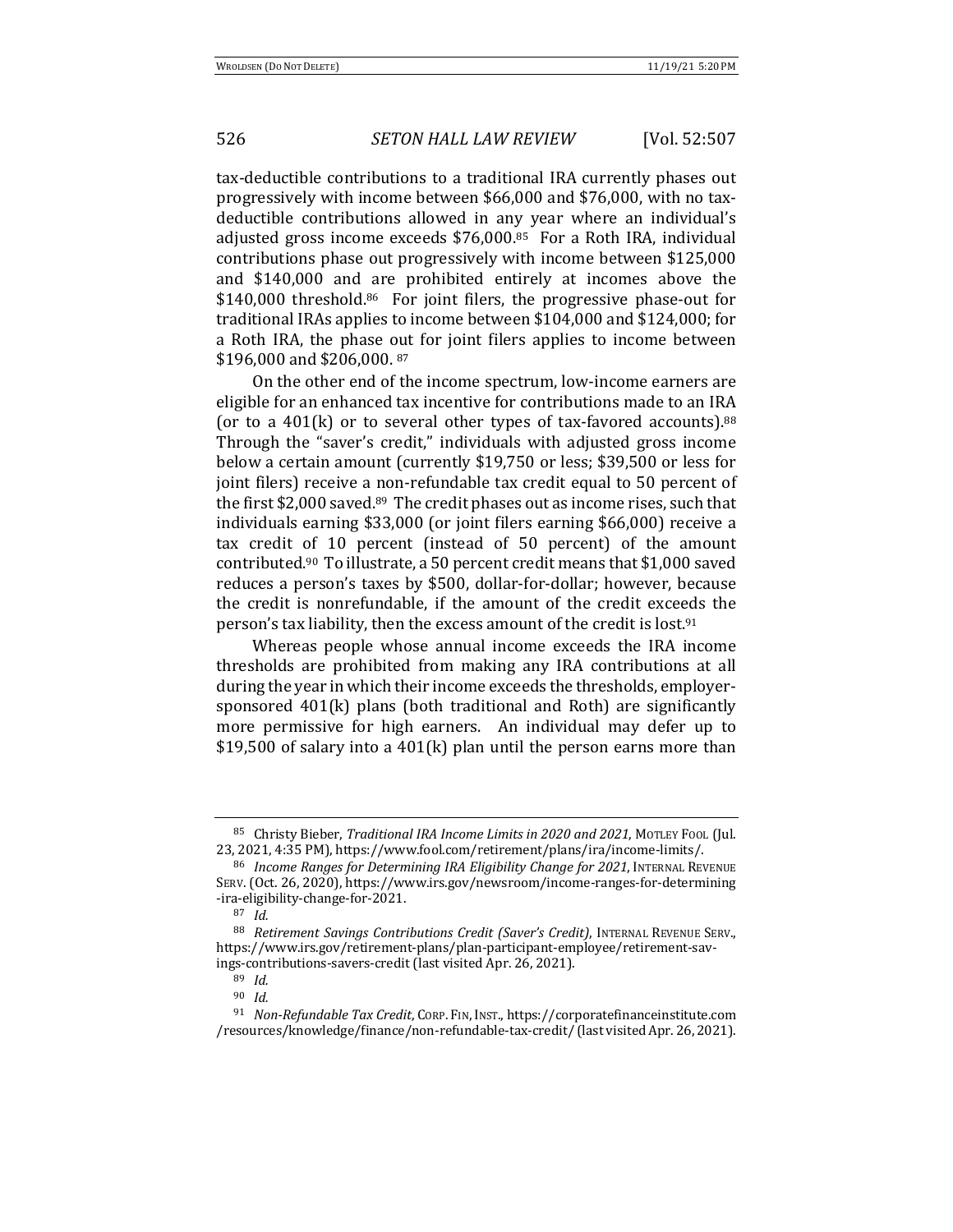\$290,000 during the year.<sup>92</sup> For example, if a person earns  $$290,000$ during the first six months of the year, the person may defer up to  $$19,500$  during those six months. The contributions made during the first six months of the year are still valid even though the person continues earning money during the latter half of the year and brings his or her total annual income to significantly more than \$290,000. In addition, the individual's employer may contribute to the employee's  $401(k)$  up to a maximum aggregate amount of \$58,000 per year (employer and employee contributions combined).<sup>93</sup> In short, for highincome earners, the employer-sponsored  $401(k)$  is significantly more generous than the individually-funded IRA.

Because IRAs and  $401(k)$ s are designed as retirement accounts, withdrawing money early (i.e., before the retirement age of  $59\frac{1}{2}$ ) normally leads to a 10 percent income tax penalty.<sup>94</sup> But there are two early-withdrawal exceptions for IRAs and permitted hardship withdrawals for  $401(k)s$ . First, for Roth IRAs, a person may withdraw the principal at any time, without penalty, because the person already paid taxes on principal contributions to a Roth.<sup>95</sup> Roth IRAs also allow penalty-free withdrawals prior to retirement age if the person held the account for at least five years and the withdrawal is for an eligible purpose (such as a first-time home purchase or after becoming disabled).<sup>96</sup> Second, a person may withdraw any funds from a traditional IRA, penalty free and prior to retirement age, only if the withdrawal qualifies for certain exceptions. $97$  Such exceptions are broader than the permitted withdrawals from a Roth IRA but are still limited to items such as medical, college, or reservist expenses, birth or adoption expenses, and disability expenses, among others.  $98$  For  $401(k)s$ , eligible hardship withdrawals include expenses such as the

<sup>&</sup>lt;sup>92</sup> 401(k) Plans - Deferrals and Matching When Compensation Exceeds the Annual Limit, INTERNAL REVENUE SERV., https://www.irs.gov/retirement-plans/401k-plans-deferrals-and-matching-when-compensation-exceeds-the-annual-limit (last visited Apr. 26, 2021).

<sup>93</sup> *Id.*

<sup>&</sup>lt;sup>94</sup> *Retirement Topics - Exceptions to Tax on Early Distributions*, INTERNAL REVENUE SERV., https://www.irs.gov/retirement-plans/plan-participant-employee/retirementtopics-tax-on-early-distributions (last visited Apr. 26, 2021).

<sup>&</sup>lt;sup>95</sup> *Traditional & Roth IRAs: Withdrawal Rules and Early Withdrawal Penalties*, H&R BLOCK, https://www.hrblock.com/tax-center/irs/tax-responsibilities/early-withdrawal-penalties/ (last visited Sept. 24, 2021).

<sup>96</sup> *Id.*

<sup>97</sup> *Id.*

<sup>98</sup> *Id.*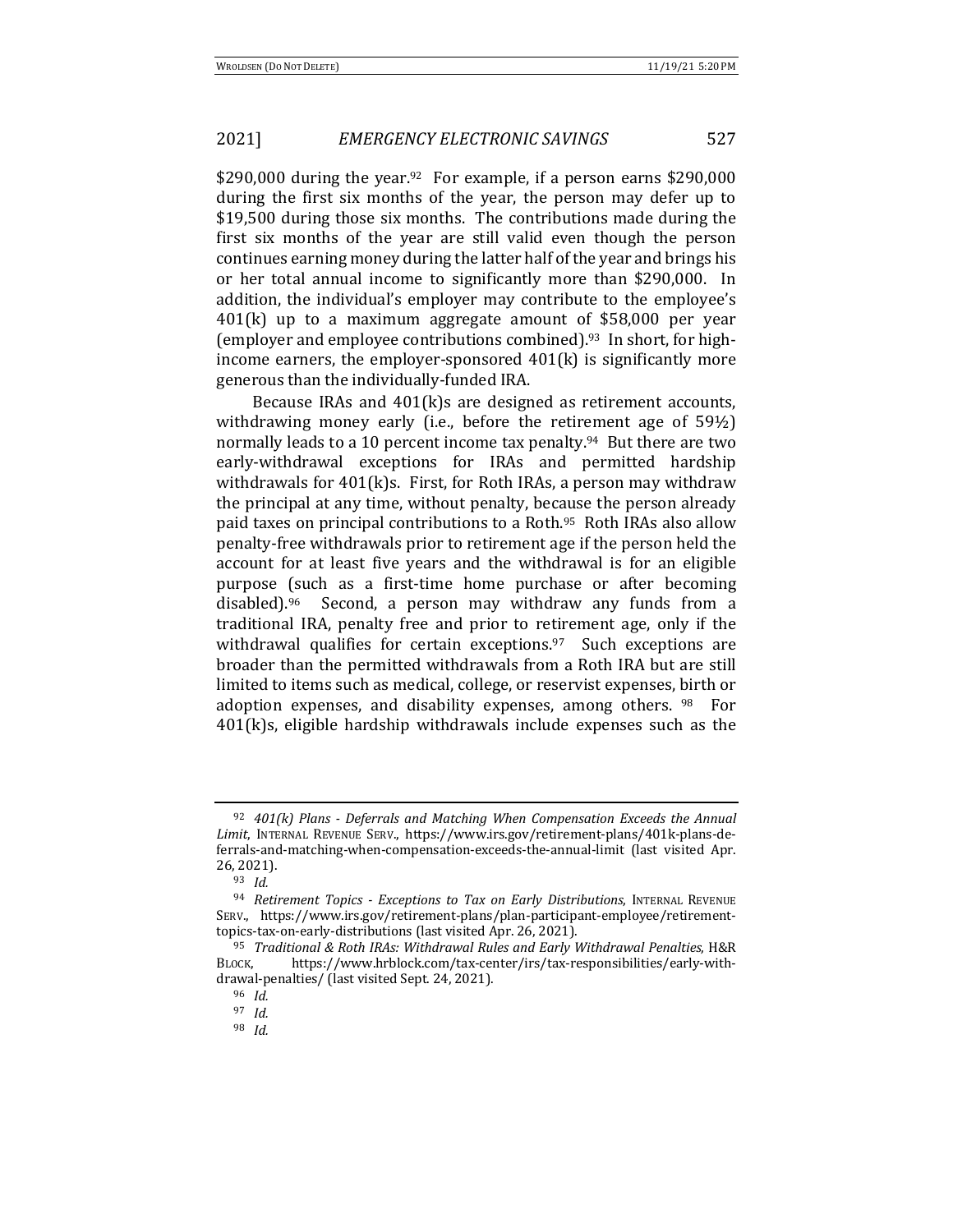purchase of a primary residence, payments necessary to prevent eviction or foreclosure, medical bills, college tuition, or funeral costs.<sup>99</sup>

Tax policy thus recognizes the legitimacy of early withdrawals from tax-favored retirement accounts for certain expenses, including some emergency expenses. But the process for gaining approval for early withdrawals from  $401(k)$ s is often cumbersome and difficult, as retirement accounts are designed for retirement, not for emergencies.<sup>100</sup> Early withdrawals are exceptions, not the default for which the accounts are built.<sup>101</sup> Emphasizing that retirement accounts are not designed for emergencies, "[f]inancial planners consistently stress that your  $401(k)$  account does not work very well as a savings account or emergency fund—the money is hard to get, the process is time consuming, and the damage you can do to your retirement savings account can take many years to repair." $102$  Indeed, in the immediate aftermath of COVID-19, employers sought to streamline the process for employees to make emergency withdrawals from  $401(k)$  accounts as a stop-gap measure for those who lacked a dedicated emergency savings account.<sup>103</sup> Similarly, Congress increased the limit for hardship distributions and spread out the income tax on distributed amounts over three years.<sup>104</sup> Drawing down a retirement account to pay for a present-day emergency is clearly better than having no savings at all; nonetheless, current tax policy is shortsighted and incomplete insofar as it leaves savers no better option in an emergency than the last resort of sacrificing tomorrow's financial security to survive today.

Furthermore, retirement accounts are ill-suited as vehicles for emergency savings because they disproportionately favor those who have the luxury of saving excess current income to prepare for future retirement (i.e., middle- to high-income people). Approximately 75 percent of people who earn at least \$36,000 participate in a retirement plan, compared to only 25 percent of those who earn less.<sup>105</sup> Even

<sup>&</sup>lt;sup>99</sup> James Royal, 401(k) and IRA Hardship Withdrawals - 5 Ways to Minimize Taxes and Penalties, BANKRATE (Mar. 26, 2021), https://www.bankrate.com/retirement/401kand-ira-hardship-withdrawals-ways-to-minimize-taxes/.

<sup>100</sup> *Emergency Access to Your 401(k): Hardship Withdrawals*, 401(K) HELP CTR., http://www.401khelpcenter.com/401k\_education/401k\_emergency\_access\_hardship.html#.YIni57VKiUl (last visited Apr. 26, 2021).

<sup>101</sup> *Id.*

<sup>102</sup> *Id.*

<sup>&</sup>lt;sup>103</sup> Darla Mercado, *Employers Are Making It Easier for Workers to Tap Their 401(k) Savings*, CNBC (May 26, 2020, 3:06 PM), https://www.cnbc.com/2020/05/26/companies-are-making-it-easier-to-tap-your-401k-plan-in-emergencies.html.

<sup>104</sup> *Id.*

<sup>105</sup> Andrew G. Biggs, Opinion, *Stop Pushing Poor People to Save More for Retirement*, MARKETWATCH (Sept. 12, 2019, 11:14 AM), https://www.marketwatch.com/story/stop-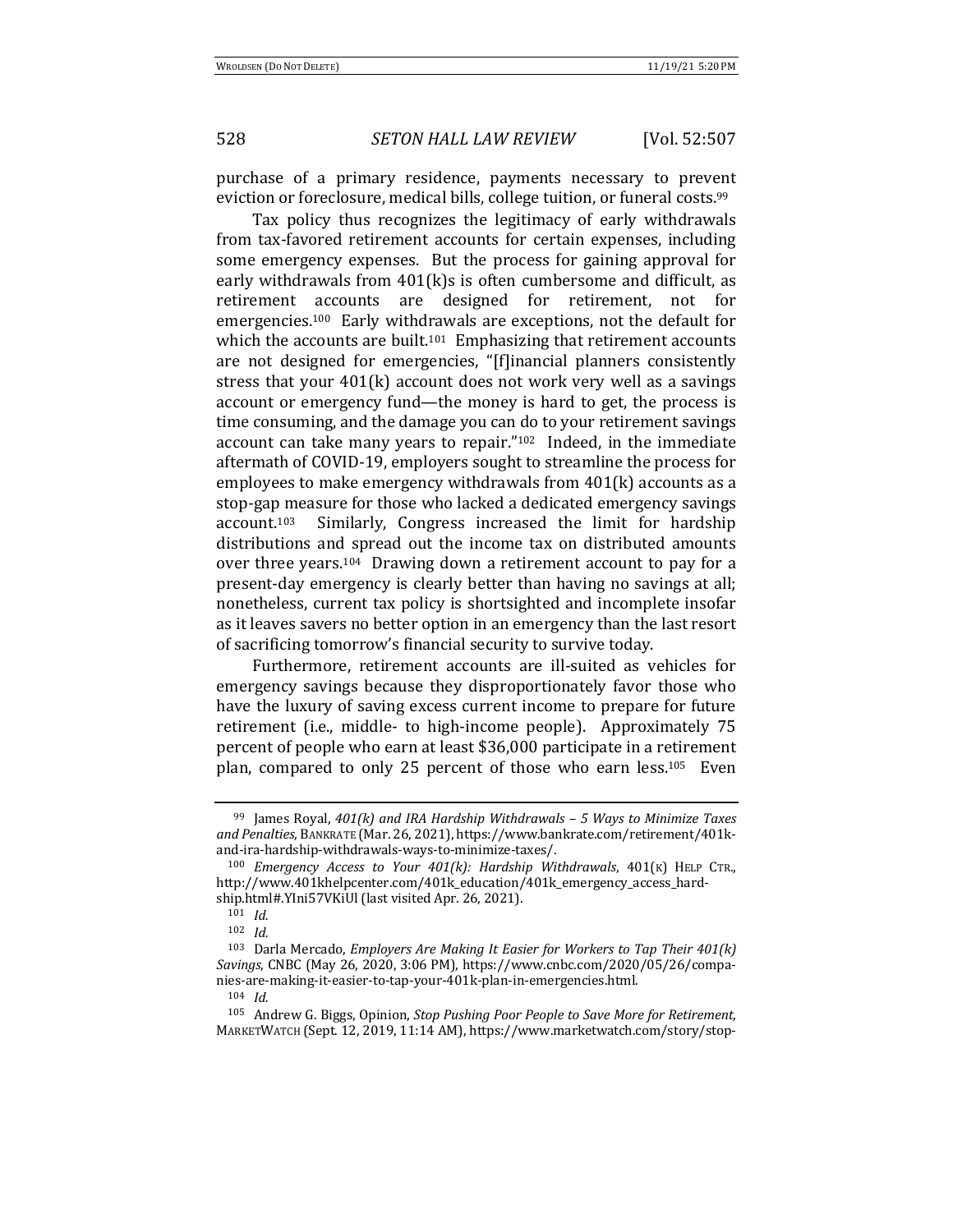though the saver's credit provides an extra incentive for low-income people to save for retirement, it is understandable that a person who is barely making enough money to meet daily living expenses would be reluctant, or unable, to set aside a meaningful portion of current income for a distant and uncertain future retirement.<sup>106</sup> Low-income earners are further justified in not saving for retirement because social security benefits for low-income earners equate to approximately 84 percent of a low-income worker's average annual career earnings (adjusted for inflation).<sup>107</sup> Coupled with the decline in expenses that tends to occur in retirement, it is rational for low-income earners to rely on social security benefits and not reduce their scarce current income to bolster their retirement income.<sup>108</sup> In contrast to retirement savings, this Article contends that saving for emergency expenses is more urgent and justifiable for low-income earners; accordingly, Part IV proposes a savings policy designed around helping low-income people make it through everyday emergencies. Such a savings policy resists perpetuating the emphasis on retirement savings as an adequate source of funding to meet emergency expenses, a structure which has continually failed to address the needs of low-income households that struggle to meet daily expenses.

#### 2. Medical Accounts: HSAs and FSAs

Tax policy also allows preferential tax treatment for savings placed in multiple types of medical savings accounts.<sup>109</sup> Two of the most common, Health Savings Accounts ("HSAs") and Flexible Spending Arrangements ("FSAs"), are briefly summarized below.<sup>110</sup> Like the availability of hardship withdrawals from retirement accounts, the existence of tax-favored medical savings accounts implicitly

<sup>110</sup> *Id*.

pushing-poor-people-to-save-more-for-retirement-2019-09-12 (citing statistics from the Bureau of Labor); see also Monique Morrissey, *The State of American Retirement*, ECON. POL'Y INST. (Dec. 10, 2019), https://www.epi.org/publication/the-state-of-american-retirement-savings/ (breaking down gaps in retirement savings by numerous factors, such as income, race, ethnicity, and education level).

<sup>106</sup> *See* Biggs, *supra* note 105 (asserting it is "far from a no-brainer that lower-income Americans need to save more" for retirement).

<sup>&</sup>lt;sup>107</sup> *Id.* (citing statistics from the Congressional Budget Office).

<sup>108</sup> *See id.*

 $109$  Beyond HSAs and FSAs discussed in this article, additional tax-favored savings accounts for medical expenses include such other savings vehicles as Health Reimbursement Arrangements (HRAs) and Medical Savings Accounts (Archer MSAs or Medicare Advantage MSAs). See Publication 969 (2020), Health Savings Accounts and *Other Tax-Favored Health Plans, INTERNAL REVENUE SERV. [hereinafter, IRS, Publication 969*], https://www.irs.gov/publications/p969#en\_US\_2020\_publink1000204083 (last visited Apr. 26, 2021).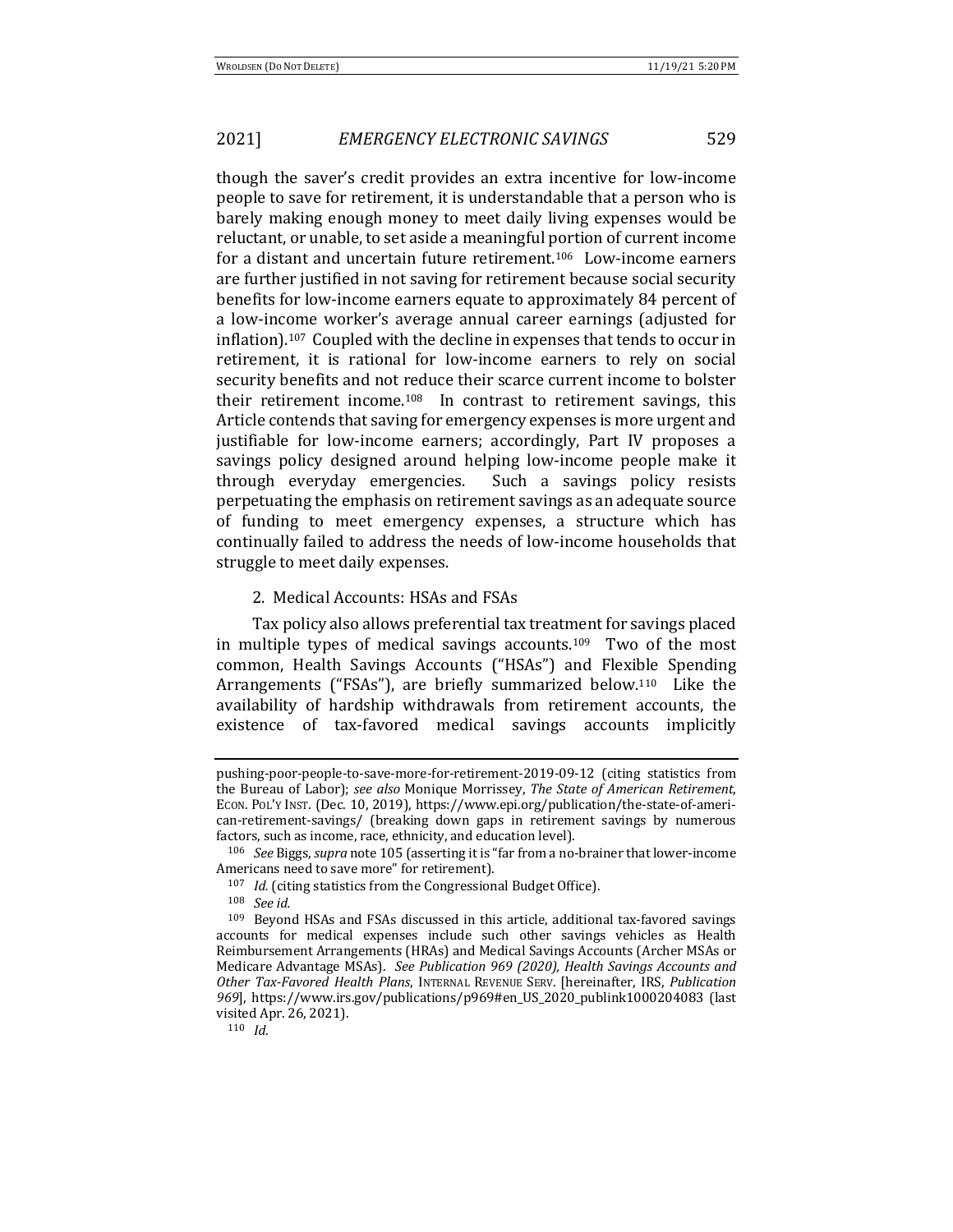demonstrates policy makers' recognition that savings for emergency expenses should not be subject to double taxation, at least to the extent funds in medical savings accounts are used to cover emergency medical expenses and not routine medical costs. Emergency medical expenses are only a part of the larger category of emergency expenses, though, making HSAs, FSAs, and other tax-favored medical savings accounts inadequate for emergency preparedness.

Up to certain limits, HSAs allow people to deduct amounts contributed to an HSA from their taxable income (in 2021, the limit is a \$3,600 deduction for an individual; \$7,200 for joint filers).<sup>111</sup> HSA funds may be spent only on qualified medical expenses, such as deductibles and copayments, but not on non-medical bills or even health insurance premiums (unless the premiums fall within a designated exception).<sup>112</sup> Only people covered under a high-deductible health care plan are eligible for an HSA.<sup>113</sup> Two of the most salient characteristics of HSAs include the following. First, employers or individuals are allowed to make contributions to the accounts, which are owned by the employee and portable (i.e., retained by the employee after a job change).<sup>114</sup> Second, participants may invest amounts deposited in HSAs (for example, by purchasing stocks, mutual funds, or bonds with HSA funds) and retain and roll over any outstanding balances left in the accounts at the end of the year. $115$ 

FSAs are similar to HSAs, but they are even more restrictive. Key differences are that employees do not own FSAs, cannot take FSAs with them if they change jobs, and cannot invest the funds held in an FSA.<sup>116</sup> Originally, any FSA funds not used by the end of the year would be forfeited; however, employers, as the sponsors of FSAs, now have the limited option of allowing employees to rollover up to \$500 of unused

<sup>&</sup>lt;sup>111</sup> IRS, *Publication 969, supra* note 109 (click on "Limits on Contributions" under "Contributions to an HSA").

<sup>&</sup>lt;sup>112</sup> IRS, *Publication 969, supra* note 109 (click on "Qualified Medical Expenses" under "Distributions from HSA") (enumerating exceptions for when HSA funds may be used to cover insurance premiums, such as for long-term care or continuation of care under COBRA). Pursuant to the CARES Act, after 2019, the use of HSA funds was expanded to include over-the-counter medicine or menstrual care products. IRS, *Publication 969*, supra note 109 (click on "What's New").

<sup>&</sup>lt;sup>113</sup> IRS, *Publication 969, supra* note 109 (click on "High Deductible Health Plan (HDHP)" under "Qualifying for an HSA") (describing the minimum and maximum deductible amounts for qualifying high deductible health plans).

<sup>114</sup> IRS, *Publication 969, supra* note 109 (click on "What are the Benefits of an HSA?"). <sup>115</sup> *Id.*

<sup>&</sup>lt;sup>116</sup> IRS, *Publication 969, supra* note 109 (click on "Flexible Spending Arrangements (FSAs)"); Mila Araujo, *HSA vs. FSA: Which Is Better?*, BALANCE (June 28, 2021), https://www.thebalance.com/differences-between-hsa-and-fsa-and-best-options-4156726.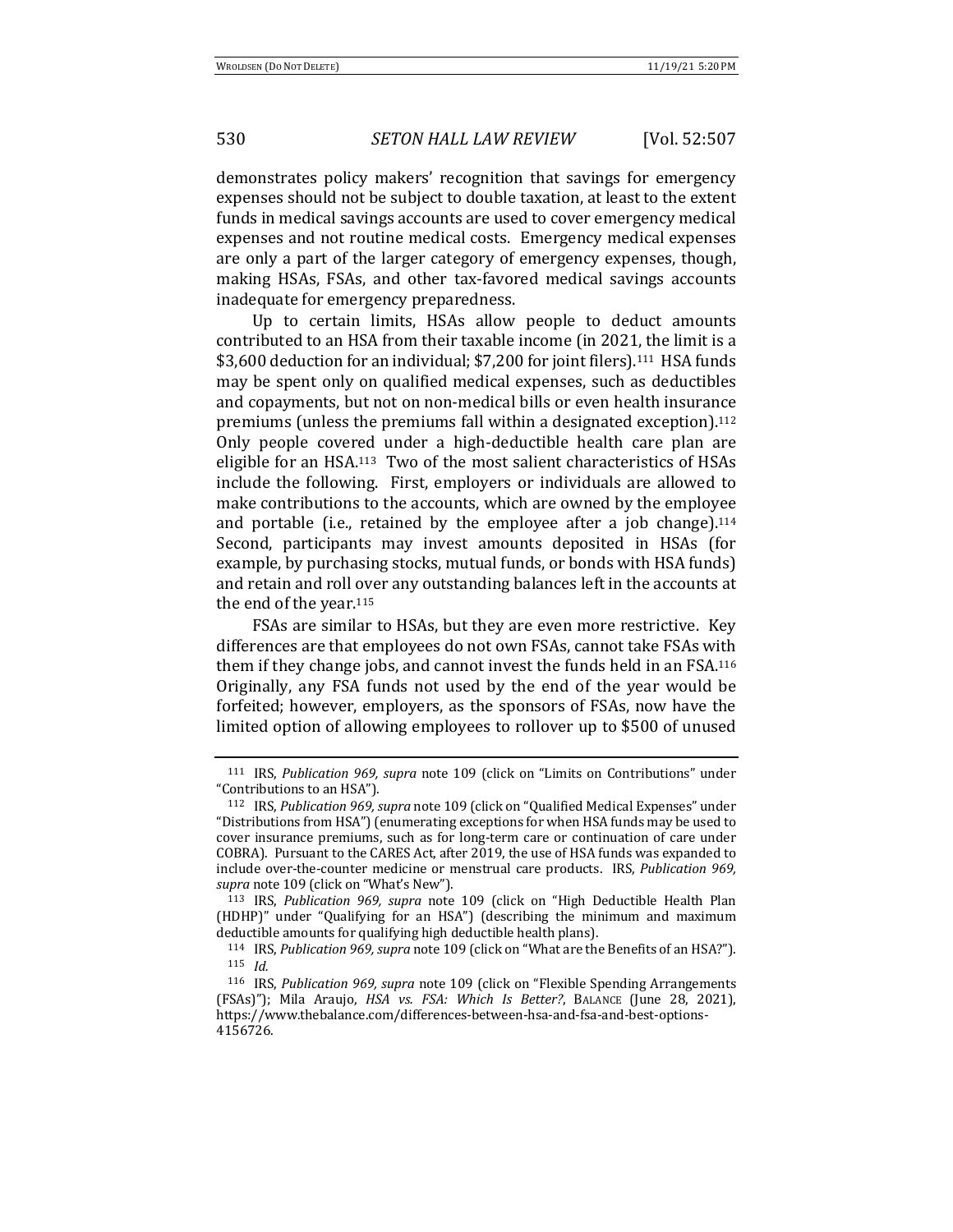FSA funds each year.<sup>117</sup> Like HSA contributions, an employee's FSA contributions are not taxed.<sup>118</sup> Unlike HSAs, though, the FSA contribution limit is lower than the HSA limit (in 2021, the FSA limit is \$2,750), and FSA contributions must be made through employee salary deductions, not separate contributions.<sup>119</sup>

From the perspective of preparedness for emergencies, tax policy does appropriately exempt from double taxation certain savings set aside for medical expenses. Many medical expenses, though, are known in advance, such as annual visits to an eye doctor; therefore, to the extent HSAs (or other medical savings accounts) are used to cover known medical costs, they have an entirely different purpose than an account designed to help people weather emergencies. But HSAs (more so than FSAs) do have some characteristics that make them appropriate vehicles for emergency preparedness (even if that preparedness is solely for emergency *medical* expenses), such as allowing the owner to hold the funds over the long term, invest the funds, and retain the funds in case of a job change. Accordingly, HSAs are a step in the right direction for emergency savings and inform the recommendations set forth in Part IV.

#### 3. Disability Accounts: ABLEs

It is helpful to review an additional type of tax-advantaged savings account because it includes certain characteristics that are incorporated into the emergency savings accounts proposed in Part IV. Through ABLE accounts, individuals with disabilities—and family members or other supporters of such individuals—may save money in a taxadvantaged way for expenses related to a person's disability.<sup>120</sup> Compared to eligible HSA expenses or hardship withdrawals from IRA accounts, one noteworthy feature of ABLE accounts is that funds may be used on a much broader range of expenses, such as basic living expenses like food, housing, and transportation, in addition to healthcare and

<sup>&</sup>lt;sup>117</sup> IRS News Release, *Treasury Modifies "Use-or-Lose" Rule for Health Flexible Spending Arrangements*, https://www.treasury.gov/press-center/press-releases/Documents/103113FSA%20Fact%20Sheet.pdf (last visited Apr. 26, 2021).

<sup>&</sup>lt;sup>118</sup> IRS, *Publication 969, supra* note 109 (click on "What are the Benefits of an FSA?"). <sup>119</sup> IRS, *Publication 969, supra* note 109 (click on "Amount of Contribution" under "Contributions to an FSA").

<sup>120</sup> *Spotlight on Achieving a Better Life Experience (ABLE) Accounts—2021 Edition* Soc. SECURITY ADMIN. [hereinafter SSA, Spotlight on ABLE Accounts], https://www.ssa.gov/ ssi/spotlights/spot-able.html (last visited Apr. 26, 2021); see also Tax Increase Prevention Act of 2014, Pub. L. No. 113-295, 128 Stat. 4010, Title I (codified in scattered sections of 26 U.S.C.A.).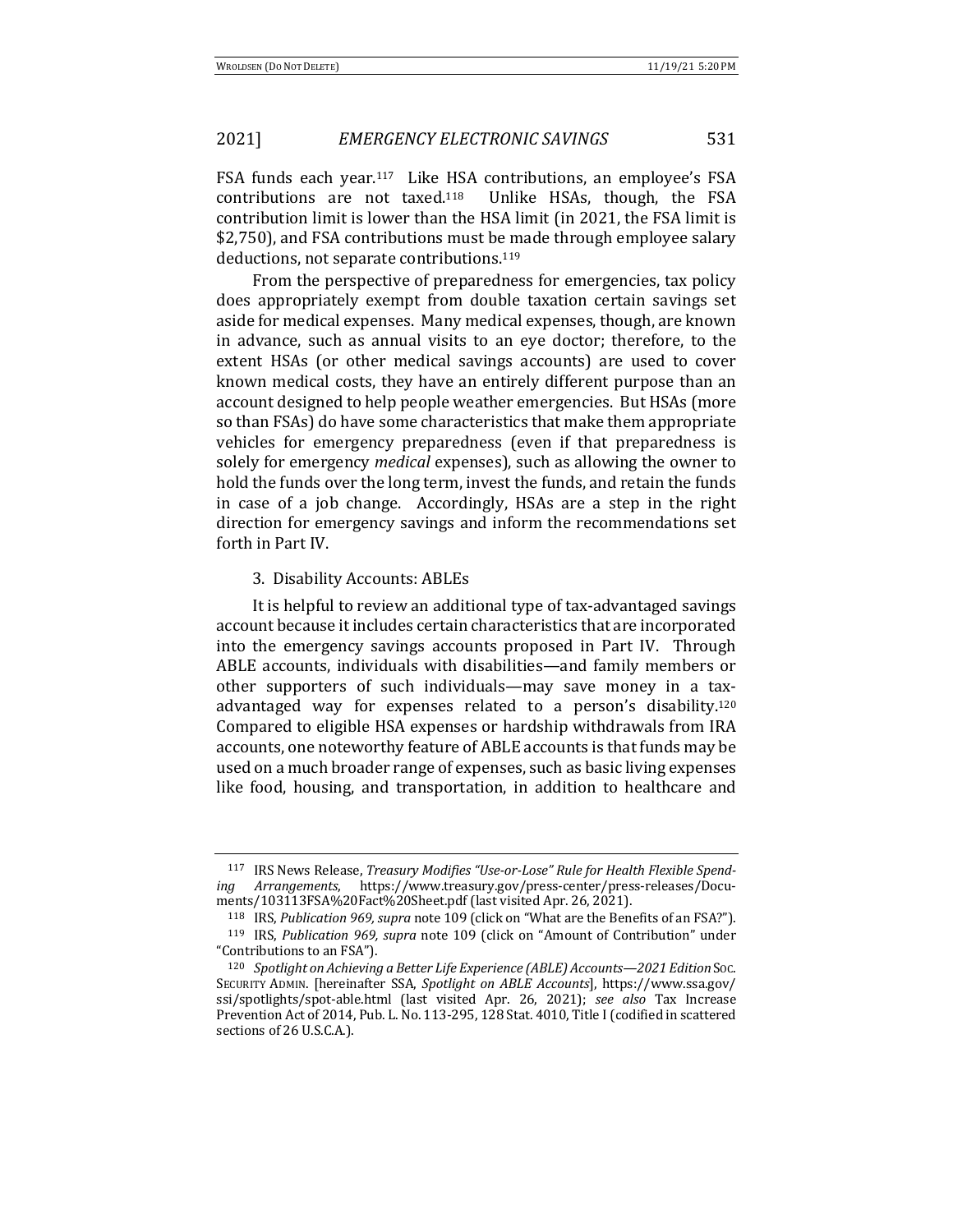education  $costs$ .<sup>121</sup> Certain restrictions apply, such as requiring someone who withdraws funds for housing expenses to spend the money in the same month of the withdrawal.<sup>122</sup>

Another noteworthy feature of ABLE accounts is that the first \$100,000 saved does not count against a person's eligibility for federal assistance,<sup>123</sup> such as Supplemental Security Income ("SSI") or Social Security Disability Insurance ("SSDI").<sup>124</sup> In contrast, when low-income earners who receive federal benefits save money in a retirement (or checking) account, those savings count as liquid assets and reduce the person's eligibility for federal benefits, creating a stark disincentive for low-income earners to save for retirement.<sup>125</sup> In fact, one study noted that a married couple with two children would lose almost \$3,500 in benefits if their liquid assets (such as savings in a retirement or checking account) increased "from less than  $$1,000$  ... to between  $$1,000$  and  $$2,000...$ ."126

A program is deeply flawed indeed if it encourages a person to save and then celebrates the first sign of progress in saving by removing a disproportionate amount of the person's benefits. At some point, of course, benefits must decline as a person rises out of poverty, but a system perpetuates poverty when it creates disincentives to even start saving an initial amount. It is hardly the case that merely by saving \$1,500 a family of four has escaped poverty, and regardless, losing \$3,500 in benefits in exchange for saving \$1,500 creates a perverse incentive to avoid saving.

With their focus on helping individuals with disabilities, ABLE accounts have a different and far narrower purpose than preparing middle- to low-income households for emergency expenses.

<sup>126</sup> *Id.*

<sup>&</sup>lt;sup>121</sup> Qualified ABLE Programs, 26 U.S.C.A. § 529A(c)(3)(A), (e)(5) (defining "qualified disability expenses" and prescribing a 10 percent penalty on withdrawals for ineligible expenses).

<sup>122</sup> SSA, Spotlight on ABLE Accounts, supra note 120.

<sup>&</sup>lt;sup>123</sup> *Program Operations Manual System (POMS): SI 01130.740 Achieving a Better Life Experience (ABLE) Accounts*, SOC. SECURITY ADMIN., https://secure.ssa.gov/apps10/ poms.nsf/lnx/0501130740 (last visited Apr. 26, 2021). Additionally, there is an annual contribution limit, including gifts from relatives or other sources, that is currently set at \$15,000, although a person with a disability who is employed may contribute additional amounts up to the federal poverty level (\$12,760 in 2020). See id.

<sup>124</sup> SSA, *Spotlight on ABLE Accounts*, *supra* note 120; CAL. DEP'T OF Soc. SERVS., *Frequently Asked Questions About ABLE Accounts*, https://www.cdss.ca.gov/benefitsservices/more-services/calable/calable-faq (last visited Sept. 24, 2021).

<sup>125</sup> HENRY CHEN & ROBERT I. LERMAN, DO ASSET LIMITS IN SOCIAL PROGRAMS AFFECT THE ACCUMULATION OF WEALTH? 4, OPPORTUNITY & OWNERSHIP PROJECT, THE URBAN INSTITUTE (Aug. 2005), https://www.urban.org/sites/default/files/publication/51686/311223-Do-Asset-Limits-in-Social-Programs-Affect-the-Accumulation-of-Wealth-.PDF.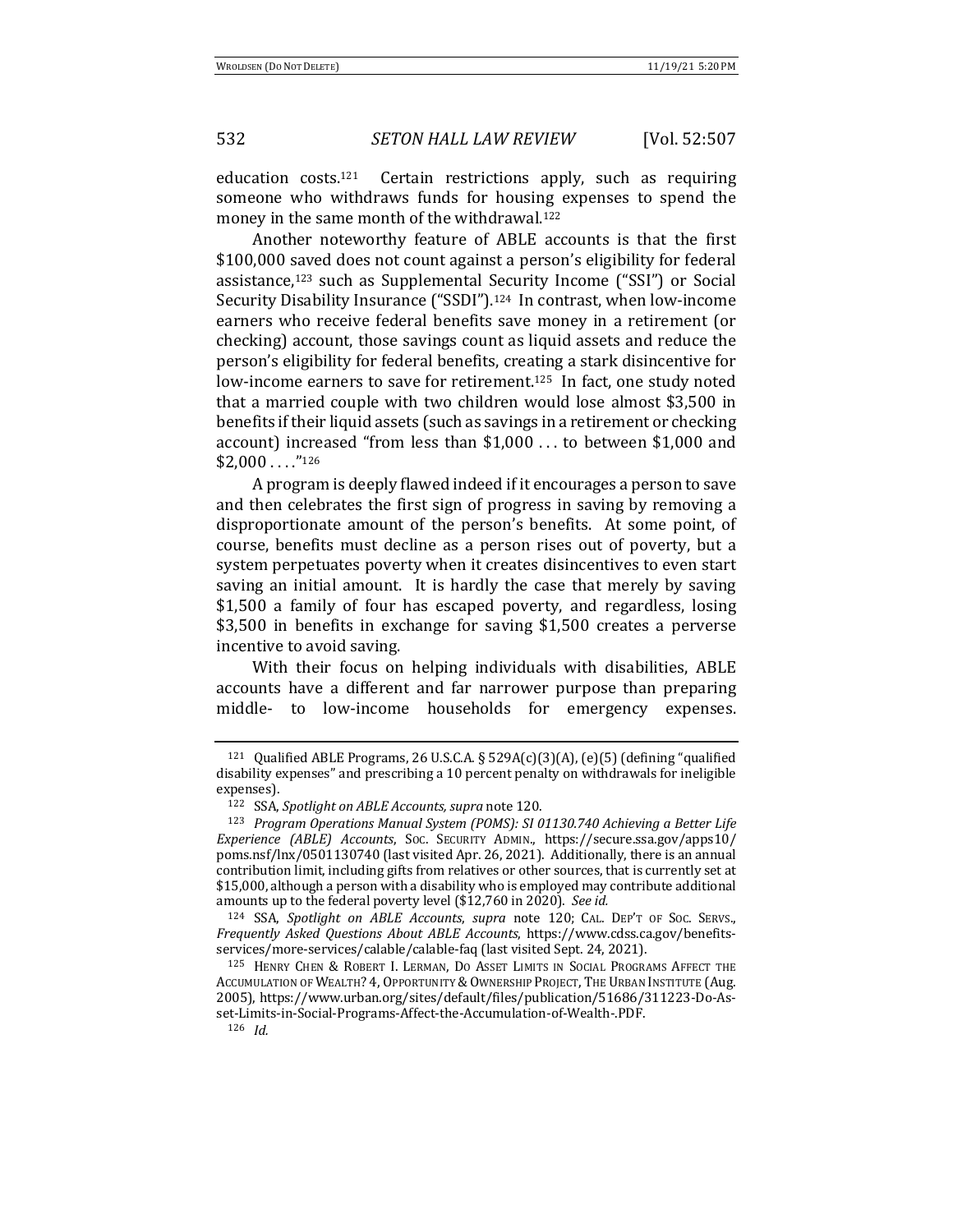Nonetheless, as explained in Part IV, three characteristics of ABLE accounts are worthwhile to incorporate into the optimal design of emergency savings accounts: (1) an expansive list of eligible expenses,  $(2)$  a short-term withdrawal and expense window, and  $(3)$  the exclusion of a meaningful threshold amount of savings from eligibility calculations for government benefit programs.

#### 4. Anti-Poverty Accounts: IDAs

A final type of tax-favored savings account is important to mention before progressing to this article's proposal in Part IV. Individual Development Accounts ("IDAs") were established in the 1990s as an anti-poverty measure.<sup>127</sup> Although individual states, foundations, corporations, or other private donors may still fund IDA programs, Congress terminated the primary funding source for IDAs in 2017 when the Assets for Independence ("AFI") program did not receive federal funding.<sup>128</sup> Nonetheless, it is useful to consider the structure of IDAs specifically, two of their deficiencies and one of their virtues—when designing savings accounts for emergency expenses.

Through IDAs, the AFI program was, $129$  and remaining state programs are,<sup>130</sup> "a community-based approach for giving low-income families a hand up out of poverty." $131$  Grants are made to non-profit organizations, which then administer IDAs for low-income individuals on a local basis.<sup>132</sup> The administering non-profits select qualifying lowincome individuals, provide financial literacy training, and distribute matching grants for IDA deposits that program participants make.<sup>133</sup> Although the specific terms of each grant vary, the matching grants are often 1:1 for each dollar the low-income individual invests, and 2:1 for funds the individual invests for the purpose of a home purchase.<sup>134</sup> IDA

<sup>&</sup>lt;sup>127</sup> See Individual Development Accounts: A Vehicle for Low-Income Asset Building and *Homeownership*, DEP'T HOUSING & URB. DEV. [hereinafter HUD, *Individual Development Accounts*], https://www.huduser.gov/portal/periodicals/em/fall12/highlight2.html (last visited Apr. 26, 2021) (reviewing the history and results of IDAs).

<sup>128</sup> *Assets for Independence (AFI)*, DEP'T HEALTH & HUM. SERVS. [hereinafter HHS, AFI *Program*], https://www.acf.hhs.gov/ocs/programs/afi (last visited Apr. 26, 2021).

<sup>129</sup> *Id.*

<sup>&</sup>lt;sup>130</sup> For an interactive map of IDA programs, see Prosperity Now, *Find an IDA Program*, https://prosperitynow.org/map/idas (last visited Apr. 26, 2021).

<sup>131</sup> HHS, AFI Program, *supra* note 128.

<sup>132</sup> For an example of a local program, see Neighbor Impact, *Matched Savings (IDA)*, https://www.neighborimpact.org/get-help/help-with-finances/matched-savings-ida/ (last visited Apr. 26, 2021).

<sup>133</sup> HUD, *Individual Development Accounts, supra* note 127.

<sup>134</sup> Rebecca Richards, *Integrity of Individual Development: Watering Down the IDA*, 4 GEO. J. GENDER & L. 919, 924 (2003).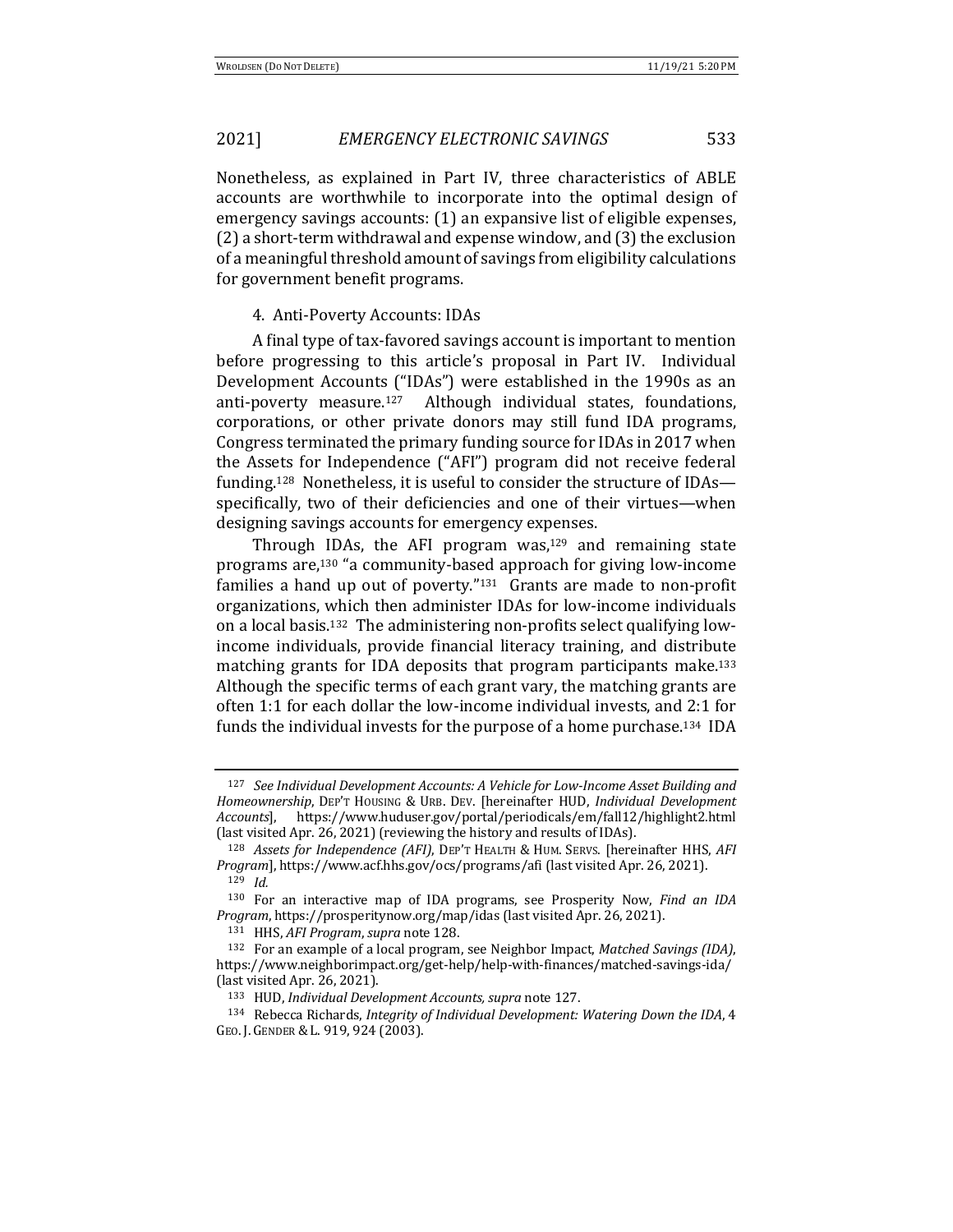funds are approved for use on expenses related to starting or running a small business, higher education, or purchasing a home, and some programs also allow funds to be used for home repairs and retirement.135

Two of the deficiencies of IDAs are helpful guideposts for designing emergency savings accounts. Whatever the virtues are of the narrow focus of IDAs on alleviating poverty, emergency savings accounts should be available to a wider segment of the population. To qualify for an IDA, most programs require a recipient's income to be less than 200 percent of the federal poverty level.<sup>136</sup> But even middle-income people lack emergency savings; thus, the IDA model is too restrictive for emergency savings accounts. Second, the IDA model is not uniform because it allows each administering non-profit organization to define the precise requirements for, and benefits of, IDA participation.<sup>137</sup> Whatever the virtues of allowing local experimentation in poverty alleviation programs, emergency savings accounts should be standard account types available at nationwide financial institutions (not merely local banks and credit unions) to facilitate widespread use and adoption by individuals and employers alike.

But one characteristic of IDAs should be incorporated into emergency savings accounts: matching contributions. IDA's  $2:1$  or  $1:1$ matching incentive is worthwhile to help people overcome the difficulties of postponing consumption and saving money. To the extent emergency savings accounts include government subsidies for lowincome people, like the saver's tax credit, the subsidy payments should be deposited and held in the emergency savings accounts themselves, similar to an employer match in a  $401(k)$  plan. This approach is contrary to current tax credit programs, like the saver's credit,<sup>138</sup> which provide direct payments to eligible taxpayers instead of depositing the credit amount as a matching contribution into a savings account to further bolster a person's savings.

<sup>135</sup> *Id.* at 924.

<sup>136</sup> *Id.* at 925.

<sup>&</sup>lt;sup>137</sup> HUD, *Individual Development Accounts, supra* note 127 (noting that "[b]ecause so many entities sponsor them, IDA programs show significant variation in design characteristics and eligibility requirements").

<sup>138</sup> *See* Section III.C.1 for a discussion of the saver's credit.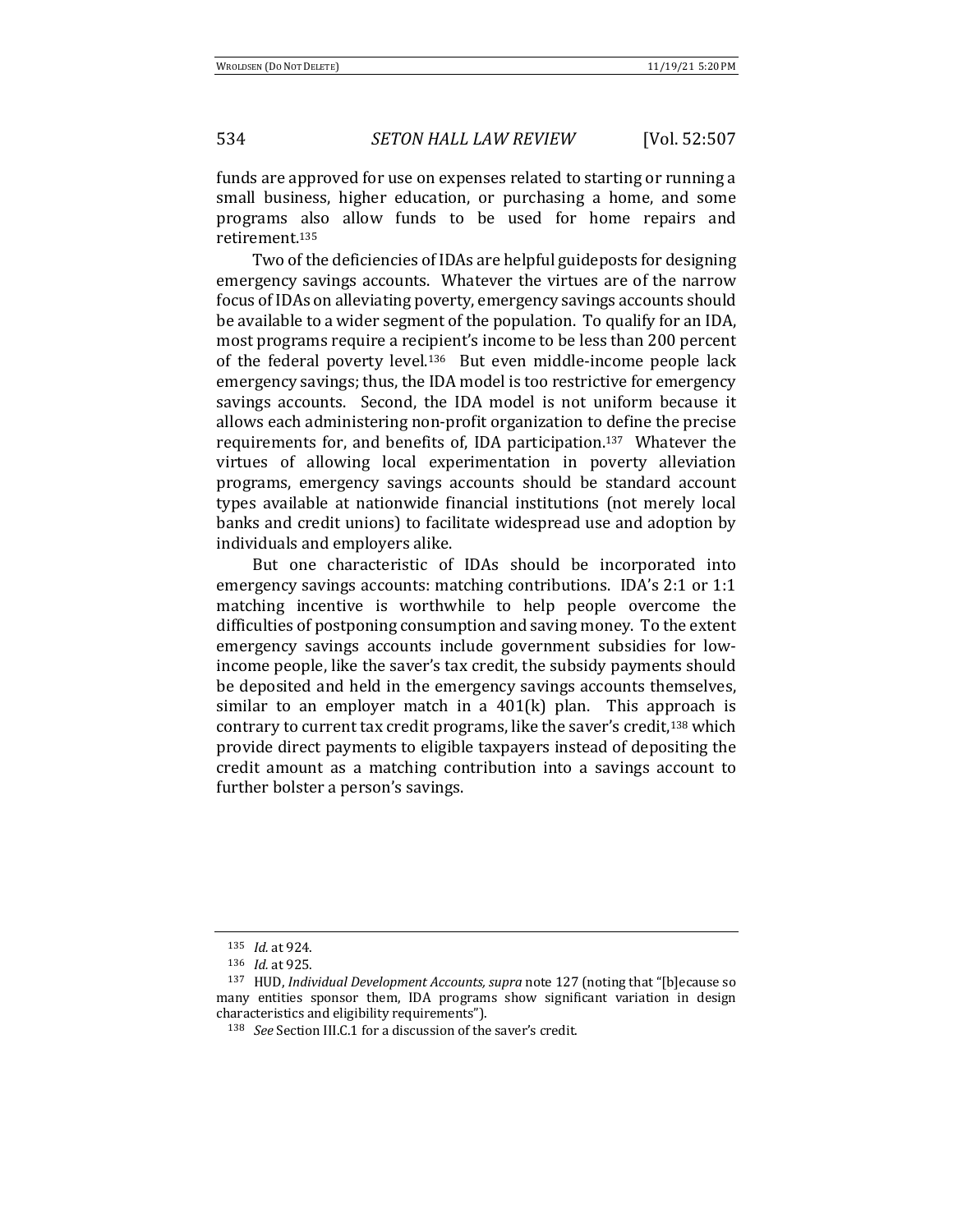#### IV. EMERGENCY ELECTRONIC SAVINGS ACCOUNTS: EESAS

Good intentions have not resulted in good policy. The CFPB's Essential Guide is correct to encourage people to create an emergency savings account; sadly, no designated account for emergency savings exists. Accordingly, Part IV delineates this Article's proposal for taxfavored EESAs to accomplish two goals. First, EESAs should provide a tax-favored way for low- to middle-income people to save for life's emergencies. Additionally, EESAs should be structured to encourage and facilitate the creation of mainstream, electronic banking relationships for unbanked people. After explaining the principles and priorities that should guide the design of EESAs, Part IV then sets forth a summary table presenting key elements of the EESA proposal.

#### A. *Principles and Priorities*

EESAs are necessary because emergencies are a fact of life that afflict all people indiscriminately. And, unfortunately, the present options for emergency savings are either nonexistent or deficient. Accordingly, the following principles and priorities should guide the design and development of EESAs.

First, EESAs should put the government's actions where its words are: no more empty encouragement to save for a rainy day without providing a path to do so. The overarching point of EESAs is to avoid hypocrisy and not double-tax those who follow the government's advice. The point is *not* to solve the emergency savings problem immediately or to tackle too many problems at once. EESAs should have relatively low annual dollar limits and thus should not be conceived of as an immediate solution to Americans' lack of emergency savings. The goal should not be, for example, to suddenly or continually provide everyone with the recommended amount of three to six months of emergency savings, $139$  which is akin to what recent stimulus measures have achieved, as discussed in Section II.B. Rather, the goal of EESAs should be to provide a readily-available, tax-favored path for Americans to increase their emergency savings over time. It is true that saving a relatively low amount (e.g., \$100 per month, or \$1,200 per year) could be used up by, or insufficient for, a single emergency expense the following year. But the most important initial goal of EESAs is to forge a pathway for emergency savings, not to aim immediately for high amounts of savings. Accumulating a lasting buffer of emergency savings will take time.

<sup>139</sup> What's the Right Emergency Fund Amount?, VANGUARD, https://investor.vanguard.com/emergency-fund/amount (last visited Apr. 26, 2021).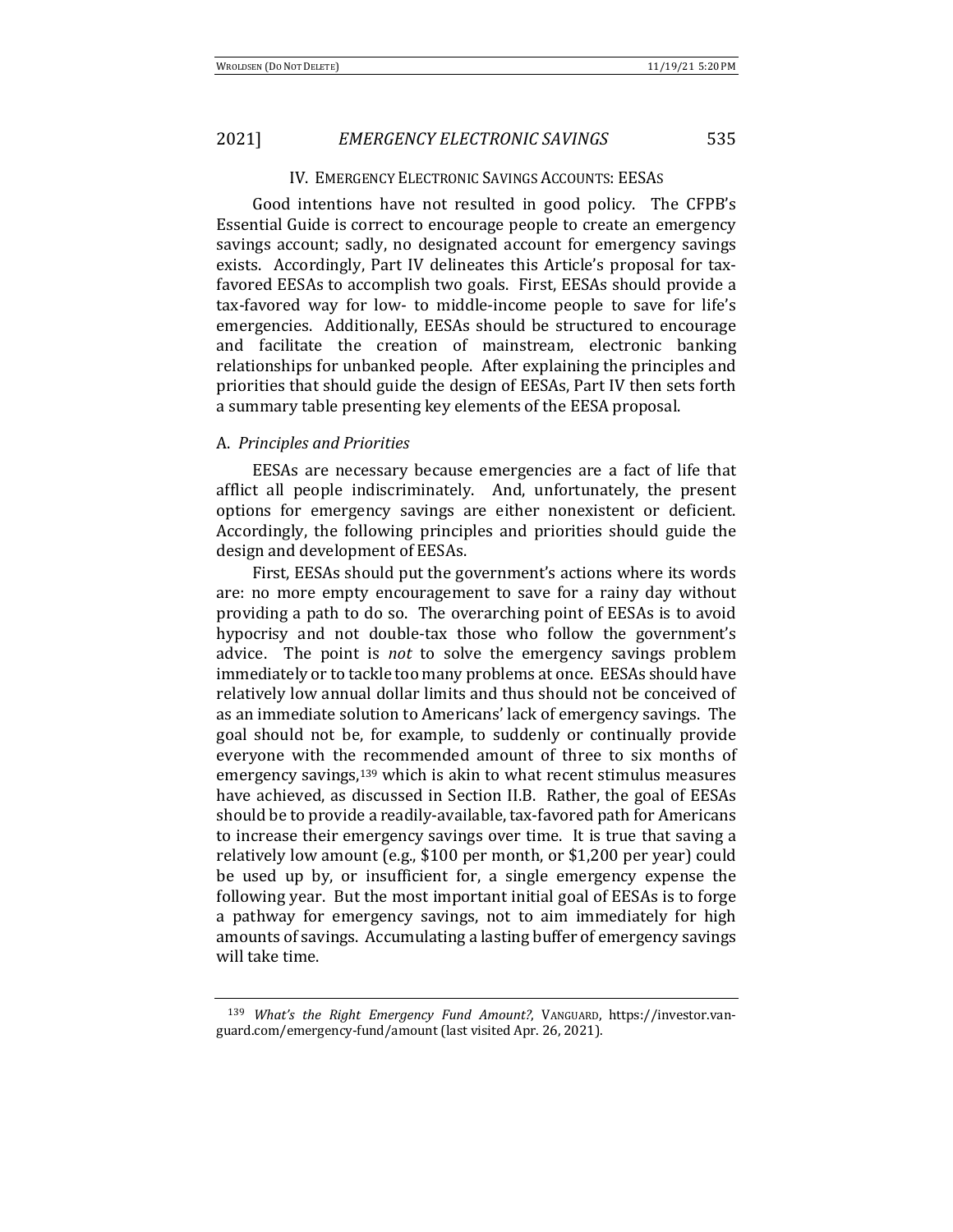The second priority for EESAs should be to make emergency savings even simpler than retirement savings. To do so, EESAs should avoid the bifurcated world of retirement savings where employers offer  $401(k)$  plans and individuals separately establish IRAs. EESAs should collapse these bifurcated paths into one, permitting employers to offer EESAs as additional employee benefits, like  $401(k)s$ , or individuals to establish EESAs separate from their employer, like IRAs. Employers should be allowed to contribute to their employees' EESAs, and individual account owners should be allowed to contribute to their own EESAs either through salary deductions or separate contributions; thus, independent contractors or others who do not receive employee benefits from an employer may establish EESAs individually and independently.

Furthermore, it can be confusing for employees to manage multiple retirement accounts—a  $401(k)$  at work and an IRA at home, for example—not to mention needing to roll over a prior  $401(k)$  account into a new employer's plan after a job change. EESAs should therefore be designed from the start to avoid replicating this inefficient system of having multiple different accounts for the same purpose. If an employee already has an EESA, or prefers to open an EESA at a different financial institution than where the employer's EESA is held, there should be no barrier for the employee to make contributions to any EESA the employee desires. In the same way employers require employees to complete a direct deposit form with the employee's bank account information for bi-weekly or monthly salary payments, so should employers accept any EESA for making periodic deposits of emergency cash savings into the employee's chosen EESA.

Like retirement accounts, EESAs should be available in either a traditional or Roth structure, as selected by the account holder. For the sake of simplicity, income limits for contributions to EESAs could mirror the income limits for traditional and Roth IRAs. But the income limits of EESAs need not track the higher income eligibility thresholds of  $401(k)$ accounts because EESAs are targeted to lower-income people.

As individually-held accounts, even if sponsored by an employer, EESAs should be as easy to open as IRAs. For example, Vanguard, a leading financial services firm that offers low-cost retirement and other accounts, already provides detailed information recommending how much a person should save in an emergency savings account.<sup>140</sup> Similarly, Prudential, another large, mainstream financial services firm, published a white paper on the benefits for employees and employers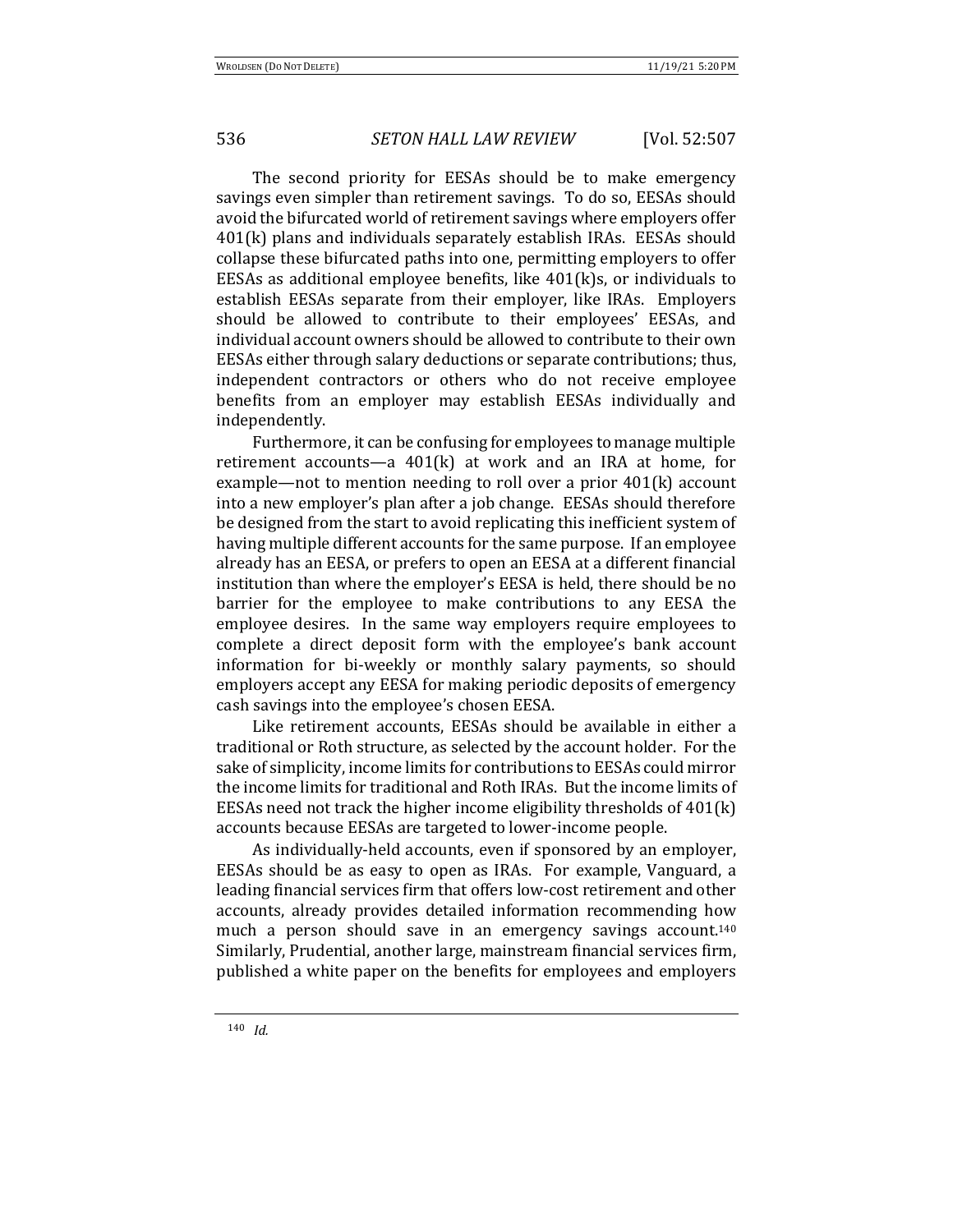alike in establishing an emergency savings account.<sup>141</sup> But despite the well-intentioned recommendations, there is no emergency savings account for companies to offer, only a standard (and double-taxed) savings account.<sup>142</sup> In contrast, Vanguard offers multiple taxadvantaged accounts for retirement, education, and other purposes, each of which carries minimal to no fees and is quick and easy to open.<sup>143</sup> EESAs should be just as readily accessible as these other tax-advantaged accounts.

Not only should opening and contributing to an EESA be seamless, but so should withdrawing funds from an EESA. The priority is to make emergency savings easy, both on the front- and back-end. The point is decidedly *not* to police what exactly constitutes an emergency expense. Because EESAs should be designed with a low annual contribution limit (e.g.,  $$1,200$ ), the withdrawal rules need not be onerous. Completing a hardship withdrawal from a  $401(k)$ , in contrast, can be exceptionally difficult and time consuming, so much so that Congress even passed an emergency measure to loosen the  $401(k)$  withdrawal rules during the COVID-19 emergency shutdowns.<sup>144</sup> Few things show the need for EESAs more clearly than an act of Congress being necessary to facilitate hardship withdrawals from retirement accounts during an emergency. EESAs are designed for emergencies; therefore, a cumbersome process (or the need for an act of Congress!) to withdraw EESA funds is untenable.

It is appropriate that medical savings accounts (like HSAs) have higher annual contribution amounts than EESAs because withdrawals from medical savings accounts can be tracked relatively easily, given that eligible expenses must be medically related.<sup>145</sup> For EESAs, though, it is too difficult to predict what should qualify as an emergency expense in each person's life. Of course, it is appropriate to require EESA account holders to certify that EESA withdrawals are used for necessary living

<sup>141</sup> PRUDENTIAL, *Increasing Financial Security with Workplace Emergency Savings* (2020), https://www.prudential.com/wps/wcm/connect/b1474cb2-7fcf-40f0-b09d-0b7aef9ceed0/Building\_Employer-Aided\_Emergency\_Savings.pdf?MOD=AJPERES& CVID=mqxCTvL (last visited Apr. 26, 2021); see also Business Wire, *Emergency Savings* 

*Feature Can Help Plan Sponsors Increase Employees' Financial Wellness, Prudential Says* (July 24, 2018), https://www.businesswire.com/news/home/20180724005861/en/. <sup>142</sup> *E.g.*, *Where to Put Your Emergency Fund*, VANGUARD, https://investor.van-

guard.com/emergency-fund/where-to-put-emergency-fund (last visited Apr. 26, 2021) (recommending a money market fund in a standard brokerage account for holding emergency savings).

<sup>&</sup>lt;sup>143</sup> *Account Types*, VANGUARD, https://investor.vanguard.com/investing/investmentaccounts (last visited Sept. 24, 2021).

<sup>&</sup>lt;sup>144</sup> *See supra* note 103 and accompanying text.

<sup>145</sup> *See supra* notes 113–115 and accompanying text.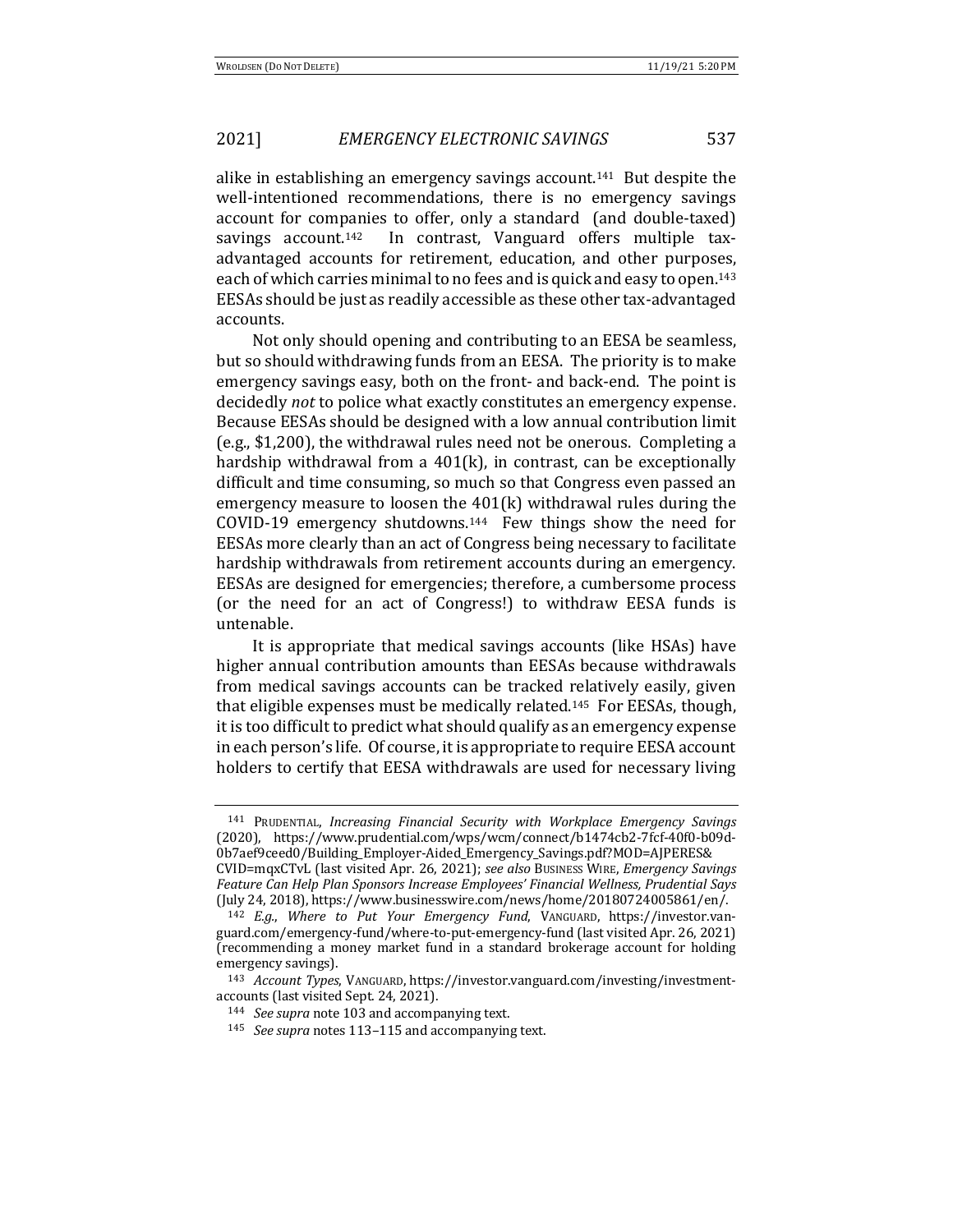expenses in a bona fide time of need (and not for a vacation, for example). It is also appropriate to require, like ABLE accounts, that EESA funds be spent reasonably soon after they are withdrawn (e.g., within thirty days).

But the primary control mechanism for EESAs should be the low annual contribution amount, such that the risk of creating a tax loophole is less significant. In an IRS audit, people who withdrew EESA funds would have to demonstrate that the funds were used for emergency expenses, which should help avoid blatant misuse of the funds for nonemergency purposes. But creating a system with elaborate rules for withdrawal would be nearly impossible to administer and would detract from the fundamental purpose of making funds easily and quickly available in an emergency.

In addition, also similar to ABLE accounts, a threshold amount of money held in EESAs should not count against a low-income person's eligibility for federal assistance programs. As emergency savings accounts, EESAs are not meant to hold large sums of money, but rather approximately enough money to cover three to six months of expenses.<sup>146</sup> Accordingly, for EESAs, the amount excluded from federal benefits calculations should be significantly lower than the threshold for ABLE accounts, such as \$25,000 for EESAs (compared to \$100,000 for ABLE accounts).

An additional priority that this Article proposes for EESAs relates to tax treatment and matching funds. The EESA tax benefit should be a credit, not a deduction, to avoid duplicating the same inequality that currently exists with the tax deduction available for contributions to traditional IRAs. Because marginal tax rates increase as a person's income increases, tax deductions are worth more to people in higherincome brackets. For example, a low-income person in the 12 percent tax bracket avoids \$0.12 in taxes for every dollar of a tax deduction; whereas, a higher-income person in the 32 percent tax bracket avoids \$0.32 in taxes for every dollar of a tax deduction. Because EESAs are designed to help low- to middle-income people, it would be particularly counterproductive to include a regressive tax incentive in the context of emergency savings.

Instead of a deduction, the EESA tax credit should have three distinguishing attributes. First, the EESA credit should be available to all who are eligible for an EESA at a uniform (not declining) rate. This is both more restrictive and more permissive than the saver's credit described above in Section III.C.1. It is more restrictive because the

<sup>146</sup> VANGUARD, *What's the Right Emergency Fund Amount?*, *supra* note 139.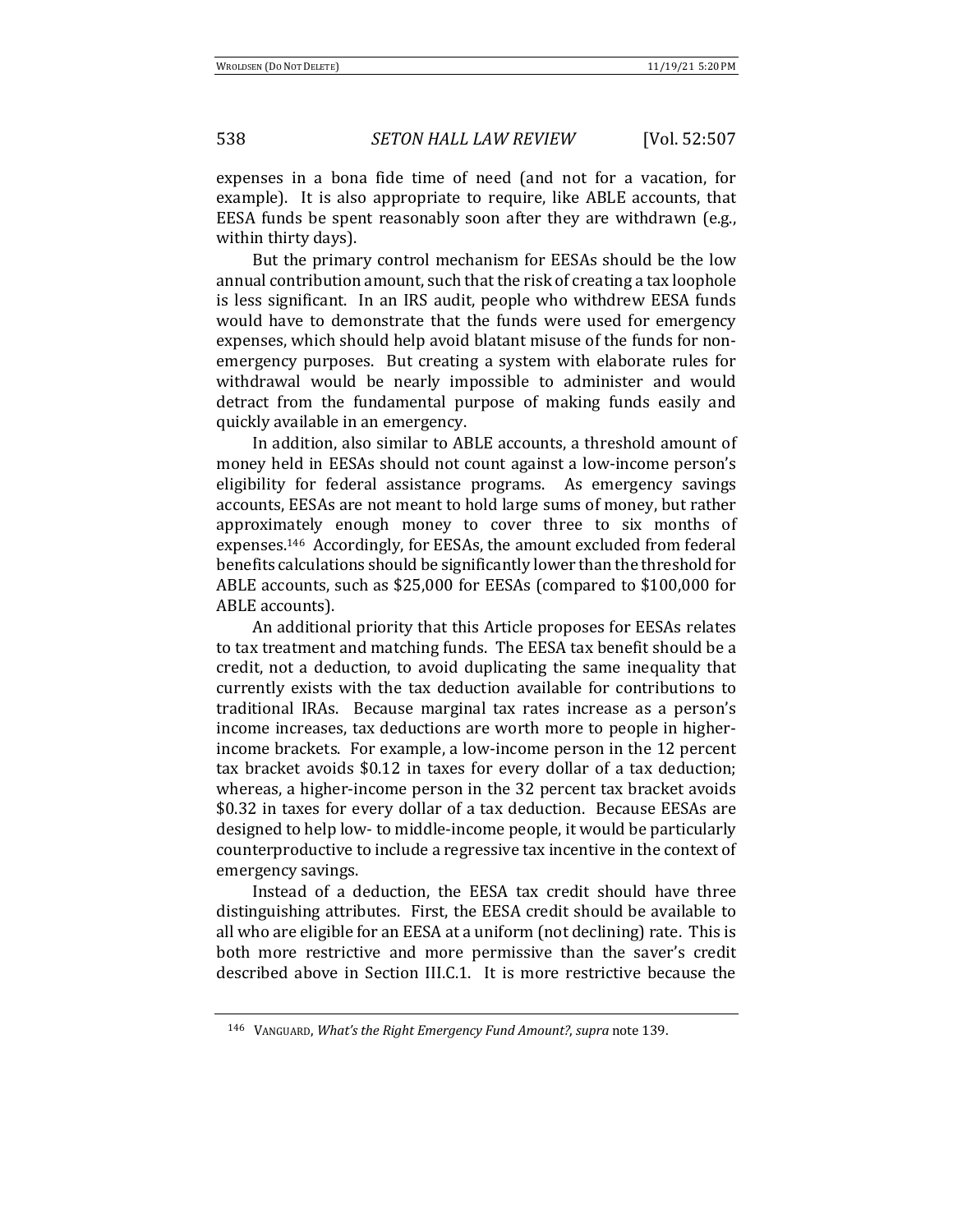saver's credit applies to up to \$2,000 of contributions, whereas total annual EESA contributions should be capped at a lower amount (e.g., \$1,200). But the EESA credit is more permissive because the saver's credit severely restricts eligibility even at moderate income levels.<sup>147</sup> EESAs, and thus the EESA tax credit, in contrast, should be available to people whose income level exceeds the limits for the saver's credit, as middle-income earners also lack emergency savings. And the EESA credit should remain at 50 percent of the amount saved for all income levels, unlike the saver's credit that reduces the percentage credit as a person's income rises. With a low annual cap like \$1,200, the simplicity of maintaining the 50 percent credit for all income levels is justified.

The second distinguishing attribute of the EESA credit is that it should be refundable. If the goal is to incentivize savings, then an "incentive" that disappears completely for those who do not have tax liability is an inefficient and unequal incentive. It is inefficient because it has no incentivizing effect on savings (i.e., it fails as to its essential purpose), to the extent the amount of the credit exceeds a person's tax liability. And it is unequal because it helps some people more than others (i.e., those with tax liability greater than the amount of the credit benefit more than those with tax liability less than the amount of the credit). Thus, in seeking to avoid the marginal inequality of the traditional IRA tax deduction, the EESA tax credit should be refundable to avoid both the inequality and inefficiency of a nonrefundable credit.

The third distinguishing mark of the EESA tax credit is that it should not be a cash refund program, but rather a matching savings program. Specifically, the EESA credit should be deposited directly into the EESA (like IDA matching funds) instead of being paid directly to the recipient in the form of a tax refund (like current tax refunds). The goal of EESAs is to boost emergency savings, so a tax credit that deposits funds into EESAs is aligned with the overarching goal, while a tax credit that sends cash back to EESA participants would be at odds with the core justification for EESAs.

The matching savings incentive should also incentivize employers to match employee contributions or make EESA contributions on behalf of employees, even if employees do not make EESA contributions on their own. Employer contributions should benefit the employer, not entitle EESA owners to a refundable tax credit for funds the employer contributes. Employers should be incentivized in two tiers. At a base level, employers should receive a standard tax deduction for the amount of matching contributions made to employees' EESAs. At a second tier,

<sup>147</sup> *See supra* notes 88–91 and accompanying text.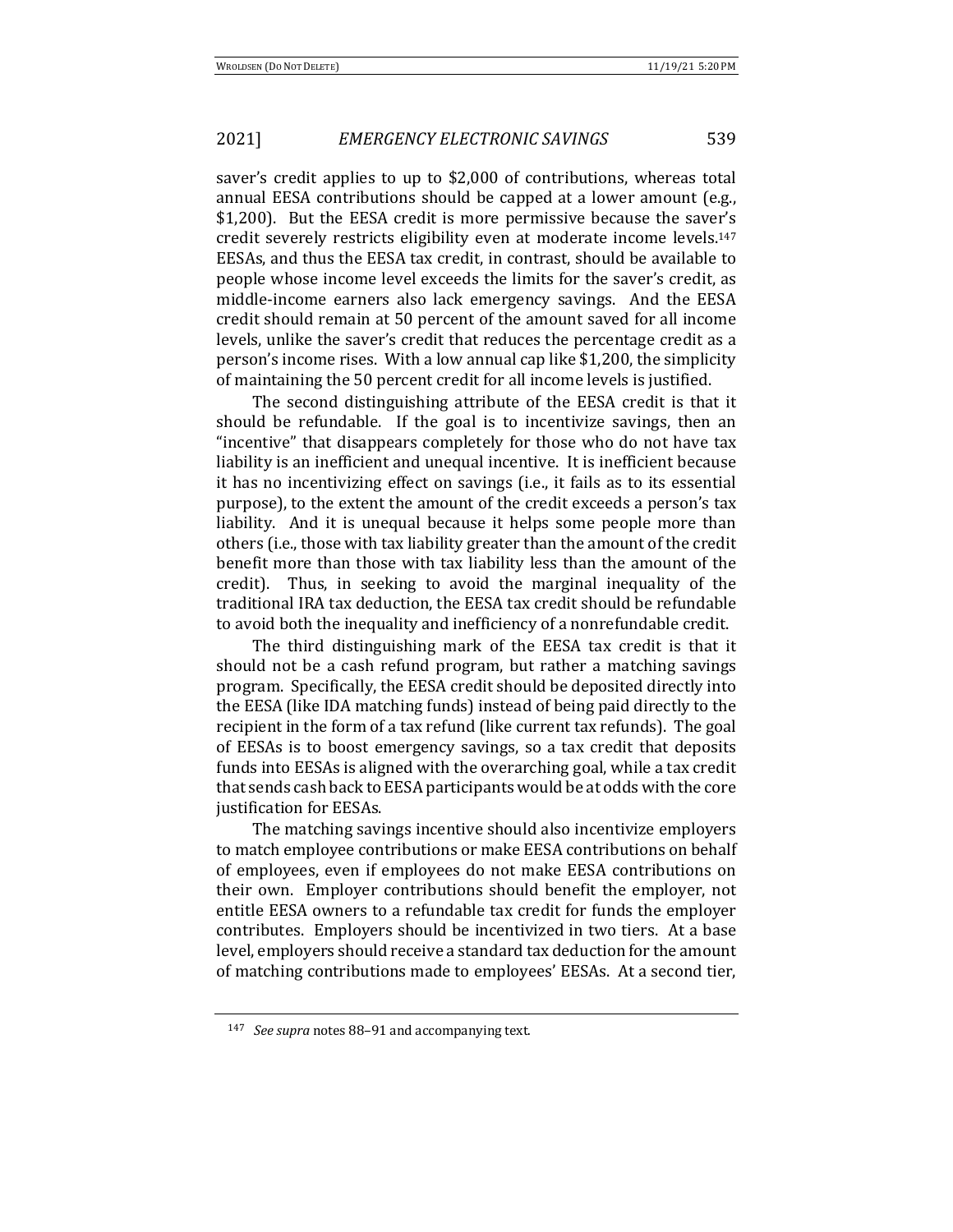though, to incentivize employers to promote EESAs to low-income employees, employers that make EESA contributions (whether matching or not) on behalf of low-income employees should receive a tax credit instead of a deduction. Like the EESA credit available to individuals, the employer credit should also equal 50 percent of the amount the employer contributes.

Providing higher incentivizes for employers to match low-income employees' EESA contributions is advisable for at least two reasons. First, low-income employees are less likely to have other financial accounts, such as an IRA, as noted above in Section III.C.1; therefore, EESAs are likely to be less accessible to low-income employees. Incentivizing employers to promote EESAs to low-income employees, therefore, may make EESAs more accessible to low-income employees. Second, it is more difficult for low-income employees to save money (because, by definition, they earn less money in the first place); therefore, incentivizing employers to either match contributions, or simply to make contributions on a low-income employee's behalf, is appropriate to help boost participation rates among low-income employees.

Employer incentives are particularly important to help attract unbanked people to EESAs. Comparative case studies have shown that one of the critical differences between successful and unsuccessful efforts to reach unbanked people with mainstream financial products is appropriate and intentional tailoring of marketing campaigns.<sup>148</sup> Incentivizing employers to attract low-income employees and unbanked individuals into EESAs is one way to spur companies to market EESA programs more intentionally and provide matching funds or company contributions on behalf of participants. In addition, the government could promote EESAs for low-income and unbanked people as well, using insights from framing effects—a type of nudge—to increase the effectiveness of marketing materials.<sup>149</sup>

Another reason why EESAs represent an excellent opportunity to attract unbanked people into utilizing mainstream financial services is that technology has removed multiple barriers that previously could have discouraged unbanked people from opening bank accounts, such

<sup>&</sup>lt;sup>148</sup> Choe, *supra* note 17, at 387, 395–98 (describing effective and ineffective marketing campaigns to unbanked populations and noting collaboration with state and local government agencies to promote low-cost, accessible bank accounts).

<sup>&</sup>lt;sup>149</sup> Haugh, *supra* note 37, at 683 (describing government flyers using framing effects in Michigan and the UK).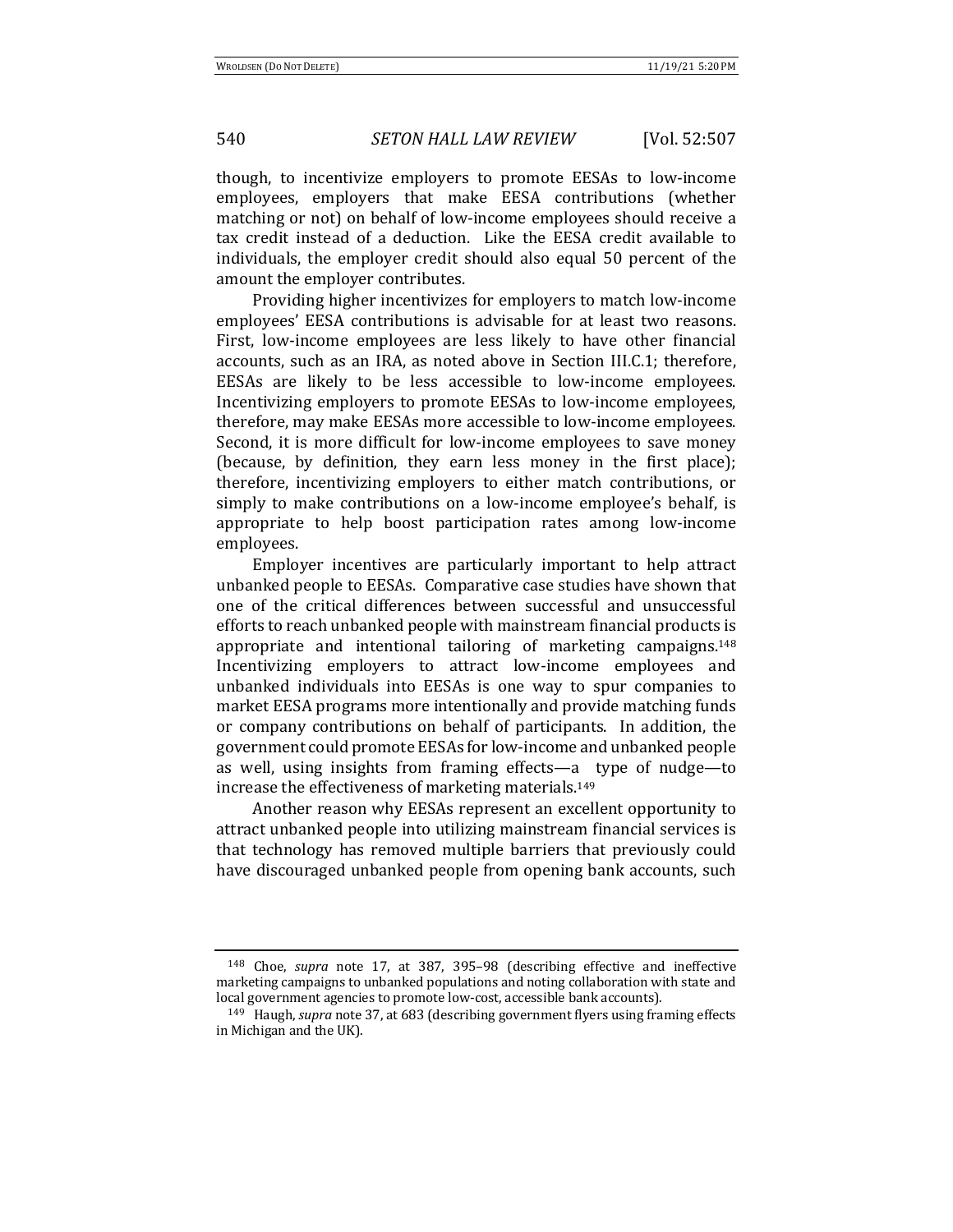as minimum balance requirements, monthly fees, and credit checks.<sup>150</sup> It is now easier than ever to open an online account for free, using services such as PayPal, Venmo, or another similar service. Many free online accounts do not require a minimum balance and, by definition, do not carry monthly fees. Similarly, opening a free online account does not require credit verification; thus, a negative credit history is not an obstacle to opening such an account.

The modern business model of many technology companies also suggests why such companies would welcome unbanked people as customers. Traditional banks make more money from wealthier customers, who deposit larger amounts of money, than from lowincome customers, who deposit lower amounts of money; therefore, traditional banks are often reluctant to advertise to low-income customers or locate branch offices in low-income neighborhoods.<sup>151</sup> The internet economy is different. Many technology companies offer their product for free and make money from a large user base because their primary revenue stream is from advertising or transaction fees, both of which become more profitable as the number of users of the site or app increases.<sup>152</sup> Accordingly, EESAs should be launched in coordination with corporate partners that offer free online bank accounts and stand to benefit from enrolling unbanked customers (such as PayPal or Venmo, among numerous other firms in the financial technology, or FinTech, space).<sup>153</sup>

Designing EESAs as solely electronic accounts also dovetails with other innovations in the way the federal government sends money to people. Not only has the IRS long prioritized issuing tax refunds electronically, and not only did the IRS recently create a system for issuing COVID-19 stimulus payments electronically, but also the Federal Reserve is actively investigating a central bank digital currency, or CBDC.<sup>154</sup> By definition, digital currencies, such as a CBDC, rely solely on

<sup>&</sup>lt;sup>150</sup> Choe, *supra* note 17, at 367–68 (noting that minimum balance requirements, poor credit histories, or monthly fees can deter low-income people from opening bank accounts).

<sup>151</sup> Choe, *supra* note 17, at 367-68.

<sup>152</sup> Martin Zwilling, Ten Most Common Business Models to Make a Profit, Inc. (Nov. 17, 2017), https://www.inc.com/martin-zwilling/10-most-common-business-models-tomake-a-profit.html.

<sup>153</sup> BUS. STRATEGY HUB, *How Does PayPal Make Money?* (2020), https://bstrategyhub.com/how-does-paypal-make-money/ (last updated May 23, 2020).

<sup>154</sup> *See* MIT DIGITAL CURRENCY INITIATIVE, Building a Hypothetical Central Bank Digital *Currency*, https://dci.mit.edu/building-a-hypothetical-cbdc (last visited Oct. 22, 2021) (discussing the CBDC pilot project between the Federal Reserve Bank of Boston and MIT's Digital Currency Initiative); DIGIT. DOLLAR FOUND. & ACCENTURE, THE DIGITAL DOLLAR PROJECT: EXPLORING A US CBDC (2020), https://static1.squarespace.com/static/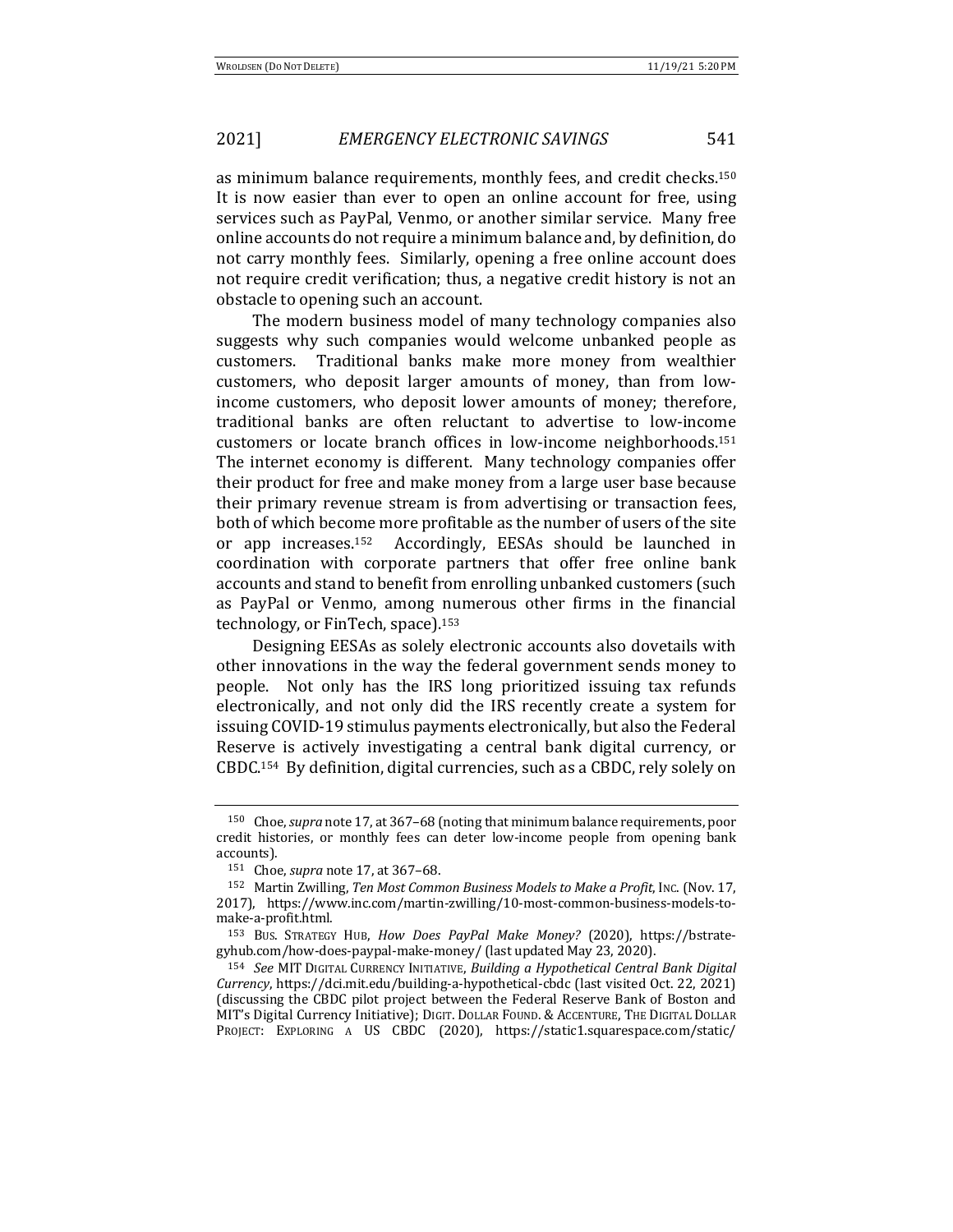electronic accounts, and like EESAs, one of the arguments in favor of a CBDC is that it could attract unbanked people into the financial system by lowering barriers to entry, such as transaction fees.<sup>155</sup> In conjunction with long-standing trends towards electronic banking and digital currencies, therefore, EESAs should be designed from the outset as electronic vehicles for savings that can easily integrate into any potential CBDC system of the future.

### B. *Summary Table*

The table below summarizes key components of the EESA proposal outlined above.

| <b>EESA Feature</b>       | Description                                                                                                                                                                  |
|---------------------------|------------------------------------------------------------------------------------------------------------------------------------------------------------------------------|
| Account structure         | Individually owned (like IRAs) and portable, even if<br>employer sponsored                                                                                                   |
| Annual contributions      | Low contribution amount (e.g., \$100 monthly target<br>equates to a \$1,200 annual cap)                                                                                      |
| Tax deductions            | Available in either a pre-tax (i.e., traditional) format or<br>an after-tax (i.e., Roth) structure                                                                           |
| Withdrawal rules          | Flexible and fast withdrawals; expenses must be<br>incurred within a short time frame after withdrawal<br>(e.g., 30 days); owner must certify emergency use on<br>tax return |
| Matching tax credits      | 50 percent tax credit for all individual EESA<br>contributions; fully refundable through matching<br>payments deposited directly and electronically into<br><b>EESA</b>      |
| Employer<br>contributions | 50 percent tax credit for contributions on behalf of<br>low-income employees; standard deduction for all<br>other employer contributions                                     |

<sup>5</sup>e16627eb901b656f2c174ca/t/5ecfc542da96fb2d2d5b5f15/1590674759958/Digital-Dollar-Project-Whitepaper\_vF.pdf (exploring the design and potential of a CBDC).

<sup>&</sup>lt;sup>155</sup> Michelle Price, *Digital Dollar Project to Launch Five U.S. Central Bank Digital Currency Pilots*, REUTERS (May 3, 2021), https://www.reuters.com/business/finance/ digital-dollar-project-launch-five-us-central-bank-digital-currency-pilots-2021-05-03/ (noting that "[a] digital dollar could also boost financial inclusion in the United States, where transaction fees impede the access of many Americans to mainstream financial services . . . ").